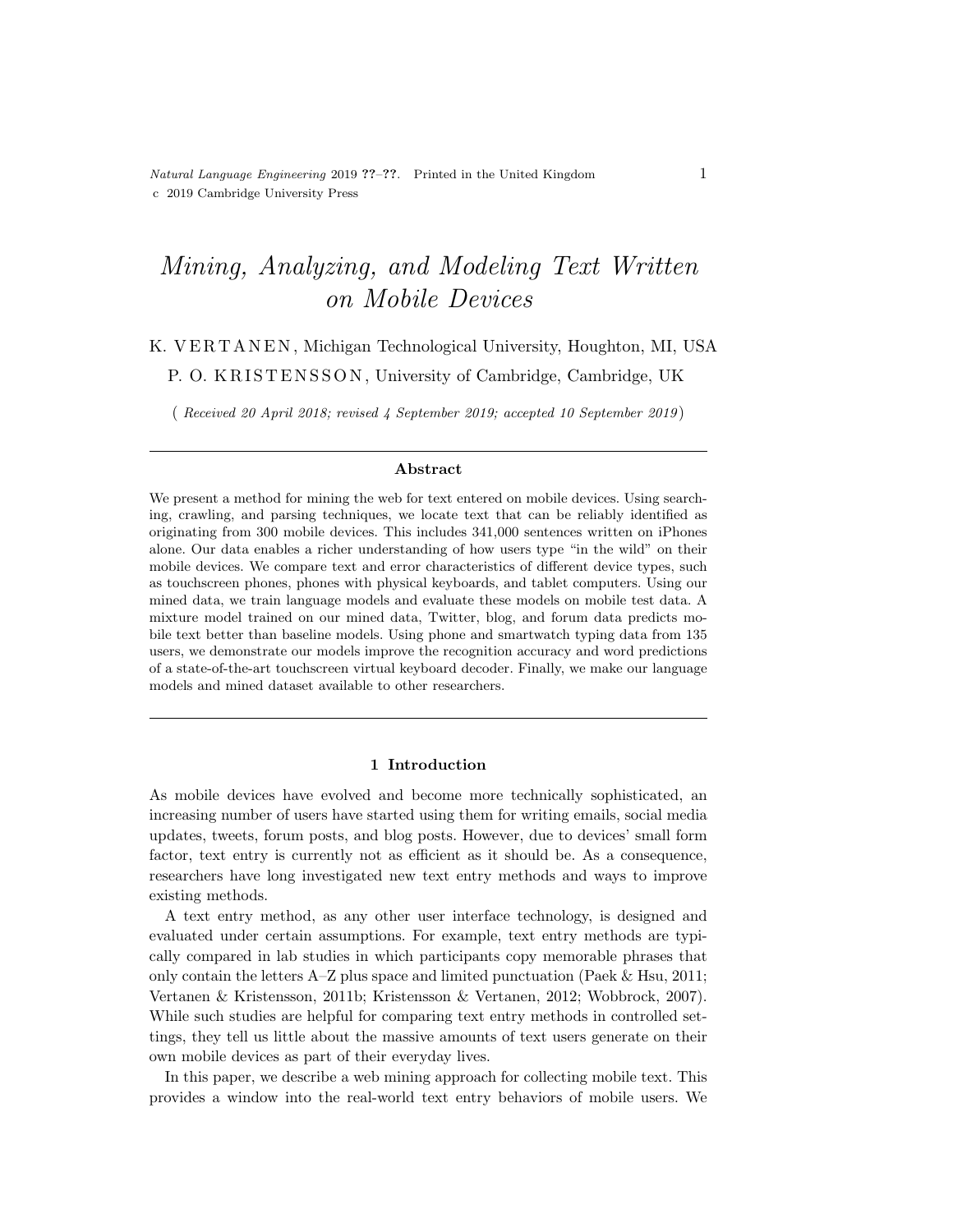report statistics about our unique dataset such as average sentence length, use of different types of punctuation, and the prevalence of different typing errors. Our data provides insight, grounded in substantial real-world data, about user problems and possible design opportunities in mobile text entry.

We use our dataset to undertake a systematic investigation into the important role well-matched training data plays in optimizing language models for mobile text entry. We show language models trained on our data outperform models trained on most other text sources. Importantly, we show these improvements translate into actual accuracy gains for a state-of-the-art touchscreen keyboard. To assist other researchers, we have shared our mined data and trained language models<sup>[1](#page-1-0)</sup>.

### 1.1 Related Work

A variety of past work has explored how to collect mobile text entry data. Kamvar and Baluja [\(2007\)](#page-37-1) analyzed logs of mobile web searches typed on users' own mobile devices. The data was obtained from the search company Google's own internal logs. Grinter and Eldridge [\(2003\)](#page-37-2) investigated ten British teenagers' use of SMS by having participants complete a paper log describing their texting activities. The NUS SMS corpus [\(Chen](#page-36-0) & Kan, 2013) was created by asking users to donate short messages written on their mobile phones. Baldwin and Chai [\(2012\)](#page-35-0) transcribed screenshots users had uploaded depicting spectacular autocorrection failures.

In previous work (Vertanen & [Kristensson,](#page-39-0) 2011b), we mined messages from the Enron corpus [\(Klimt](#page-37-3)  $&$  Yang, 2004) that were written on Blackberry mobile devices. This was possible by identifying messages with the default signature added by the Blackberry device. Short messages have also been collected targeting specific events or organizations, e.g. emergency SMS messages sent during the earthquake in Haiti (Munro & [Manning,](#page-38-1) 2010), the floods in Pakistan [\(Munro,](#page-38-2) 2011), and communications between healthcare workers in Malawi (Munro & [Manning,](#page-38-1) 2010).

Another possible source of text written on a mobile device are the reviews made in mobile app stores. Other researchers have used app store reviews for various purposes, e.g. explaining negative ratings (Fu et al. , [2013\)](#page-37-4), mining bug reports and feature requests [\(Maalej](#page-38-3) & Nabil, 2015), and analyzing text characteristics such as length [\(Vasa](#page-39-1)  $et \ al.$ , 2012) and word usage (Vasa  $et \ al.$ , 2012). Past work has also explored mining general web text for training language models to improve the speech recognition of conversations [\(Bulyko](#page-36-1) *et al.*, 2007), meetings [\(Renals,](#page-39-2) 2010), and SMS messages [\(Creutz](#page-36-2) et al. , 2009).

<span id="page-1-0"></span>In this paper, we describe our methodology that enables the collection of mobile text data via web mining. To our knowledge, we are the first to mine web data with the goal of improving mobile text entry. Further, no work has compared the impact of different training sources on recognition accuracy when used in a recognitionbased mobile text input method such as a touchscreen keyboard. Compared to previous approaches, our approach allows collection of substantial amounts of data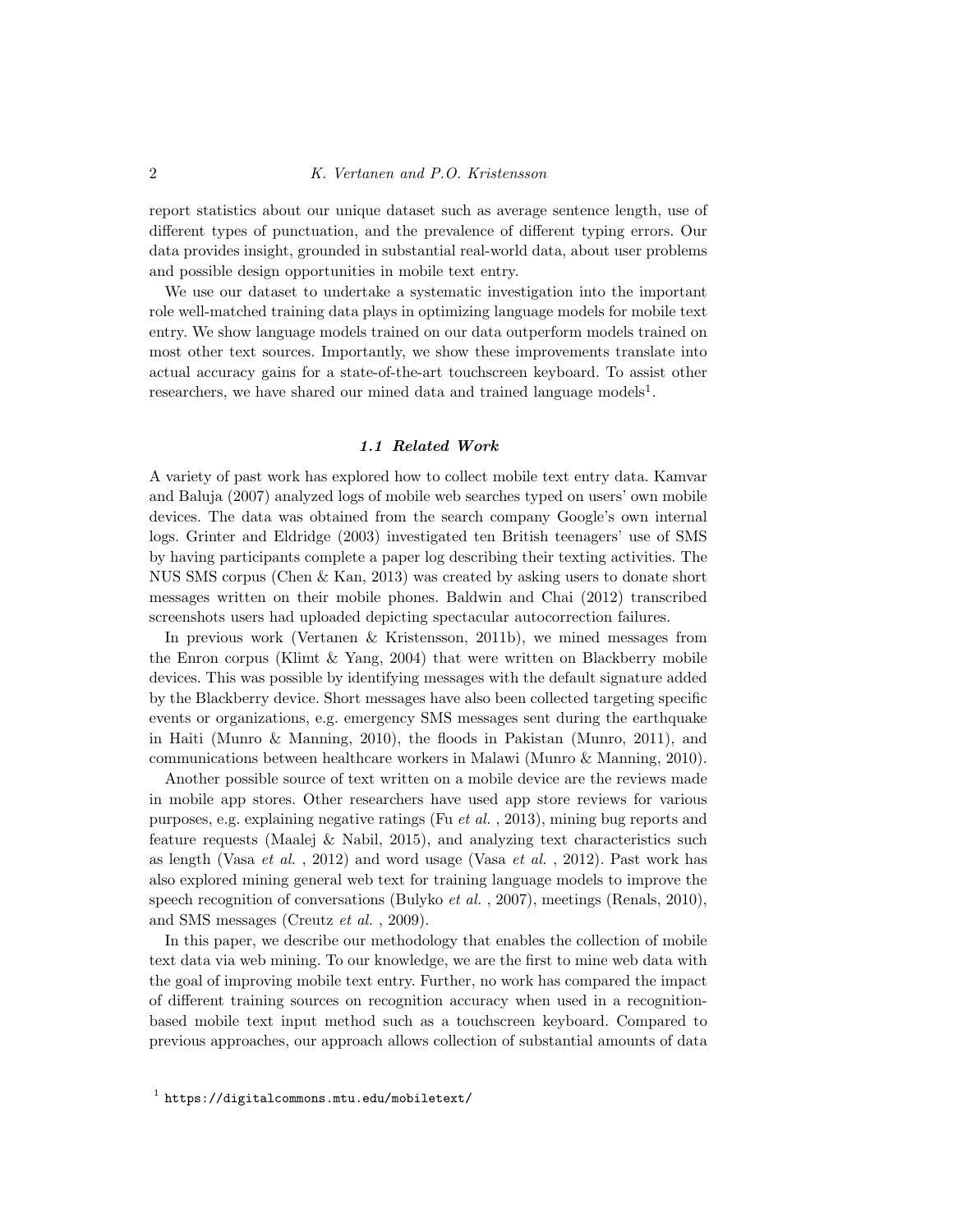from many users spanning a diverse set of topics. Our approach does not require access to private data logs or labor intensive transcription. It also will allow us to investigate for the first time whether the type of mobile device impacts the text that is written. We will do this by leveraging the name of the mobile device that is often included in a signature line added to posts by purpose-built forum apps (e.g. "Sent from my iPhone using Tapatalk").

Numerous work has analyzed text written using short messaging platforms such as SMS and Twitter. The use of abbreviations and shortening of words has commonly been observed (Grinter & [Eldridge,](#page-37-2) 2003; [Ling,](#page-38-4) 2005; [Tagg,](#page-39-3) 2009). This could be in response to length limitations of the platform, or it could reflect norms of the communication medium. Exchanges via short messages might be used in place of traditional face-to-face or voice communication. Without visual or verbal cues, people communicating via text have found other ways to convey emotion. For example, a person may repeat letters in a word to emphasize it, e.g. "realllily". Brody and Diakopoulos [\(2011\)](#page-36-3) found that one in six tweets had a word that was artificially lengthened. Emoticons constructed with symbols have also long been used in computer mediated communication (Walther & [D'Addario,](#page-40-1) 2001).

In this paper, we present an algorithm for detecting common types of typing errors. There is a long history of work in automatically correcting text [\(Kukich,](#page-37-5) [1992\)](#page-37-5). Correction might be required in order to fix a user's typing mistakes, or might be needed to post-process the output of an optical character recognition (OCR) system (Tong & [Evans,](#page-39-4) 1996). Our focus here is on precisely detecting different classes of errors that may commonly occur during mobile text entry.

Many modern mobile text input methods rely on recognition from noisy user input (e.g. tapping on an on-screen keyboard or speaking to a speech recognizer). These input methods require a language model to help determine a user's intended text. There is a long history of work exploring using language models to aid both desktop and mobile text input, e.g. Darragh et al. [\(1990\)](#page-36-4) and Goodman et al. [\(2002\)](#page-37-6). Training the language models used in these input methods requires a corpus of text. Common choices include text from news and Wikipedia articles. However, a mismatch between the training and test text domains can negatively impact a system's performance. Even seemingly related text domains such as SMS and Twitter have been shown to differ significantly. Munroe and Manning [\(2012\)](#page-38-5) found classification performance on SMS messages was much lower using a model trained on Twitter messages compared to SMS messages and vice-versa. As we will show, sources such as news and Wikipedia articles are substantially different to the style of text written on mobile devices. Compared to using a diverse mixture of text sources, we will show using only news articles results in 75% more recognition errors on touchscreen typing data.

Filtering the text in a training set is one way to deal with the domain mismatch problem. Common approaches use a small corpus of in-domain text to filter training data based on perplexity (Gao et al. , [2002\)](#page-37-7) or cross-entropy difference [\(Moore](#page-38-6) & [Lewis,](#page-38-6) 2010). Such approaches has been applied to various problems including machine translation [\(Chen](#page-36-5) *et al.*, 2016), language modeling for augmentative and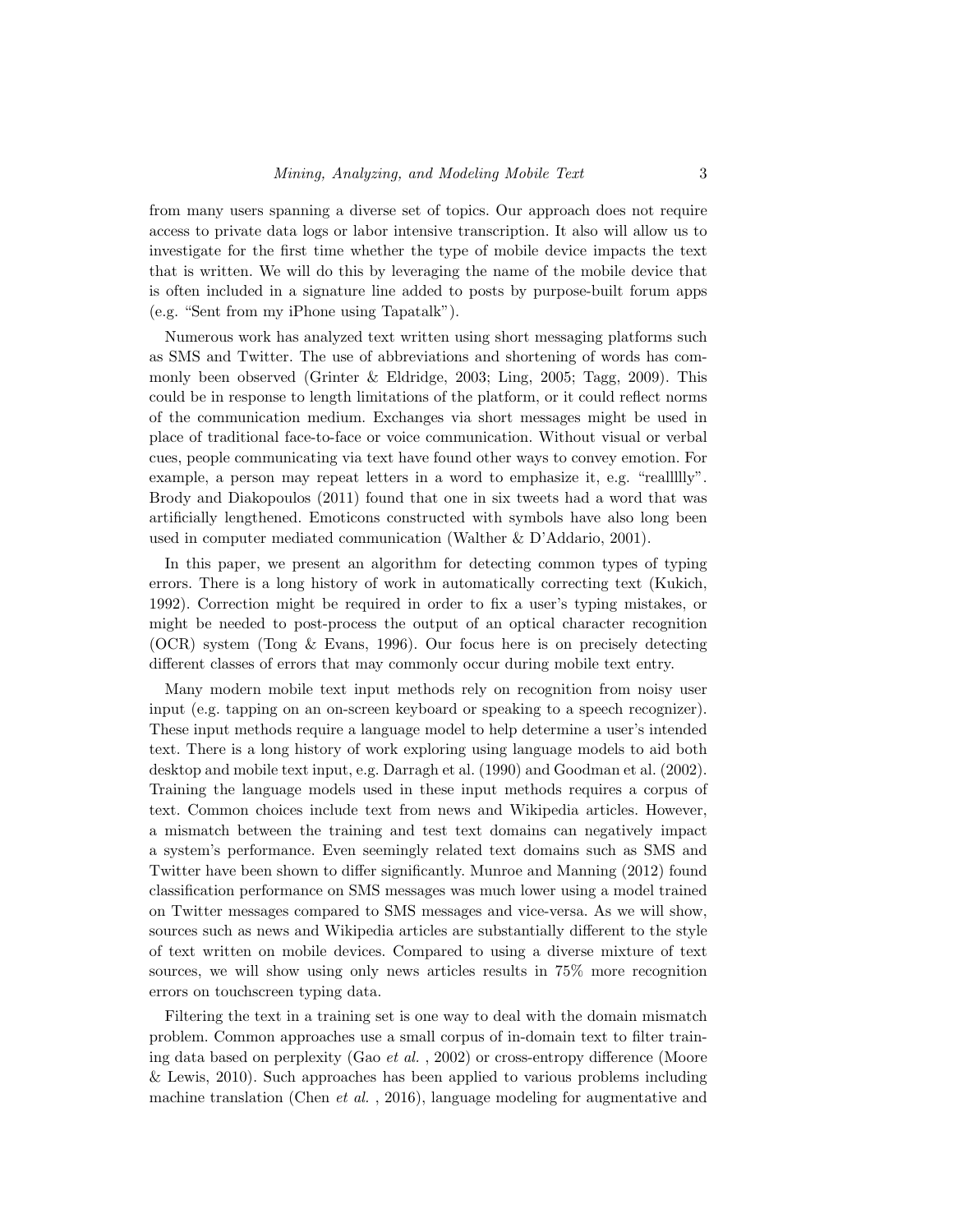alternative communication (Vertanen & [Kristensson,](#page-39-5) 2011a), and transcribing lectures (Bell et al. , [2013\)](#page-36-6).

Adapting a language model to a user's previously written text is another possible way to deal with the domain mismatch problem. Fowler et al. [\(2015\)](#page-37-8) found that language model adaptation reduced errors by about 20% relative in simulated touchscreen text entry. Another example is the Dasher text input method that adapts on the fly to a user's writing [\(Ward](#page-40-2) *et al.*, 2000). Despite Dasher being initially trained on only 300 K characters, after writing 1,000 sentences, Dasher's model performed similar to one trained on 3.1 B characters [\(Rough](#page-39-6) *et al.*, 2014). While we believe adaptation is an important and oft-ignored topic, it is complementary to initially training on well-matched data. It is how to obtain, and the advantage of having, well-matched training data that we investigate here.

### 1.2 Contributions

We make six interlinked contributions to the text entry field:

- 1. Method for harvesting genuine mobile text. We describe a web mining method to collect text that can be identified as having been written on a specific mobile device.
- 2. Improved understanding of mobile text entry. We show that this data enables us to gain a richer understanding of how users actually type "in the wild" on their mobile devices.
- 3. Analysis of mobile spelling and typing errors. Using an error correction algorithm, we analyze eight classes of spelling and typing errors. Our analysis highlights the common mistakes made when entering text on a mobile device.
- 4. Investigating the impact of training source on modeling mobile text. We compare different large-scale sources of training text. We show how to train high-performance long-span statistical language models that are wellmatched to mobile text.
- 5. Touchscreen keyboard evaluation. We show the perplexity improvements of our language models on mobile test sets translate into tangible recognition accuracy improvements for a state-of-the-art touchscreen keyboard decoder. This includes investigating how different models impact a keyboard that makes word predictions.
- 6. Resources for mobile text entry research. We release our mined public web forum data classified by mobile device type. Recognizing how difficult it is to collect appropriate data and then to build high-performing language models, we also share our trained language models.

The remainder of this paper is structured in two parts. The first part (Section [2](#page-4-0) and [3\)](#page-6-0) focuses on the collection of our data and the analysis of mobile text entry "in the wild". The second part (Section [4](#page-15-0) and [5\)](#page-24-0) investigates how to best train language models for mobile text entry and validates our language models on large amounts of touchscreen typing data.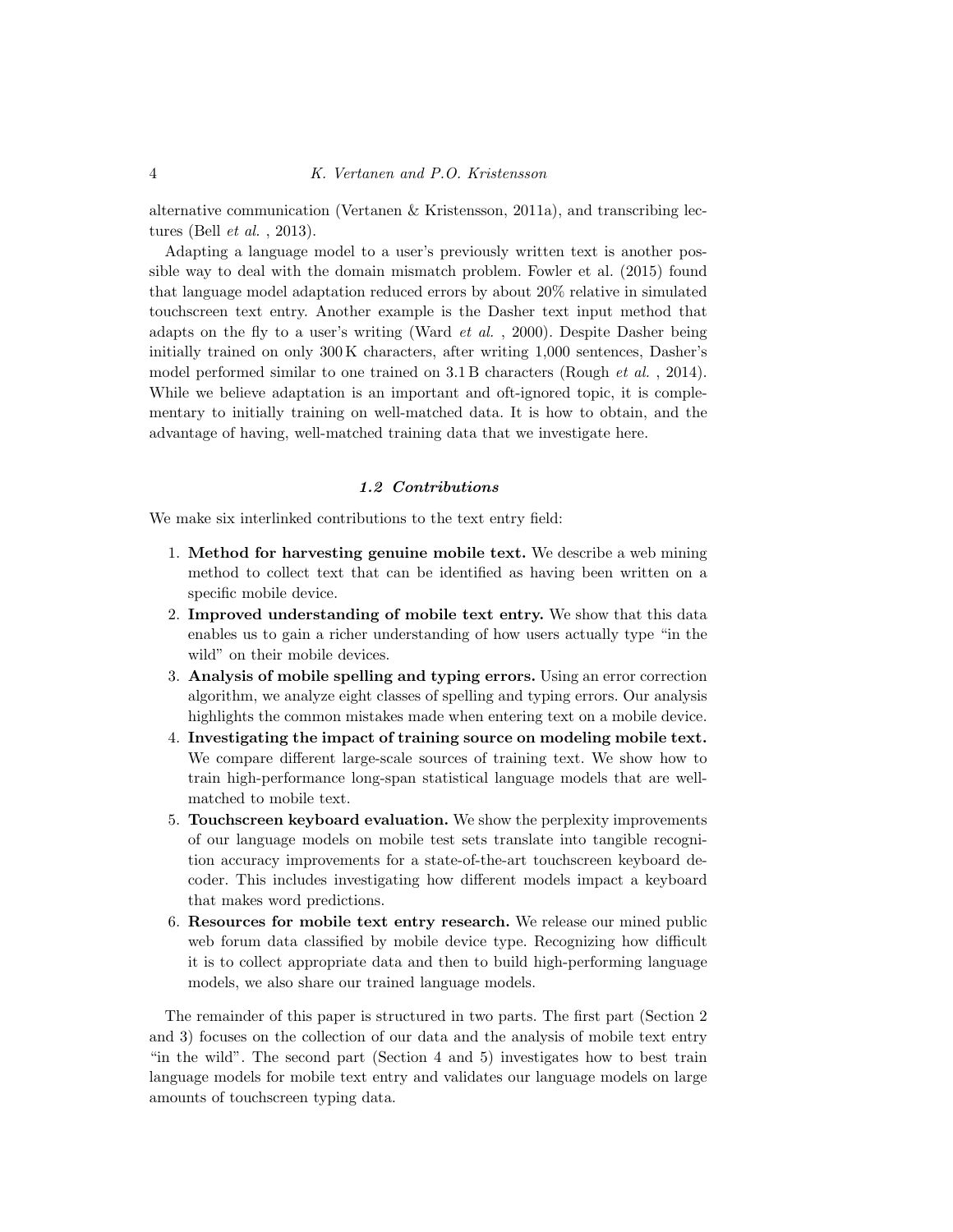#### 2 Data Collection

<span id="page-4-0"></span>The main idea of our approach is to find text on the web clearly marked as having been written on a mobile device. This approach was made possible by the signature often added by default to forum posts made via various forum apps, e.g. "Sent from my iPhone using Tapatalk". Forum apps are purpose-built phone applications that make forum interactions easier than using a general-purpose web browser.

To bootstrap our web mining of mobile data, we conducted a wildcard web search using Google of the form "sent from my \* using". We collected common device names by parsing the search results between "my" and "using". We also searched for the pattern "sent from my \* using tapatalk". Tapatalk is one of the most popular mobile forum apps. To increase coverage, we searched for this pattern restricting to different time periods (e.g. the last 24 hours) and in combination with all the numbers from 00 to 59.

In total we found 1,342 unique device strings. We reviewed a frequency sorted list and identified the top 300 devices that were clearly a mobile phone or tablet. For each of these devices, we found the device's form factor (phone or tablet) and input mechanism (touchscreen or physical keyboard).

Next we performed a large series of searches using the Bing web search API for pages containing "sent from my". Optionally we also included the search terms "using" or "using tapatalk". Since Bing only returned the top 1,000 results for a query, we added a variety of other terms to increase the unique pages found. These searches were designed to target strings that frequently occur on web forum pages, such as "sent from my *device*" where *device* was one of the 300 previously identified mobile devices and time strings from "00:00" to "23:59".

Our queries resulted in URLs from 46 K unique hosts. To find additional pages, we conducted a site specific search for each host name. In total we conducted approximately 1 M web search queries resulting in 1.5 M unique page URLs. We were able to successfully download pages from 1.496 M of the 1.517 M unique URLs.

#### 2.1 Parsing Text and Host Filtering

Our goal was to parse out only text that was likely to be a forum post, blog entry, or blog comment. We only attempted to parse text from pages generated from the most popular forum or blog software platforms that we observed in our data. For forum platforms, we targeted vBulletin, phpBB, IP.Board, Simple Machines, XenForo and UBB.threads. For blogs, we targeted WordPress, Blogger, and TypePad. Our parser first identified if the HTML page was generated by one of our nine supported packages. We did this by looking for a set of unique signature string, e.g. "Powered by vBulletin". We dropped pages from other platforms (11% of pages).

For each of the nine supported platforms, we created rules to parse out posts. These rules used features in the HTML parse tree including an element's tag, class, and ID as well as those of its parents. We only attempted to parse text from HTML <div>, <blockquote>, and <p> tags. We needed a variety of rules for each platform since page structure often depended on the platform version or site configuration.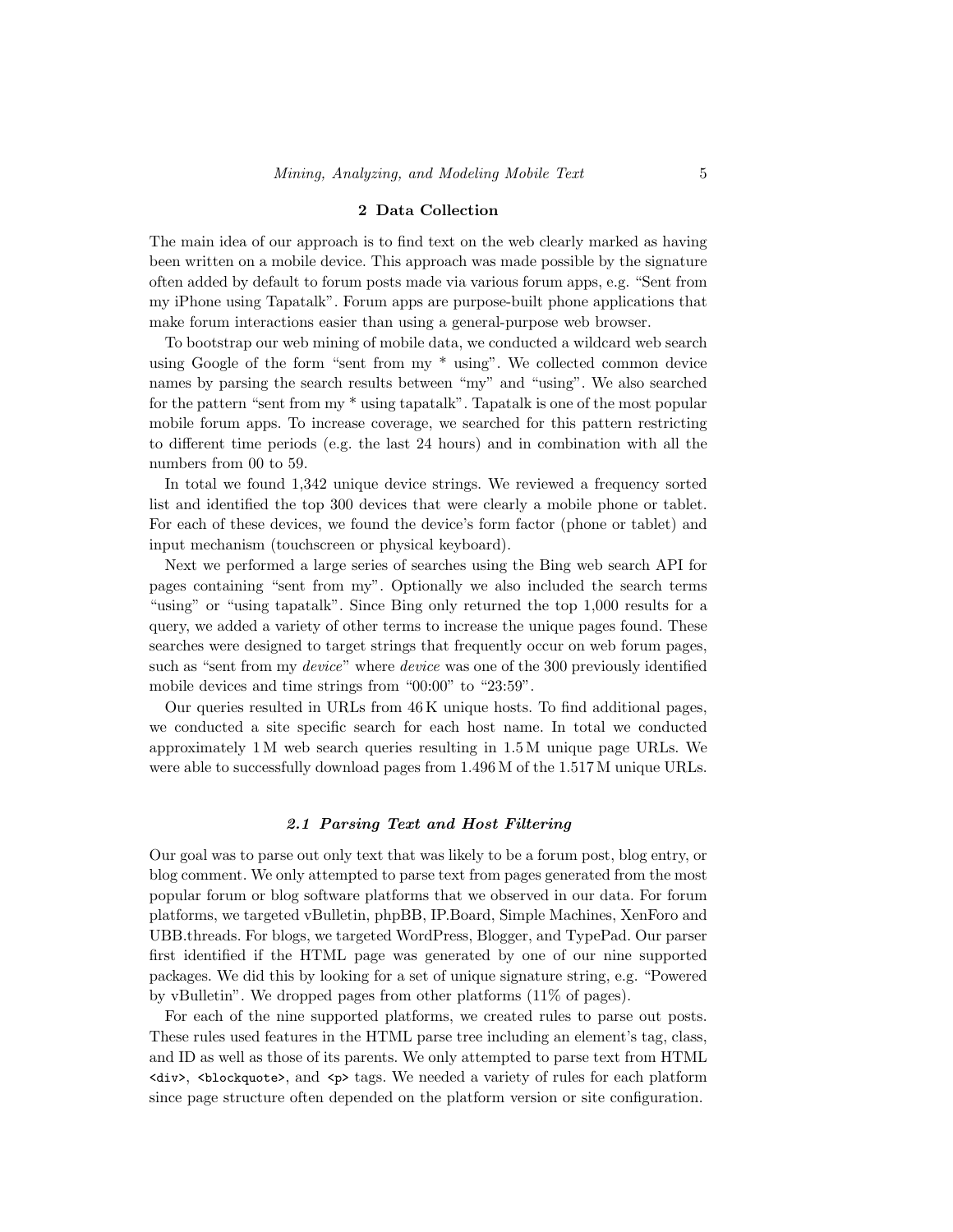From our initial set of 46 K unique hosts, we first eliminated hosts where none of the pages were of a known platform type. This left us with 29 K unique hosts. We eliminated hosts where no posts were successfully parsed, reducing the number of hosts to 23 K. Since our web searches did not specify a target language, some of our hosts were not in English. We used a language identification package on all text parsed from a host (Lui & [Baldwin,](#page-38-7) 2012). We required all text from a host be identified as English with a confidence of 0.95. After removing non-English hosts we had 17 K hosts.

We identified mobile posts by looking for "sent from my" followed by 40 or fewer characters. We required that this pattern occur at the end of a post. Since we were primarily interested in mobile text, we eliminated hosts where no post contained this pattern. This left us with 10 K unique hosts.

### 2.2 Focused Web Crawler

For each page containing mobile text from our set of 10 K unique hosts, we started a web crawler. The crawler downloaded up to 100 pages linked from the original URL. The crawler did not recursively descend deeper into the site. We deleted downloaded pages that did not contain an instance of the text "sent from my". Our final collection consisted of 5.0 M pages from 9,856 hosts and had a compressed disk size of 74 GB.

On a per host basis, we kept only unique posts to avoid a post from appearing multiple times. We only kept posts identified as English with a confidence of 0.95. We removed posts if a "sent from my" signature was detected in the middle of a post instead of at the end. Signatures could occur in the middle of a post if the author edited their original post. This would makes it questionable whether all or only some of the text was written on a mobile device.

We took various measures to ensure posts contained only text from a single author (i.e. posts that did not contain quoted replies). Primarily, this was done by looking at the HTML structure of the page. The vBulletin platform had archive and printing oriented pages that displayed a simplified view of a forum thread that lacked rich HTML structure. We eliminated these pages based on keywords in the URL or in the text of the page. We dropped any post containing text common in quoted posts (e.g. "-Original Message-"). Finally, we dropped posts that had a prefix that matched any other post occurring on the same host.

A small number of hosts had a very large numbers of posts (66% of posts were from the top 1% of hosts). To help ensure our data was representative of a widevariety of subject matter, we selected at random up to 20 K posts from any one particular host. This reduced the top 1% of hosts to only 13% of the total posts. Our final set had 6.8 M posts from 9,462 hosts.

### 2.3 Groupings of Posts

Using the mobile signature at the end of a post (if any), we grouped posts into the following sets: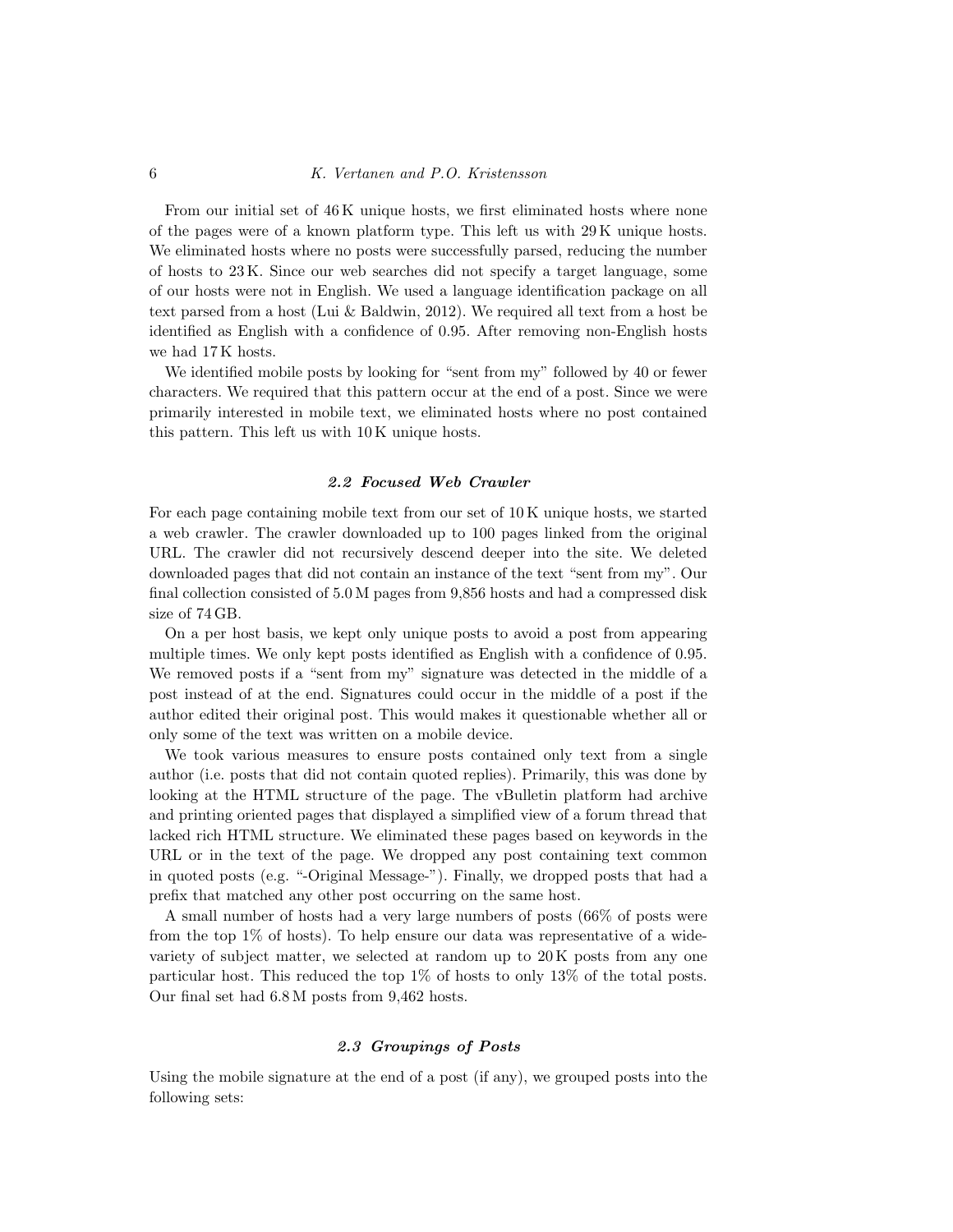- NONMOBILE Contained no mobile device signature.
- MOBILE Contained a mobile device signature from one of 300 known devices.
- **PHONE** From any type of mobile phone.
- **TABLET** From a tablet device (e.g. iPad).
- PHONETOUCH From a phone with a touchscreen but no physical keyboard.
- **PHONEKEY** From a phone with a physical keyboard.
- **IPHONE** From an Apple iPhone device.
- ANDROID From the ten most frequent Android devices seen in our data<sup>[2](#page-6-1)</sup>.

About 10% of posts had a mobile device signature but the device was not in our list of 300 devices. These were either rare devices or other types of comedy signatures such as "sent from my brain". We excluded these posts from our analysis.

While we use the presence or absence of a signature to separate mobile and nonmobile posts, this is only an approximation. NONMOBILE undoubtedly contains instances of mobile posts. This could occur if a mobile user posted to a forum via a mobile web browser instead of a forum app. Additionally, a user may be using an app that was not configured to add a signature. Similarly, though less likely, posts in Mobile may have been from users pretending to own a particular device.

### 2.4 Independent Forum Dataset

Our mining method specifically sought out only forums where at least one post was from a mobile device. This likely increased the probability that posts without a signature were from a mobile device. This is because a forum with some mobile users is likely to have on average more mobile users than a forum chosen purely at random. Additionally, we were more likely to collect data from mobile device related forums.

To provide an independent set of forum data, we also parsed the forum data from the ICWSM 2011 Spinn3r corpus [\(Burton](#page-36-7) et al. , 2009). This dataset contains 5.7 M HTML pages from online forums. We parsed these pages with the same procedure we used for our web-mined data. Of the 3.8 M posts parsed, only 4,988 had a mobile device signature. We deemed this too small to serve as a mobile forum dataset. As such, we excluded these mobile posts and used the remainder to create a non-mobile dataset which we will refer to as SPINN3R.

#### 3 Analysis of Mobile Text

<span id="page-6-0"></span>We now analyze the characteristics of our datasets. Throughout our analysis, we present metrics we anticipated would expose input aspects that might inform improved user interfaces or recognition technology. For example, knowing the number of words per sentence speaks to both screen real estate concerns and to a recognizer's prediction of end-of-sentence punctuation. If out-of-vocabulary words, emoticons,

<span id="page-6-1"></span><sup>2</sup> The top 10 Android devices were: PC36100, GT-i9100, GT-i9000, Galaxy Nexus, HTC Desire, Desire HD, SGH-T959, SPH-D710, DROIDX, and SGH-T989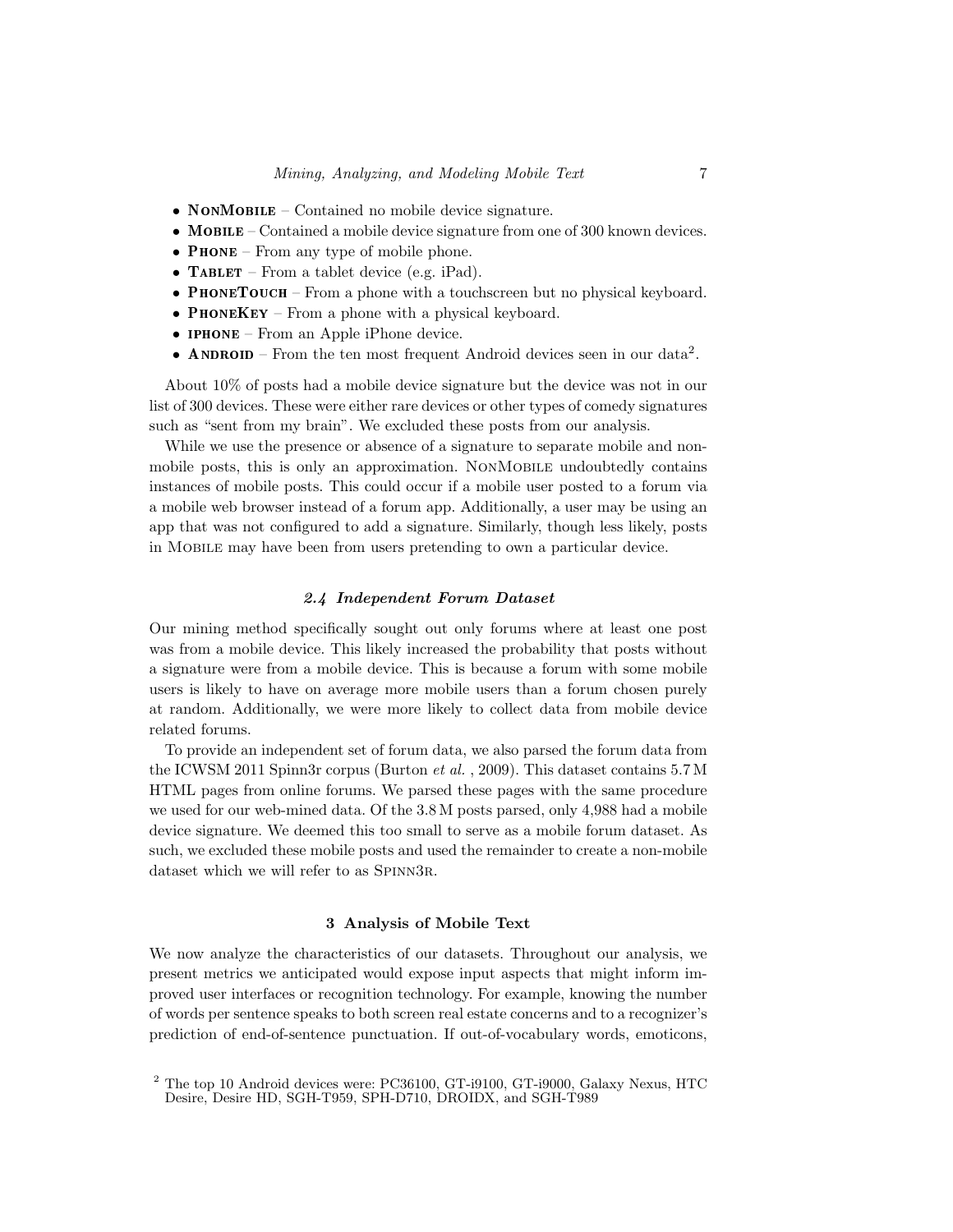texting vocabulary, email addresses, or URLs are common, the language model may want to include pseudo-word classes to help with recognition and to allow the entry interface to better support seamless entry of these items. If text is often in all lowercase or uppercase, improved capitalization support might be indicated.

### 3.1 Per-Post Analysis

For each post, we calculated the following metrics:

- Words The number of whitespace-separated character chunks with at least one letter. We removed any "sent from my" signature before computing this. We separated any character chunks concatenated by hyphens, slashes, commas, or consecutive periods. We also removed any detected emoticons, email addresses, or URLs.
- OOV rate We calculated the out-of-vocabulary (OOV) rate from the words found in the prior step. We stripped non-alphanumeric characters aside from apostrophe and converted each word to lowercase. A word was considered OOV if it was not in a list of 330 K English words obtained from human-edited dictionaries<sup>[3](#page-7-0)</sup> or in our list of 50 texting abbreviations.
- Email addresses The percentage of posts containing an email address.
- URLs The percentage of posts containing one or more web site addresses. We only counted URLs that appeared in the body text of the post. We did not count links to images or other HTML tags that were embedded in a post.
- Emoticons The percentage of posts containing one or more emoticons encoded using normal keyboard symbols such as colons, parentheses, and dashes. We included the emoticons from Read [\(2005\)](#page-38-8) as well as "noseless" versions without a dash, e.g. ":)" in addition to ":-)". This resulted in a list of 21 emoticons.
- Texting abbreviations The percentage of posts containing one or more words from a list of 50 popular texting and chat acronyms<sup>[4](#page-7-1)</sup>.
- Emphasis The percentage of posts containing a word flanked by asterisks, underscores, tildes, angled brackets, or curly braces (e.g. \*grin\*). These characters were used as emphasis cues in previous work analyzing blog, email, and chat room communications [\(Riordan](#page-39-7) & Kreuz, 2010).
- Letter runs The percentage of posts containing a word with three or more repeated letters (e.g. yahoooo). Such vocal spellings of words was first observed in person-to-person communications in early computer chat and messaging systems [\(Carey,](#page-36-8) 1980). More recently it has been observed as a way to convey sentiment in tweets (Brody & [Diakopoulos,](#page-36-3) 2011) and email messages [\(Kalman](#page-37-9) & Gergle, 2009).
- Punctuation runs The percentage of posts containing a word ending in three or more periods, question marks, or exclamation points (e.g. Hi!!!). Such

<span id="page-7-0"></span> $^3$  We combined Wiktionary, Project Gutenberg's Webster's dictionary, the CMU pronouncing dictionary, and GNU aspell.

<span id="page-7-1"></span> $^4$ <http://www.netlingo.com/top50/popular-text-terms.php>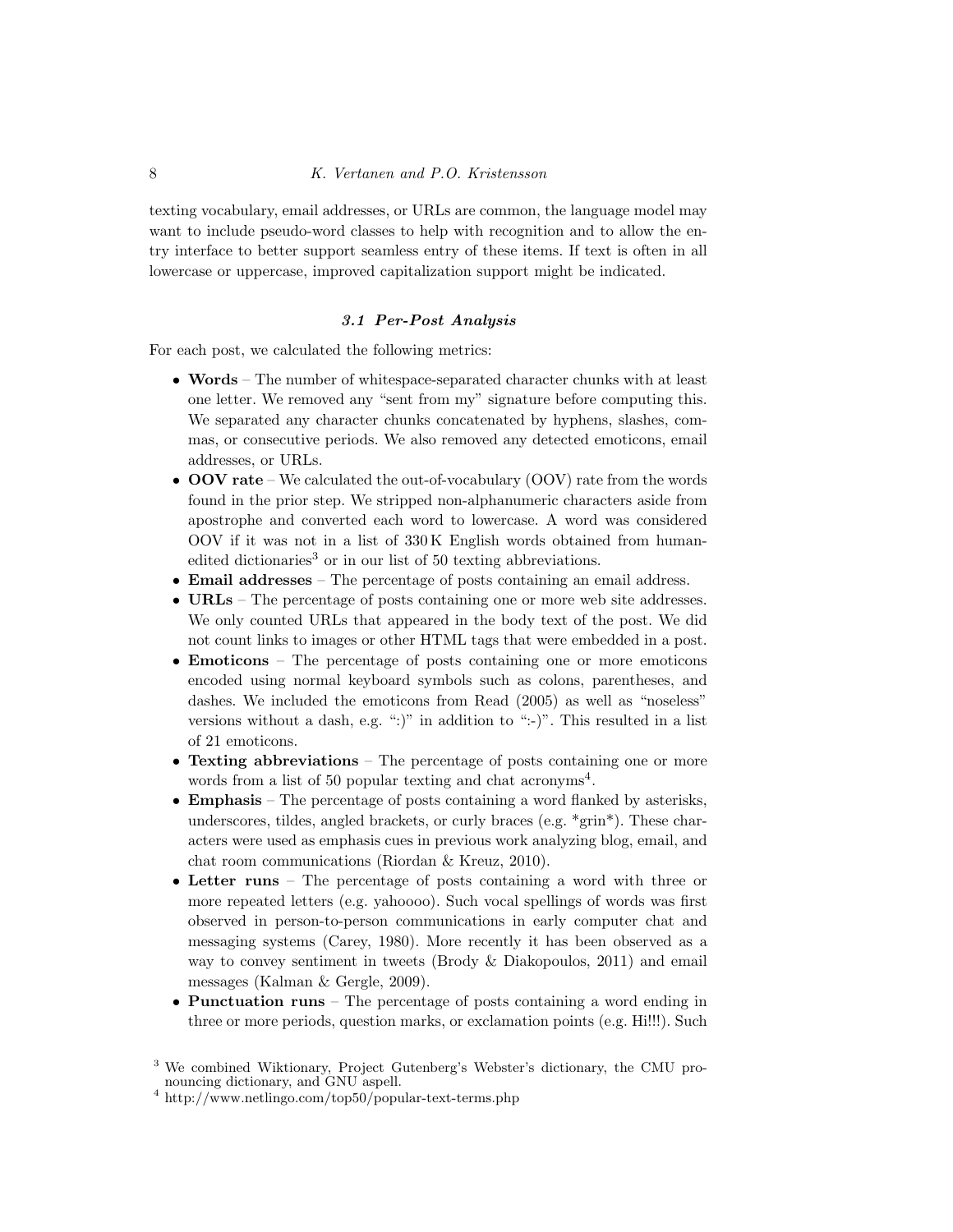<span id="page-8-0"></span>Table 1. The number of posts, the average words per post, and the percentage of words that were out-of-vocabulary (OOV) in each dataset.  $\pm$  values denote 95% confidence intervals of the mean.

| Set               | Posts             | Words per post | OOV words $(\%)$ |
|-------------------|-------------------|----------------|------------------|
| <b>NONMOBILE</b>  | 5.92M             | $47.6 + .06$   | $3.5 \pm .00$    |
| <b>MOBILE</b>     | 0.76M             | $30.2 + .10$   | $4.0 \pm .02$    |
| <b>PHONE</b>      | 0.69M             | $29.2 \pm .09$ | $4.0 + .02$      |
| <b>TABLET</b>     | 0.07 <sub>M</sub> | $39.8 \pm .54$ | $3.8 \pm .06$    |
| <b>PHONETOUCH</b> | 0.62M             | $28.9 + .10$   | $3.9 + .02$      |
| <b>PHONEKEY</b>   | 0.07 <sub>M</sub> | $32.3 + .30$   | $4.2 + .07$      |
| <b>IPHONE</b>     | 0.22M             | $31.1 + .20$   | $3.5 + .04$      |
| <b>ANDROID</b>    | 0.14M             | $28.2 \pm .18$ | $4.1 \pm .05$    |
| SPINN3R           | 3.84 M            | $78.0 \pm .16$ | $4.6 + .01$      |

manipulation of grammatical markers has been observed as a way to convey affect in early messaging systems [\(Carey,](#page-36-8) 1980), dialog systems [\(Neviarouskaya](#page-38-9) et al. , [2007\)](#page-38-9), MySpace comments [\(Thelwall](#page-39-8) et al. , 2010), and email messages [\(Kalman](#page-37-9) & Gergle, 2009).

As shown in Table [1,](#page-8-0) the number of words per post was notably different between sets. The Spinn3r posts were the longest at 78 words. The NonMobile posts that lacked a mobile device signature averaged 48 words. The MOBILE posts on the other hand were much shorter at 30 words. It also appears people write shorter posts on phones at 29 words compared to tablets at 40 words. While the difference is smaller, people seems to write shorter posts on touchscreen phones at 29 words compared to phones with a physical keyboard at 32 words. This propensity to write longer when the entry method requires less effort was previously seen in a comparison of predictive and non-predictive phone keypad input [\(Ling,](#page-38-10) 2007). As one might expect, there was high variability in post length. Nonetheless, these averages could be useful to designers of forum apps or web sites as it informs how much text mobile users are likely to enter.

The out-of-vocabulary rate was between 3.5–4.6% for all sets. The top 20 OOV words across all datasets were: dont, thats, ive, didnt, hp, ipad, gb, ps, hd, nd, rd, usb, doesnt, oem, cm, evo, ie, gps, ics, htc. Many of the top OOV words were contractions that lacked an apostrophe. We will study this phenomenon in more detail in Section [3.4.](#page-12-0) Most of the other OOV words were acronyms. This suggests input method developers may want to add common acronyms to their system's vocabulary.

As shown in Table [2,](#page-9-0) the use of emoticons was higher in MOBILE at  $1.6\%$  versus NonMobile at 0.9%. We also found the distribution of the most common emoticons was different. In MOBILE, we found the nosed smiley :-) occurred slightly more frequently than the nose-less smiley :). In the NONMOBILE set we found the noseless version occurred four times as often as the nosed. Since the dash often requires extra user actions in many mobile text entry interfaces, this could indicate users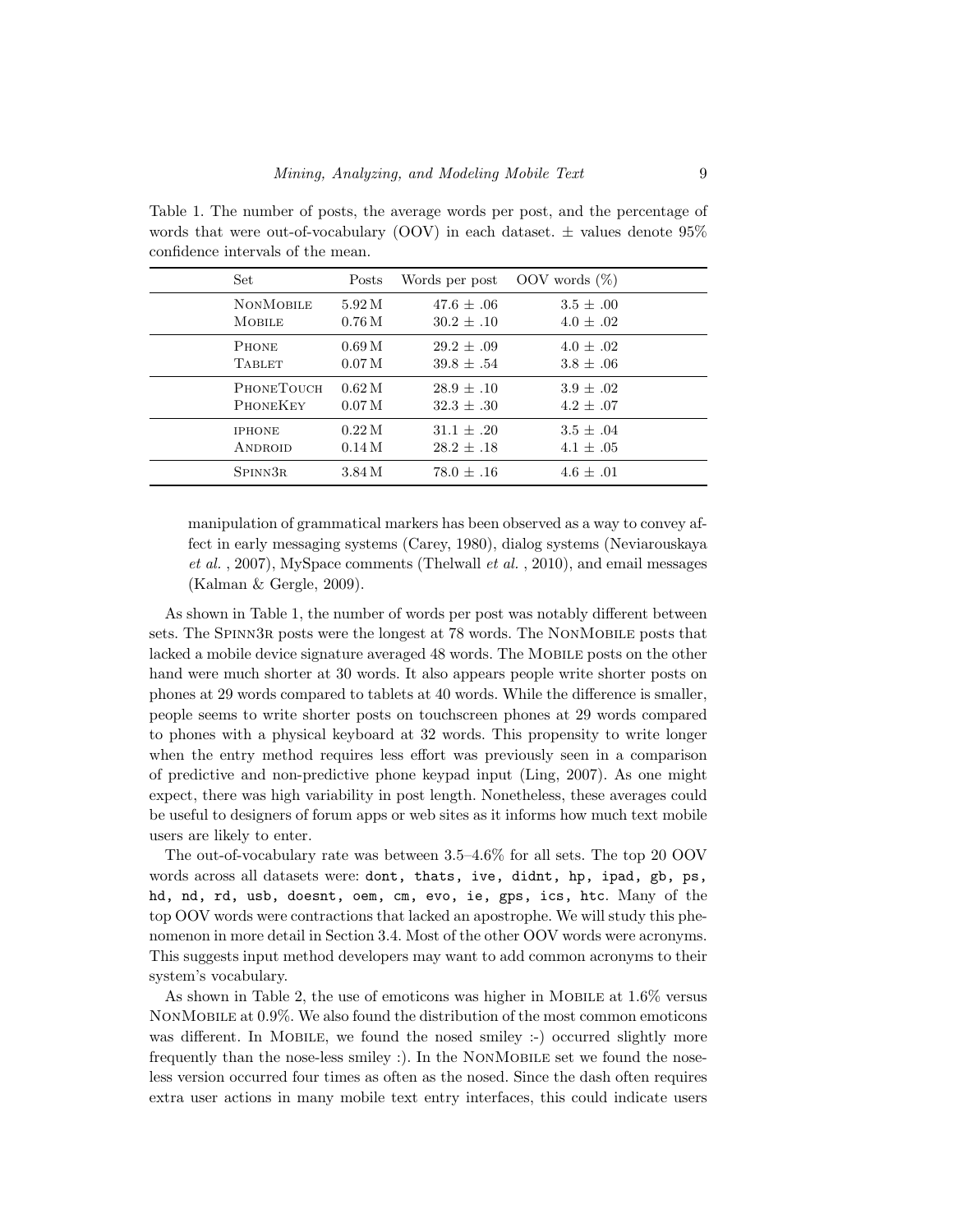| Set               | Emoticons       | Texting       | Email            | URL              |
|-------------------|-----------------|---------------|------------------|------------------|
| <b>NONMOBILE</b>  | $0.92 + .008$   | $4.78 + .017$ | $0.012 + .001$   | $0.113 + 0.03$   |
| <b>MOBILE</b>     | $1.56 \pm .028$ | $6.02 + .053$ | $0.007 \pm .002$ | $0.144 \pm .009$ |
| <b>PHONE</b>      | $1.51 + .029$   | $6.17 + .057$ | $0.007 + .002$   | $0.136 + 0.09$   |
| <b>TABLET</b>     | $2.04 + .104$   | $4.56 + .154$ | $0.003 \pm .004$ | $0.213 + 0.34$   |
| <b>PHONETOUCH</b> | $1.55 + .031$   | $6.18 + .060$ | $0.007 + 0.002$  | $0.139 \pm .009$ |
| <b>PHONEKEY</b>   | $1.11 + .078$   | $6.13 + .179$ | $0.006 \pm .006$ | $0.113 + 0.025$  |
| <b>IPHONE</b>     | $1.79 + .056$   | $6.55 + .104$ | $0.007 + .004$   | $0.161 + .017$   |
| <b>ANDROID</b>    | $1.62 + .065$   | $5.83 + .121$ | $0.007 \pm .004$ | $0.134 + .019$   |
| SPINN3R           | $0.74 + .009$   | $3.54 + .018$ | $0.017 + .001$   | $0.291 + 0.005$  |

<span id="page-9-0"></span>Table 2. The percentage of posts that contained emoticons, texting slang, email addresses, or URLs.  $\pm$  values denote 95% confidence intervals of the mean.

are making use of features on their mobile device or forum app that facilitate entry of a smiley that later gets converted into text. It could also be that the use of noses depends on other aspects of users that are correlated with posting from a mobile device. For example, Schnoebelen [\(2012\)](#page-39-9) conjectured that non-nose users are younger than nose users. We also found ASCII emoticons were much less frequent in Spinn3r likely reflecting the less mobile nature of this set.

We found texting abbreviations were more frequent in MOBILE than in NON-MOBILE  $(6.0\%$  verus  $4.8\%)$  and much more frequent than in SPINN3R  $(3.5\%)$ . Furthermore, it appears texting abbreviations were more common on phones than on tablets (6.2% versus 4.6%). Previous work has shown the prevalence of such abbreviations in mediums with technology-imposed length limits such as SMS [\(Grinter](#page-37-2) & [Eldridge,](#page-37-2) 2003) and Twitter (Han & [Baldwin,](#page-37-10) 2011). Despite forums not having a length limit, we still see abbreviations being used especially for mobile forum posts. This suggests users are abbreviating to accelerate the mobile input process. It also suggests, especially on phones, developers should take into account texting language in their auto-correction and auto-completion algorithms.

Virtually no email addresses occurred. This seems reasonable since the data was from public forums and blogs. Users may not want to risk spam or other unwanted contact by providing their email addresses. This is however a notable deficiency in our data collection. In real-world mobile text entry, a common task may involve writing a private email or SMS containing an email address. URLs were also infrequent in all sets.

As shown in Table [3,](#page-10-0) the use of symbols to denote words with special emphasis was infrequent, but occurred less often in MOBILE  $(0.1\%)$  compared to NONMo-BILE  $(0.3\%)$  and SPINN3R  $(0.5\%)$ . Words with runs of letters were infrequent but occurred with a slightly higher frequency of 1.9% in NonMobile versus 1.7% in Mobile. This difference was more pronounced in Spinn3r where 2.5% of posts contained letter runs. This rate of expressive lengthening was much lower than the one in six tweets found by Brody and Diakopoulos [\(2011\)](#page-36-3). We suspect this reflects the different style of communication; forum posts often are seeking or providing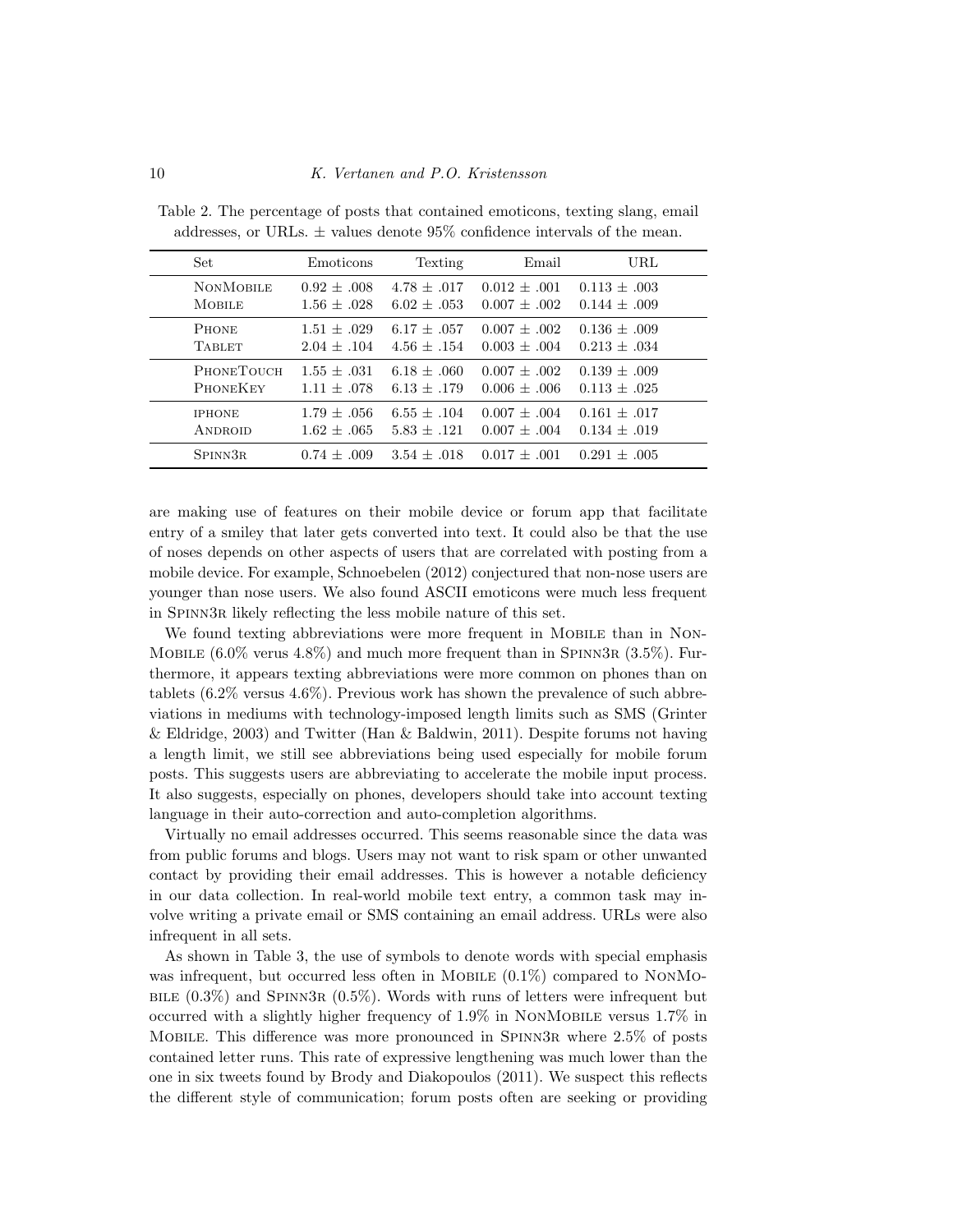<span id="page-10-0"></span>Table 3. The percentage of posts that contained emphasized words, runs of the same letter, or runs of the same punctuation.  $\pm$  values denote 95% confidence intervals of the mean.

| Set               | Emphasis $(\%)$ | Letter run $(\%)$ | Punctuation run $(\%)$ |
|-------------------|-----------------|-------------------|------------------------|
| <b>NONMOBILE</b>  | $0.27 \pm .004$ | $1.86 + .011$     | $13.80 \pm .028$       |
| <b>MOBILE</b>     | $0.12 \pm .008$ | $1.65 \pm .029$   | $10.16 \pm .068$       |
| <b>PHONE</b>      | $0.11 + .008$   | $1.66 + .030$     | $10.10 \pm .071$       |
| <b>TABLET</b>     | $0.15 \pm .029$ | $1.58 \pm .092$   | $10.78 \pm .229$       |
| <b>PHONETOUCH</b> | $0.11 \pm .008$ | $1.62 + .032$     | $10.11 + .075$         |
| <b>PHONEKEY</b>   | $0.18 + .032$   | $1.97 \pm .104$   | $9.96 \pm .223$        |
| <b>IPHONE</b>     | $0.10 + .013$   | $1.78 \pm .056$   | $10.33 + .128$         |
| <b>ANDROID</b>    | $0.13 \pm .018$ | $1.46 \pm .062$   | $10.03 \pm .155$       |
| SPINN3R           | $0.45 + .007$   | $2.47 + .016$     | $11.49 + .032$         |

<span id="page-10-1"></span>Table 4. Character-level metrics on a per-post basis. This includes the average characters per post and the percentage of characters that were: lowercase, uppercase, numeric, or whitespace.  $\pm$  values denote 95% confidence intervals of the mean.

| Set               | Characters     | Lowercase       | Uppercase       | Numeric         | Whitespace       |
|-------------------|----------------|-----------------|-----------------|-----------------|------------------|
|                   | per post       | $(\%)$          | $(\%)$          | $(\%)$          | $(\%)$           |
| <b>NONMOBILE</b>  | $255 \pm 0.34$ | $72.9 \pm .005$ | $3.72 \pm .003$ | $1.03 \pm .002$ | $18.16 \pm .002$ |
| <b>MOBILE</b>     | $159 \pm 0.53$ | $72.4 + .018$   | $4.64 + .013$   | $1.08 \pm .007$ | $17.47 \pm .009$ |
| <b>PHONE</b>      | $153 \pm 0.50$ | $72.4 \pm .019$ | $4.63 \pm .014$ | $1.09 + .008$   | $17.46 \pm .010$ |
| <b>TABLET</b>     | $212 \pm 3.00$ | $72.5 + .056$   | 4.69 $\pm$ .042 | $0.97 \pm .021$ | $17.54 \pm .028$ |
| <b>PHONETOUCH</b> | $151 \pm 0.53$ | $72.4 + .020$   | $4.66 + .015$   | $1.09 \pm .008$ | $17.45 + .010$   |
| PHONEKEY          | $169 \pm 1.60$ | $72.6 + .058$   | $4.39 + .043$   | $1.02 + .023$   | $17.64 + .029$   |
| <b>IPHONE</b>     | $163 \pm 1.07$ | $71.9 + .035$   | $4.81 + .025$   | $1.15 + .015$   | $17.62 + .017$   |
| <b>ANDROID</b>    | $148 \pm 0.97$ | $72.9 + .041$   | $4.47 \pm .031$ | $1.04 + .016$   | $17.41 \pm .021$ |
| SPINN3R           | $456 \pm 1.04$ | $72.3 + .008$   | $4.39 + .005$   | $1.37 + .003$   | $17.70 + .002$   |

information while tweets are often interpersonal communications that may benefit from simulating the prosodic emphasis of spoken language. Punctuation runs at the end of words followed a similar pattern with fewer occurrences in the mobile data.

Taken together, it appears that users while mobile seem to refrain from writing certain forms of text. It may be that the special characters required are difficult to enter on a mobile device. It could also result from the difficulty of engaging in a particular activity while mobile (e.g. searching for relevant URLs to include).

### 3.2 Character-Level Analysis

For each post, we calculated the percentage of characters that were lowercase, uppercase, numbers, or whitespace. As shown in Table [4,](#page-10-1) the use of different character classes was similar across all sets. While we had anticipated mobile users might have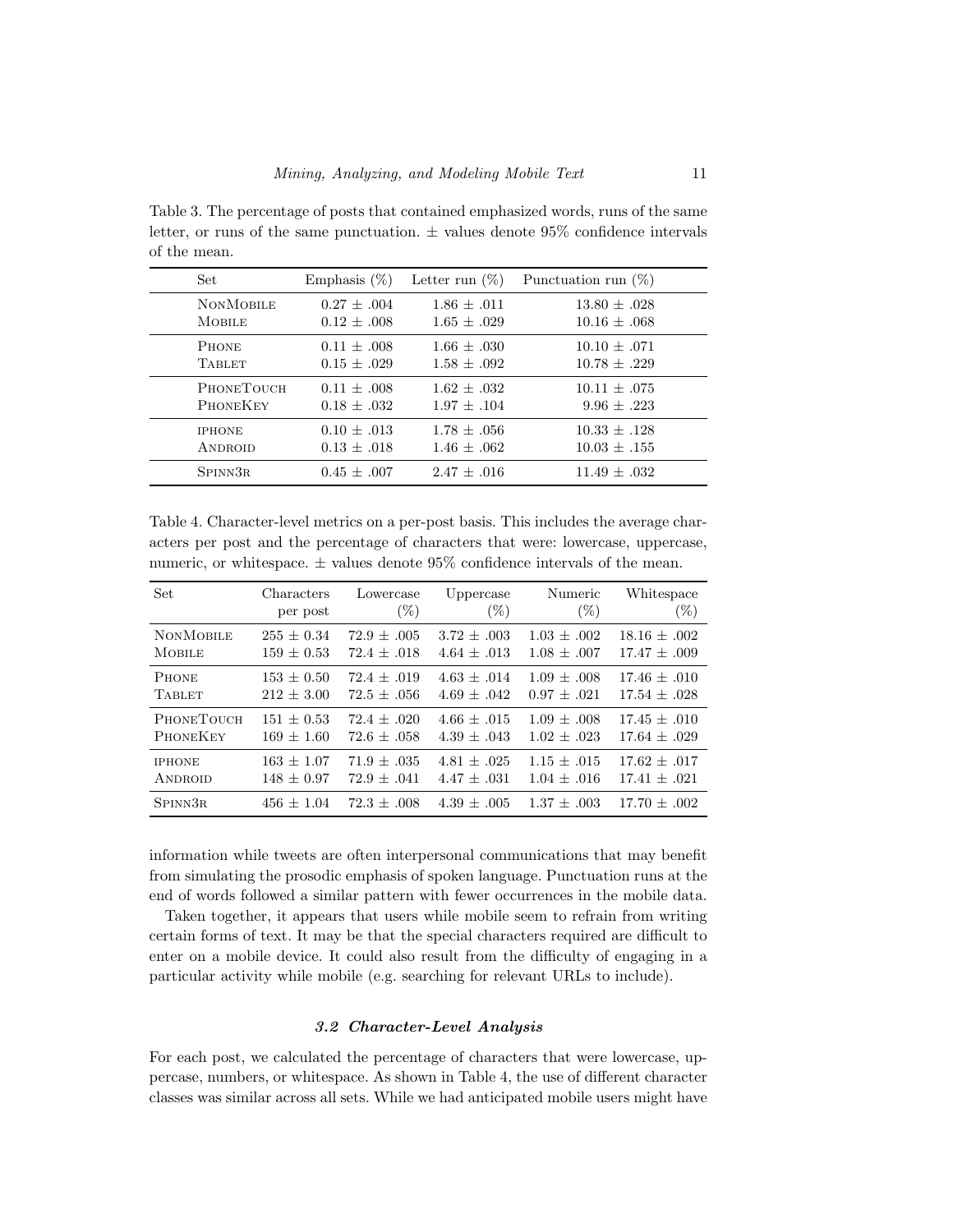preferred all lowercase entry, this did not appear to be the case. We also thought mobile users might avoid entry of numbers since they can often be more difficult to access in mobile text entry interfaces, but this also did not appear to be the case.

### 3.3 Per-Sentence Analysis

We split each post into sentences using rules based on case, symbols, and whitespace. We converted contiguous whitespace characters into a single space character. We dropped posts that did not conform to typical patterns of sentences. We also dropped sentences containing numbers or symbols besides apostrophe, period, question mark, and exclamation point.

As shown in Table [5,](#page-12-1) sentences were shorter in Mobile (11.1) than in NonMo-BILE  $(11.9)$  and SPINN3R  $(12.4)$ . We also found a small difference in the number of characters per word between mobile and non-mobile sets: Mobile 4.07 versus NonMobile 4.11 and Spinn3r 4.24. Word length also seemed to be influenced by device form factor: PHONE 4.06 versus TABLET 4.11. This may indicate a slight preference for shorter or abbreviated words when typing on a mobile device.

As shown in Table [6,](#page-12-2) question and exclamation sentences occurred with similar frequency in the mobile and non-mobile data. Since end-of-sentence punctuation is important for denoting sentence boundaries, it appears mobile users continue to use such punctuation despite any extra effort required. The use of exclamations on iPhones was higher at 12% versus 8% on Android. The reason for this is unclear; both systems require going to a secondary keyboard screen to type an exclamation point.

Mobile users did appear to be use commas less often; 19% in Mobile versus 26% in NonMobile and 29% in Spinn3r. We conjecture this may be due to the extra effort required to type such punctuation on a mobile device. For example, the comma key is not available on an iPhone's primary keyboard layout. Comma use on tablets increased to 23%, indicating that having more screen real estate facilitates keyboard designs that better support punctuation. Since users appear to commonly need commas, mobile text entry designers may want to explore ways to make access to commas easier or to automatically insert commas.

Sentences written on mobile devices were much more likely to be in both upper and lowercase (95% in Mobile versus 88% in NonMobile and 89% in Spinn3r). This may at first seem surprising given using the shift key on a mobile device requires an extra keypress. However, many phones (e.g. the iPhone) automatically capitalize the first letter of every sentence. We conjecture this feature resulted in better overall capitalization for mobile users compared to non-mobile users.

We wondered if people were using different words depending on their device. We found the most frequent 15 words in each of our sets. In the Mobile set they were: the, i, to, a, and, it, you, is, of, that, in, for, on, have, my. With the exception of Spinn3r, all other sets had the same 15 most frequent words with just minor changes to the frequency order. Spinn3r was almost identical except  $my$  was replaced by  $\text{are as the } 15^{\text{th}}$  most frequent word. We also tallied the frequency of words in each set that appeared in a 64 K vocabulary.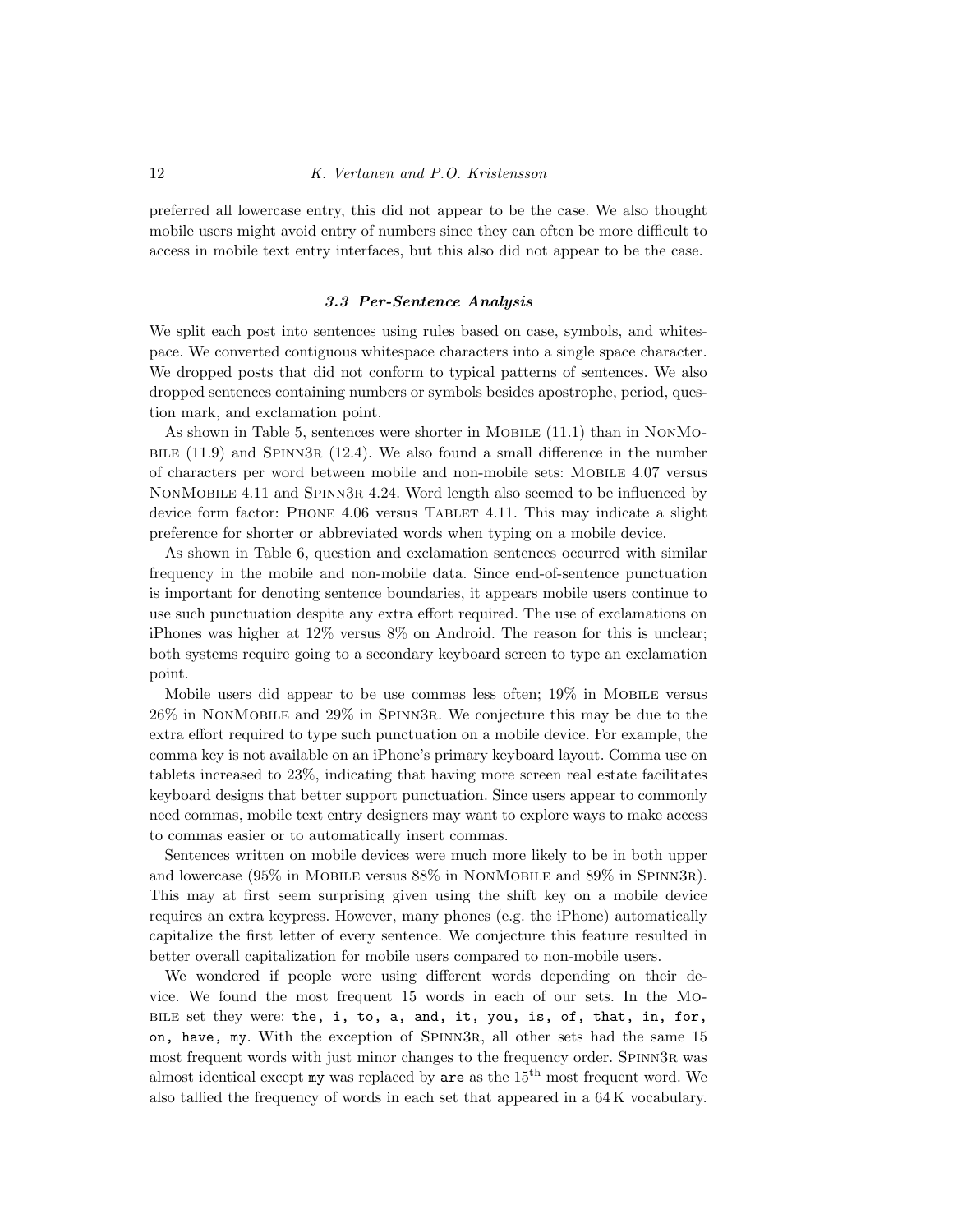| Set.              | Words per sentence | Characters per word |  |
|-------------------|--------------------|---------------------|--|
| <b>NONMOBILE</b>  | $11.9 \pm .005$    | $4.11 + .0004$      |  |
| <b>MOBILE</b>     | $11.1 + .014$      | $4.07 + .0011$      |  |
| <b>PHONE</b>      | $11.0 + .015$      | $4.06 + .0012$      |  |
| <b>TABLET</b>     | $11.4 \pm .043$    | $4.11 \pm .0034$    |  |
| <b>PHONETOUCH</b> | $11.0 + .016$      | $4.06 + .0013$      |  |
| PHONEKEY          | $11.0 \pm .044$    | $4.07 \pm .0036$    |  |
| <b>IPHONE</b>     | $11.0 + .026$      | $4.05 + .0021$      |  |
| <b>ANDROID</b>    | $11.0 \pm .033$    | $4.07 \pm .0026$    |  |
| SPINN3R           | $12.4 + .006$      | $4.24 + 0.005$      |  |

<span id="page-12-1"></span>Table 5. The average words per sentence and the average characters per word.  $\pm$ values denote 95% confidence intervals of the mean.

<span id="page-12-2"></span>Table 6. The percentage of sentences that were questions, exclamations, contained one or more commas, or were in mixed case.  $\pm$  values denote 95% confidence intervals of the mean.

| Set                  | Question $(\%)$ | Exclamation $(\%)$ | Comma $(\%)$    | Mixed case $(\%)$ |
|----------------------|-----------------|--------------------|-----------------|-------------------|
| <b>NONMOBILE</b>     | $9.8 \pm .017$  | $8.3 + .016$       | $26.1 + .026$   | $88.4 \pm .019$   |
| <b>MOBILE</b>        | $10.5 \pm .055$ | $9.3 + .052$       | $18.7 \pm .070$ | $95.4 \pm .038$   |
| <b>PHONE</b>         | $10.6 + .059$   | $9.3 \pm .055$     | $18.2 + .073$   | $95.4 + .040$     |
| <b>TABLET</b>        | $9.7 \pm .162$  | $8.8 \pm .155$     | $23.1 \pm .230$ | $95.6 \pm .112$   |
| PHONETOUCH           | $10.6 + .062$   | $9.4 + .059$       | $18.0 + .078$   | $95.5 + .042$     |
| <b>PHONEKEY</b>      | $10.3 + .175$   | $8.8 + .163$       | $19.9 + .230$   | $94.8 + .128$     |
| <b>IPHONE</b>        | $10.5 \pm .103$ | $11.9 + .109$      | $17.7 \pm .128$ | $97.2 \pm .056$   |
| ANDROID              | $10.8 + .130$   | $7.9 + .113$       | $17.6 + .159$   | $94.2 \pm .098$   |
| SPINN <sub>3</sub> R | $11.1 + .023$   | $7.0 + .018$       | $29.1 + .033$   | $88.7 + .023$     |

We created the vocabulary from the most frequent words in our forum data that also appeared in a list of 330 K known English words. We then computed the cosine similarity between the term frequency vector of each set. For all pairs of sets, the cosine similarity was 0.99 or higher. Thus it appears word choice was not strongly influenced by whether someone was using a mobile device or not.

### 3.4 Spelling and Typing Errors

<span id="page-12-0"></span>We used eight different classes of errors to classify various typing mistakes:

- 1. Apostrophe deleted Apostrophe deleted from a word: dont
- 2. Insertion Extra letter inserted: whille
- 3. Substitution nearby One letter substituted for an adjacent letter based on the QWERTY keyboard layout: whilr. Key adjacency is dependent on a user's specific keyboard. We created our adjacency map based on the key positions on the iPhone 4S and a Macbook Pro.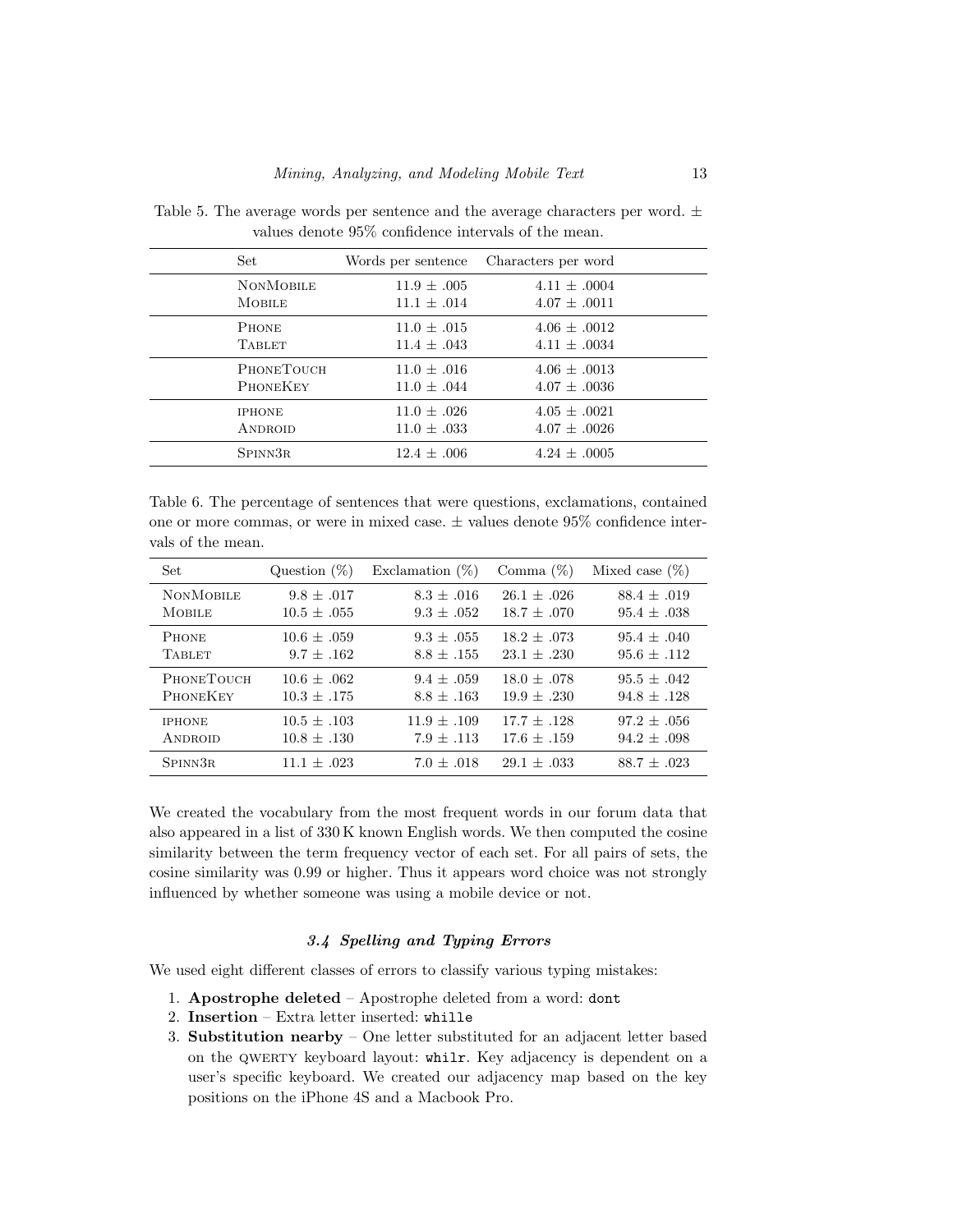- 4. Substitution One letter substituted for any other letter: whibe
- 5. Deletion Letter deleted from a word: whil
- 6. Transposition  $-$  Two contiguous letters swapped in a word: whlie
- 7. Space deleted Space missing between words: whileit
- 8. Space inserted Space inserted inside a word: whi le

We based these error classes on Cooper [\(1983\)](#page-36-9) and on common mistakes we have observed in previous mobile text entry studies. Some of these error classes could be combined, for example an apostrophe deleted error could be considered as a more generic deletion error. We chose our error classes and the order in which we matched against them to help illustrate strategies we thought users might be using while mobile (e.g. deleting apostrophes in contractions to avoid having to switch to a secondary keyboard screen).

For a small numbers of sentences, it might be possible to manually identify errors. But for large amounts of data, clearly an automated detection algorithm is needed. We designed our correction algorithm to be conservative since our objective here is to compare the relative prevalence of errors in our different datasets, not to measure the absolute error rate. Furthermore, as we will discuss in the next section, our mined text will serve as language model training data. We thus wanted to explore correcting likely errors prior to language model training.

Our algorithm proceeded through each sentence checking for possible error corrections. Possible error locations had to meet the following three criteria:

- 1. The word to be corrected could not be in our large list of 330 K English words.
- 2. The replacement word had to be a known English word in the 64 K most frequent words in our forum data.
- 3. The replacement had to involve a single change (i.e. deleting one character, adding one character, changing one character, or swapping two characters).

Furthermore, we only made a correction if it caused a decrease in the average per-word perplexity of the sentence. Perplexity measures the average number of choices the language model has when predicting the next word. For example, if a language consists of the digits 0–9 and digits are equally probable, the perplexity is 10. Lower perplexity is better. Perplexity is calculated as follows:

$$
PP(W) = 2^{-\frac{1}{L}\log_2 P(W)},
$$

where W is the test text, L is the number of words in  $W$ , and  $P(W)$  is the probability of W under the language model.

This perplexity-based criteria allowed both the words to the left and to the right of the candidate location to influence the plausibility of a proposed correction. We used a 3-gram language model with a vocabulary of 64K words including an unknown word. The model was trained on 1.3 B words of newswire text. The gzipped compressed ARPA text format language model was 2.5 GB. We used newswire text as it is a high quality text source with few spelling or typing mistakes. The language model had a perplexity of 374 on test set of sentences from our mobile forum data (PostDev from Section [4.2\)](#page-17-0).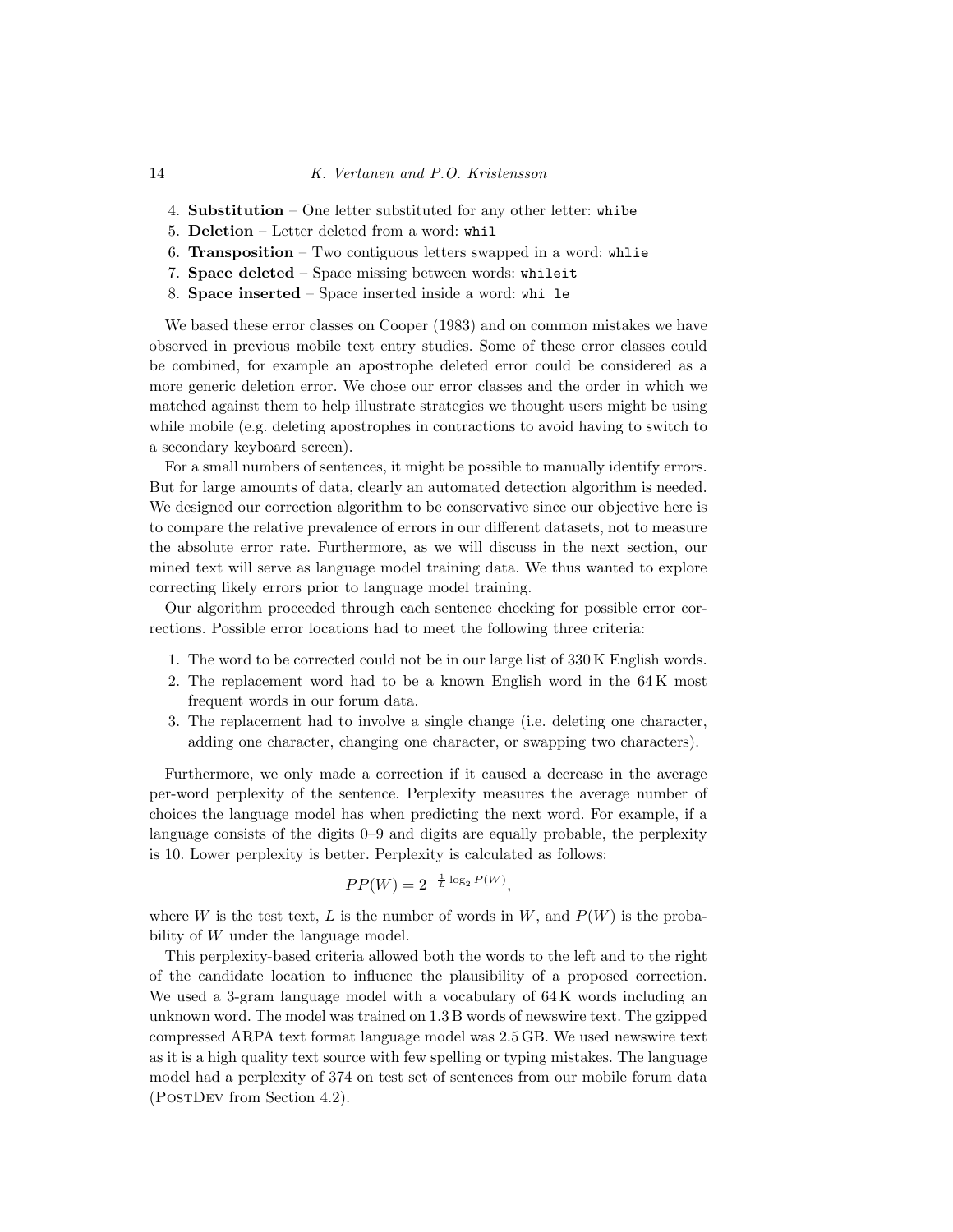<span id="page-14-0"></span>Table 7. The number of sentences in each set and how often any type of error was detected in a sentence. This table also shows the percentage of sentences that contained an insertion, substitution nearby, or substitution error.

| Set               | Sentences | Any error<br>$(\%)$ | Insertion<br>$(\%)$ | Subst. nearby<br>$(\%)$ | Substitution<br>$(\%)$ |
|-------------------|-----------|---------------------|---------------------|-------------------------|------------------------|
| <b>NONMOBILE</b>  | 11.31 M   | $2.62 \pm .009$     | $0.24 + 0.03$       | $0.08 \pm .002$         | $0.13 + .002$          |
| <b>MOBILE</b>     | 1.19M     | $2.03 + .025$       | $0.16 \pm .007$     | $0.17 \pm .008$         | $0.10 \pm .006$        |
| <b>PHONE</b>      | 1.06M     | $2.07 + .027$       | $0.15 + .007$       | $0.18 \pm .008$         | $0.10 \pm .006$        |
| <b>TABLET</b>     | 0.13M     | $1.62 \pm .069$     | $0.16 \pm .022$     | $0.14 \pm .020$         | $0.11 \pm .018$        |
| <b>PHONETOUCH</b> | 0.94M     | $2.02 + .029$       | $0.14 + 0.08$       | $0.17 \pm .008$         | $0.09 \pm .006$        |
| <b>PHONEKEY</b>   | 0.12M     | $2.40 \pm .088$     | $0.28 \pm .030$     | $0.21 \pm .026$         | $0.18 \pm .024$        |
| <b>IPHONE</b>     | 0.34M     | $1.36 \pm .039$     | $0.09 \pm .010$     | $0.09 \pm .010$         | $0.07 \pm .009$        |
| ANDROID           | 0.22M     | $2.42 \pm .064$     | $0.17 \pm .017$     | $0.21 \pm .019$         | $0.10 \pm .013$        |
| SPINN3R           | 7.47 M    | $2.31 + .011$       | $0.24 + 0.04$       | $0.07 + .002$           | $0.12 \pm .003$        |

<span id="page-14-1"></span>Table 8. The percentage of sentences in which our algorithm detected a deletion, transposition, apostrophe deleted, or space deleted error. We omitted space inserted errors since they occurred very infrequently.

| Set                 | Deletions       | Transposition   | Apostrophe      | Space           |
|---------------------|-----------------|-----------------|-----------------|-----------------|
|                     | $(\%)$          | $(\%)$          | deleted $(\%)$  | deleted $(\%)$  |
| <b>NONMOBILE</b>    | $0.31 + .003$   | $0.11 + .002$   | $1.59 + .007$   | $0.19 \pm .003$ |
| <b>MOBILE</b>       | $0.29 + .010$   | $0.03 + 0.03$   | $1.05 + .018$   | $0.22 + 0.08$   |
| <b>PHONE</b>        | $0.30 + .010$   | $0.03 + 0.03$   | $1.09 + .020$   | $0.21 + .009$   |
| <b>TABLET</b>       | $0.22 \pm .026$ | $0.03 \pm .010$ | $0.74 + 0.047$  | $0.22 \pm .025$ |
| <b>PHONETOUCH</b>   | $0.27 + .011$   | $0.03 + 0.03$   | $1.10 + .021$   | $0.21 + .009$   |
| <b>PHONEKEY</b>     | $0.50 \pm .040$ | $0.07 + .015$   | $0.91 + .055$   | $0.27 \pm .030$ |
| <b>IPHONE</b>       | $0.26 + .017$   | $0.02 + 0.005$  | $0.65 + .027$   | $0.18 + .014$   |
| ANDROID             | $0.25 \pm .021$ | $0.03 \pm .007$ | $1.39 \pm .049$ | $0.23 \pm .020$ |
| SPINN <sub>3R</sub> | $0.31 + .004$   | $0.13 + 0.03$   | $1.26 + .008$   | $0.20 \pm .003$ |

If a location in a sentence had a number of possible corrections (of the same correction type or different types), we choose the correction which caused the greatest decrease in a sentence's per-word perplexity. In the event of a tie, we used the first error class in the above list of eight. This allowed us to detect the most specific error class in preference to a more general class (e.g. "whilr" would be classified as a substitution nearby error rather than a more general substitution error).

Tables [7](#page-14-0) and [8](#page-14-1) show the percentage of sentences that had one or more instances of a particular type of error. Substitution nearby errors were more common in the mobile data than in the non-mobile data  $(0.17\%$  in Mobile versus  $0.08\%$  in NonMobile and 0.07% in Spinn3r). Thus it does appear users of mobile devices more frequently introduced errors as the result of accidentally hitting adjacent keys.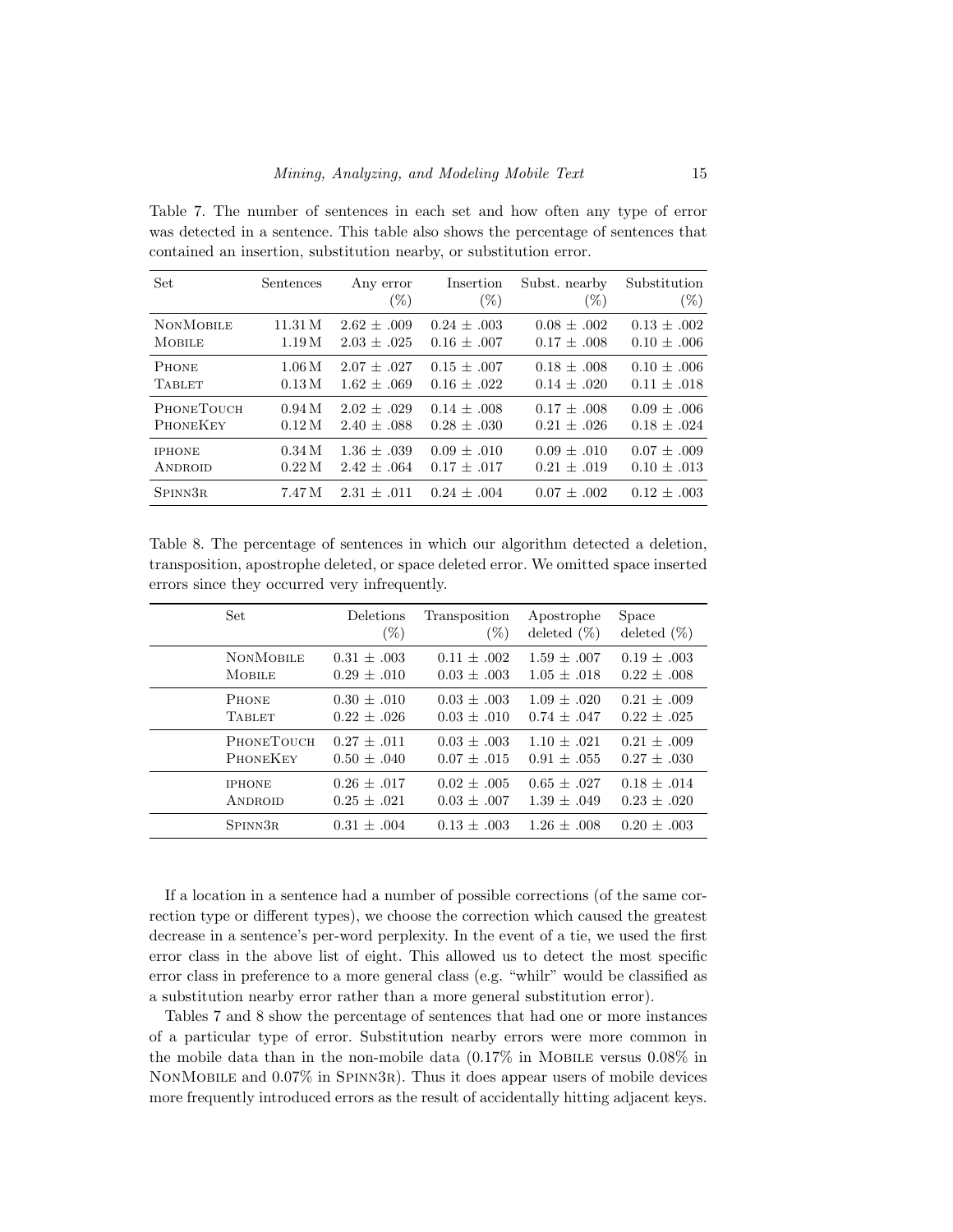Transposition errors were higher in NONMOBILE  $(0.11\%)$  and SPINN3R  $(0.13\%)$ compared to MOBILE  $(0.03\%)$ . This is to be expected since non-mobile entry often involves bimanual typing on a desktop keyboard and a mistiming between a user's two hands can result in transposing letters. PhoneKey also has an elevated transposition rate of 0.07%, likely as a result of two thumb typing on a mini-keyboard.

Given that the frequency of substitution nearby and transposition errors appears to vary depending on device, developers of mobile text entry methods may want to take this into account. For example, when a touchscreen phone is in landscape orientation, two-thumb typing may be more likely and thus so are transposition errors. This could be incorporated into the recognition model.

To investigate the algorithm's accuracy, we had nine workers on Amazon Mechanical Turk judge 100 random sentences from each of the first seven error classes (for a total of 700 sentences and 6,300 individual worker judgments). We excluded the space insertion class as it occurred only twice in our data. Our Amazon Human Intelligence Task (HIT) showed the original sentence and the algorithm's proposed correction. Workers judged each correction as valid or invalid. Each HIT involved judging a total of 28 sentences, four from each of the seven different classes. We also injected sentences with five known valid and five known invalid corrections (determined by the authors). Workers had to correctly judge at least 70% of the known corrections to be included in the judge pool. 20% of workers were removed by this requirement. After this removal, all sentences still had four or more judges. Krippendorff's alpha (Hayes & [Krippendorff,](#page-37-11) 2007) showed an inter-judgment agreement reliability of 0.586. This constitutes a moderate amount of agreement.

Of the 5,785 worker judgments, 89% indicated the algorithm's correction was valid. Some error classes were nearly always correct: apostrophe deleted 99.8%, nearby substitution 96.6%, deletion 98.0%, transpositions 99.3%. Other classes were judged quite often to be correct: space deleted 88.6%, substitution 84.3%, and insertion 82.7%.

### 4 Language Modeling Experiments

<span id="page-15-0"></span>In this section, we conduct a series of experiments exploring the importance of indomain data when training language models for mobile text entry. We also show the importance of using long-span language models and investigate whether highperformance models can be made small enough for deployment on mobile devices.

### 4.1 Training Sets

We wanted training data that best represented the vocabulary and style of text entered by people while mobile. Our criteria for choosing training sets were: 1) common text sources from prior work, 2) on the scale of many millions of words, and 3) similar in style to mobile text. We decided on the the following eight sources:

1. NonMobile – Posts in our forum training set that did not have a mobile device signature. 11.3 M sentences, 135 M words, 678 M characters.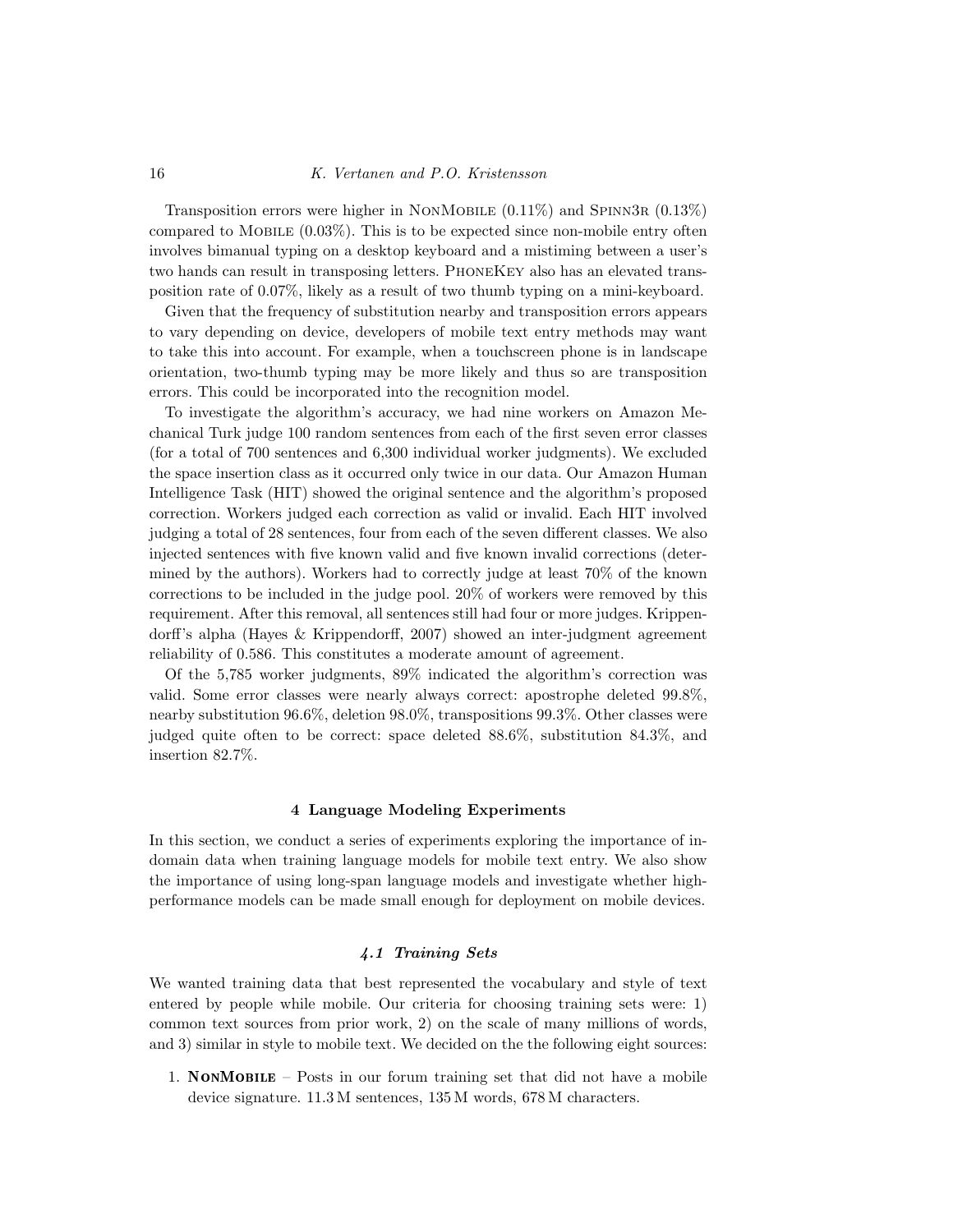| <b>NONMOBILE</b> | <b>MOBILE</b> | <b>NEWS</b>  | WIKI         | <b>TWITTER</b> | <b>BLOG</b> | <b>USENET</b> | SPINN3R      |
|------------------|---------------|--------------|--------------|----------------|-------------|---------------|--------------|
| the              | the           | the          | the          | $\mathbf{i}$   | the         | the           | the          |
| i                | i             | to           | οf           | the            | to          | to            | to           |
| to               | to            | οf           | and          | to             | and         | and           | $\mathbf{i}$ |
| $\mathbf{a}$     | a             | and          | to           | you            | i           | οf            | $\rm{a}$     |
| and              | and           | $\mathbf{a}$ | in           | $\mathbf{a}$   | a           | a             | and          |
| it               | it            | in           | $\mathbf{a}$ | my             | οf          | in            | οf           |
| of               | you           | that         | is           | and            | in          | i             | it           |
| you              | is            | for          | was          | is             | that        | that          | is           |
| is               | οf            | said         | that         | it             | is          | is            | in           |
| that             | that          | on           | for          | in             | it          | you           | you          |
| in               | in            | is           | as           | that           | for         | it            | that         |
| for              | for           | one          | it           | me             | my          | for           | for          |
| on               | on            | was          | on           | οf             | you         | are           | on           |
| have             | have          | with         | with         | for            | on          | with          | have         |
| my               | my            | he           | one          | on             | with        | as            | with         |

<span id="page-16-0"></span>Table 9. The 15 most frequent words in the different training sets. Words are ordered in descending order of frequency.

- 2. Mobile Posts in our forum training set that were sent from one of 300 known mobile devices. 1.19 M sentences, 13.1 M words, 65.4 M characters.
- 3. News News articles from the CSR-III and Gigaword corpora. 60.4 M sentences, 1.32 B words, 7.74B characters.
- 4. Wikipedia Articles and discussion threads from a snapshot of Wikipedia (January 3, 2008). 23.9 M sentences, 452 M words, 2.61 B characters.
- 5. Twitter Twitter messages we collected via the streaming API between December 2010 and June 2012. We used the free Twitter stream which provides access to a small percentage of all tweets. Given Twitter enforces a character limit of 140 characters and is often used by people on mobile devices, we conjectured this dataset would be quite similar in style to mobile text. We excluded repeated tweets from the same user, retweets, and tweets not identified as English by a language identification module (Lui & [Baldwin,](#page-38-7) [2012\)](#page-38-7). 140 M sentences, 1.05 B words, 5.12 B characters.
- 6. BLOG Blog posts from the ICWSM 2009 corpus [\(Burton](#page-36-7)  $et \ al.$ , 2009). 24.5 M sentences, 387 M words, 2.05 B characters.
- 7. Usenet Messages from a corpus of Usenet messages (Shaoul & [Westbury,](#page-39-10) [2009\)](#page-39-10). 124 M sentences, 1.85 B words, 10.2 B characters.
- 8. **SPINN3R** Posts from the Spinn3r corpus [\(Burton](#page-36-7) *et al.*, 2009) that did not have a mobile device signature. 12.4 M sentences, 126 M words, 670 M characters.

To get a sense of the differences between the training sets, we first examined the most frequent words in each training set (Table [9\)](#page-16-0). Notably sets based on more informal and interpersonal communications such as forum messages and tweets had more frequent use of personal first and second person pronouns, e.g. "I" and "you".

Using the word frequency in each training set with respect to our 64 K vocabulary,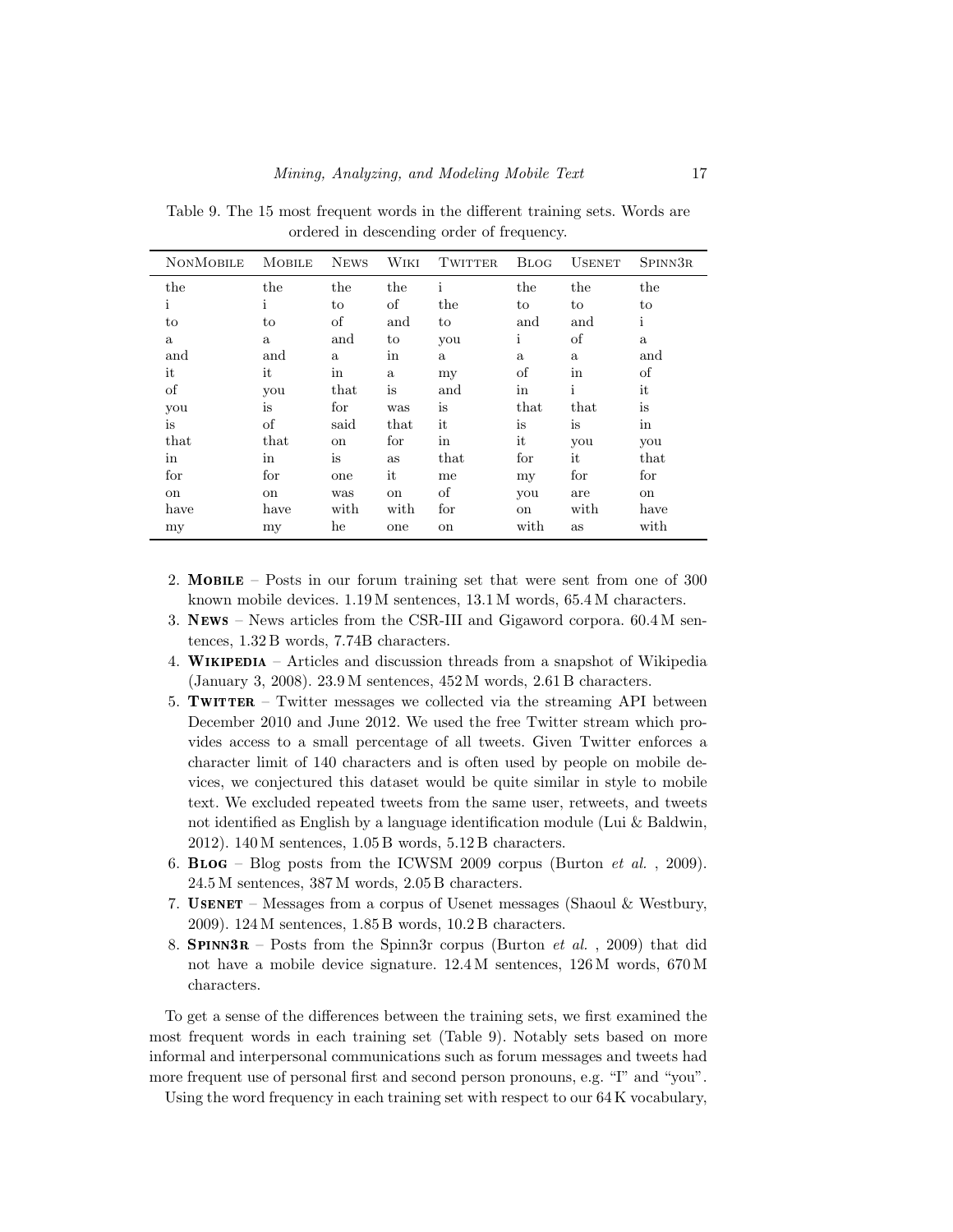|               | <b>NONMOB</b> | <b>MOBILE</b> | <b>NEWS</b> | Wiki  | <b>TWITTER</b> | Blog- | <b>USENET</b> | SPINN3R |
|---------------|---------------|---------------|-------------|-------|----------------|-------|---------------|---------|
| <b>NONMOB</b> | 1.000         | 0.998         | 0.850       | 0.869 | 0.943          | 0.978 | 0.954         | 0.990   |
| <b>MOBILE</b> | 0.998         | 1.000         | 0.822       | 0.842 | 0.951          | 0.968 | 0.935         | 0.984   |
| <b>NEWS</b>   | 0.850         | 0.822         | 1.000       | 0.984 | 0.699          | 0.903 | 0.951         | 0.874   |
| Wiki          | 0.869         | 0.842         | 0.984       | 1.000 | 0.720          | 0.918 | 0.964         | 0.891   |
| TWITTER.      | 0.943         | 0.951         | 0.699       | 0.720 | 1.000          | 0.912 | 0.846         | 0.924   |
| Blog          | 0.978         | 0.968         | 0.903       | 0.918 | 0.912          | 1.000 | 0.969         | 0.984   |
| <b>USENET</b> | 0.954         | 0.935         | 0.951       | 0.964 | 0.846          | 0.969 | 1.000         | 0.963   |
| SPINN3R       | 0.990         | 0.984         | 0.874       | 0.891 | 0.924          | 0.984 | 0.963         | 1.000   |

<span id="page-17-1"></span>Table 10. The cosine similarity between each of the training sets.

we computed the cosine similarity between the term frequency vector for each set. As shown in Table [10,](#page-17-1) the NonMobile, Mobile, Blog and Spinn3r sets were very similar to each other. The WIKIPEDIA and NEWS sets were also similar to each other, but these two sets had the lowest similarity to the other training sets.

### 4.2 Test Sets

<span id="page-17-0"></span>We will measure the perplexity of test data to compare our different language models. We wanted this test data to closely approximate what users might be writing in a variety of mobile text entry scenarios. Unfortunately, there is little verifiable mobile test data available. The best sources we found consisted of the following four sources:

- 1. Posts Posts in the mobile subset of our forum data. We withheld 2.5% (250 hosts) as development data and another 2.5% (236 hosts) as test data. The remaining 9,370 hosts served as a training set. This split into training, development and test sets was done semi-automatically, keeping groups of likely related domains in the same set. For example, we kept [forums.macworld.com](https://forums.macworld.com) and <www.macworld.com.au> together but split different subdomains on [blogspot.com](https://blogspot.com).
- 2. Email Email messages written by Enron employees on their Blackberry mobile devices (Vertanen & [Kristensson,](#page-39-0) 2011b).
- 3. Tweets Tweets recorded via the streaming API between June and September 2015. We only used tweets written on a mobile device by searching for "Twitter for iPhone" or "Twitter for Android" in the source attribute. We excluded repeated tweets from the same user, retweets, and non-English tweets identified via a language identification module (Lui & [Baldwin,](#page-38-7) 2012). We parsed tweets into sentences based on punctuation. We required all words in a sentence to be in our list of 330 K English words.
- 4. SMS We combined the NUS SMS corpus [\(Chen](#page-36-0) & Kan, 2013) and the Mobile Forensics Text Message corpus [\(O'Day](#page-38-11) & Calix, 2013). From the NUS corpus we took messages from native speakers who were using a smartphone and had entered text via a full keyboard or the Swype entry method. This resulted in 18,705 messages. From the Mobile Forensics corpus we took mes-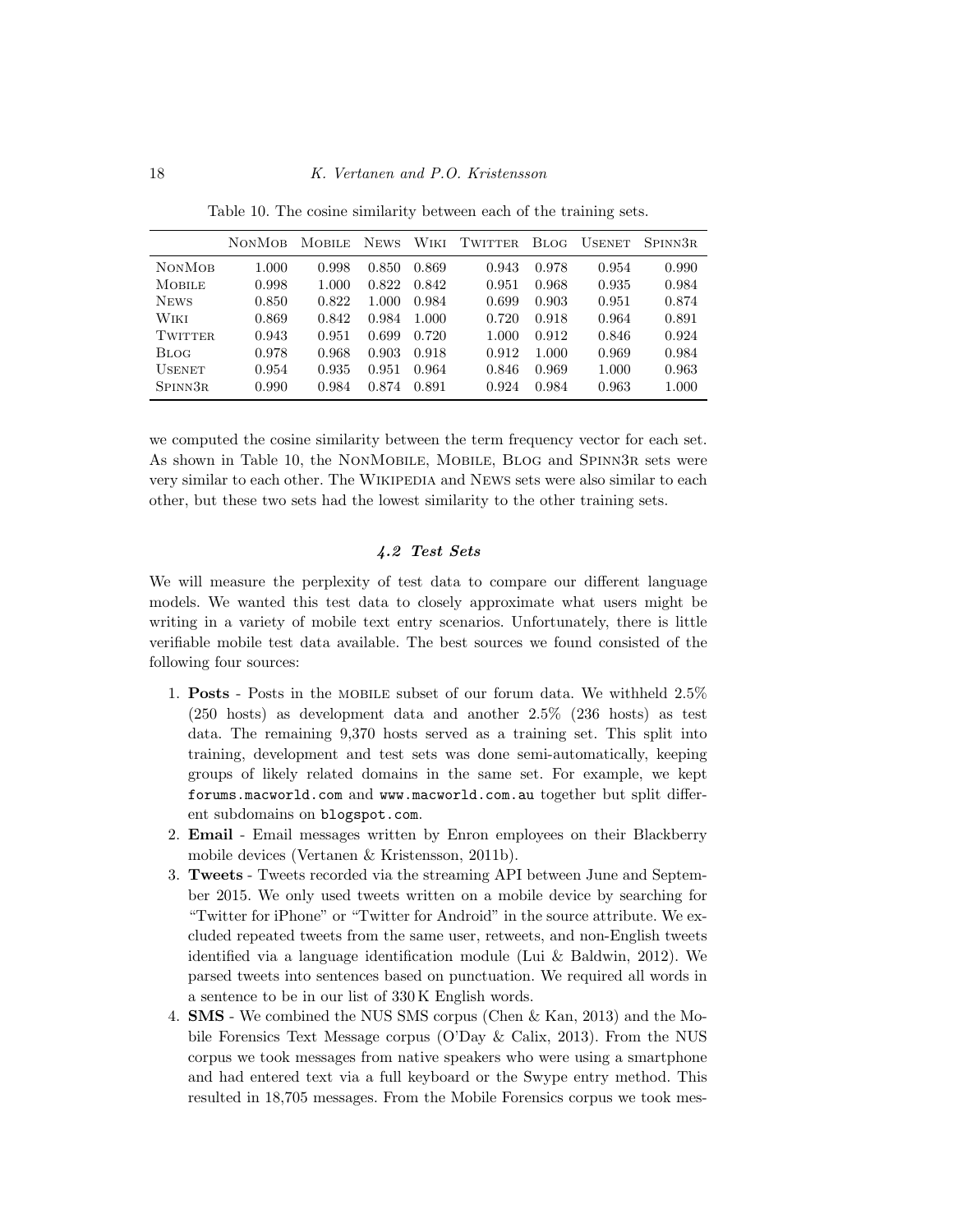<span id="page-18-0"></span>Table 11. Development test sets and evaluation test sets used in our experiments.

| Set              | Sentences | Words              | Examples                                                                                                           |
|------------------|-----------|--------------------|--------------------------------------------------------------------------------------------------------------------|
| <b>POSTDEV</b>   | 33.8K     | 0.38M              | they do better on payement than on dirt<br>strawberry filling please                                               |
| <b>POSTTEST</b>  | 23.7 K    | $0.26\,\mathrm{M}$ | hoping to get this done sooner than later<br>it was rideable and a lot closer                                      |
| <b>EMAILDEV</b>  | 673       | 7.3 K              | we will sign tomorrow and fund tuesday                                                                             |
| EMAILTEST        | 673       | 5.3 K              | hopefully it cheered you up a bit<br>this will be hard<br>i thought i sent jim an email over the weekend           |
| TWEETDEV         | 4.0 M     | 29.3M              | why why stupid life of mine<br>if teen wolf was on tonight i'd be asleep right now                                 |
| <b>TWEETTEST</b> | 4.0 M     | 29.3 M             | listen to the kids bro<br>definitely one of the best weekends i've ever had                                        |
| <b>SMSDEV</b>    | 11.4K     | 66.9 K             | you got job eh                                                                                                     |
| <b>SMSTEST</b>   | 11.4K     | 67.0 K             | your macbook and netbook are both on your desk<br>okay i am down liao<br>in michigan should be back in a few hours |

<span id="page-18-1"></span>Table 12. The cosine similarity between the test sets and the training sets.

|              | Training set     |               |             |       |                |             |               |         |  |  |
|--------------|------------------|---------------|-------------|-------|----------------|-------------|---------------|---------|--|--|
|              | <b>NONMOBILE</b> | <b>MOBILE</b> | <b>NEWS</b> | Wiki  | <b>TWITTER</b> | <b>BLOG</b> | <b>USENET</b> | SPINN3R |  |  |
| POST         | 0.998            | 1.000         | 0.826       | 0.846 | 0.949          | 0.968       | 0.939         | 0.984   |  |  |
| EMAIL        | 0.926            | 0.929         | 0.711       | 0.727 | 0.942          | 0.899       | 0.846         | 0.913   |  |  |
| <b>TWEET</b> | 0.932            | 0.941         | 0.683       | 0.707 | 0.996          | 0.902       | 0.836         | 0.915   |  |  |
| <b>SMS</b>   | 0.806            | 0.824         | 0.524       | 0.546 | 0.899          | 0.760       | 0.683         | 0.780   |  |  |
| Average      | 0.916            | 0.924         | 0.686       | 0.707 | 0.947          | 0.882       | 0.826         | 0.898   |  |  |

sages sent or received by the users. We excluded messages inserted by the researchers. This resulted in 4,219 messages.

We split each type of test data into two halves, a development test set for use in initial optimization of our language models and an evaluation test set for use in our final evaluation. All data was converted to lowercase and punctuation was stripped (except for apostrophe). We dropped sentences containing numbers. Table [11](#page-18-0) provides details about each test set including several example sentences.

Combining the development and evaluation test sets, we tallied the frequency of the words in our 64 K vocabulary. Table [12](#page-18-1) shows the cosine similarity between our different types of test and training data. As we will see, the training sets that had a similar word frequency distribution to the tests sets tended to produce the best language models for predicting those test sets.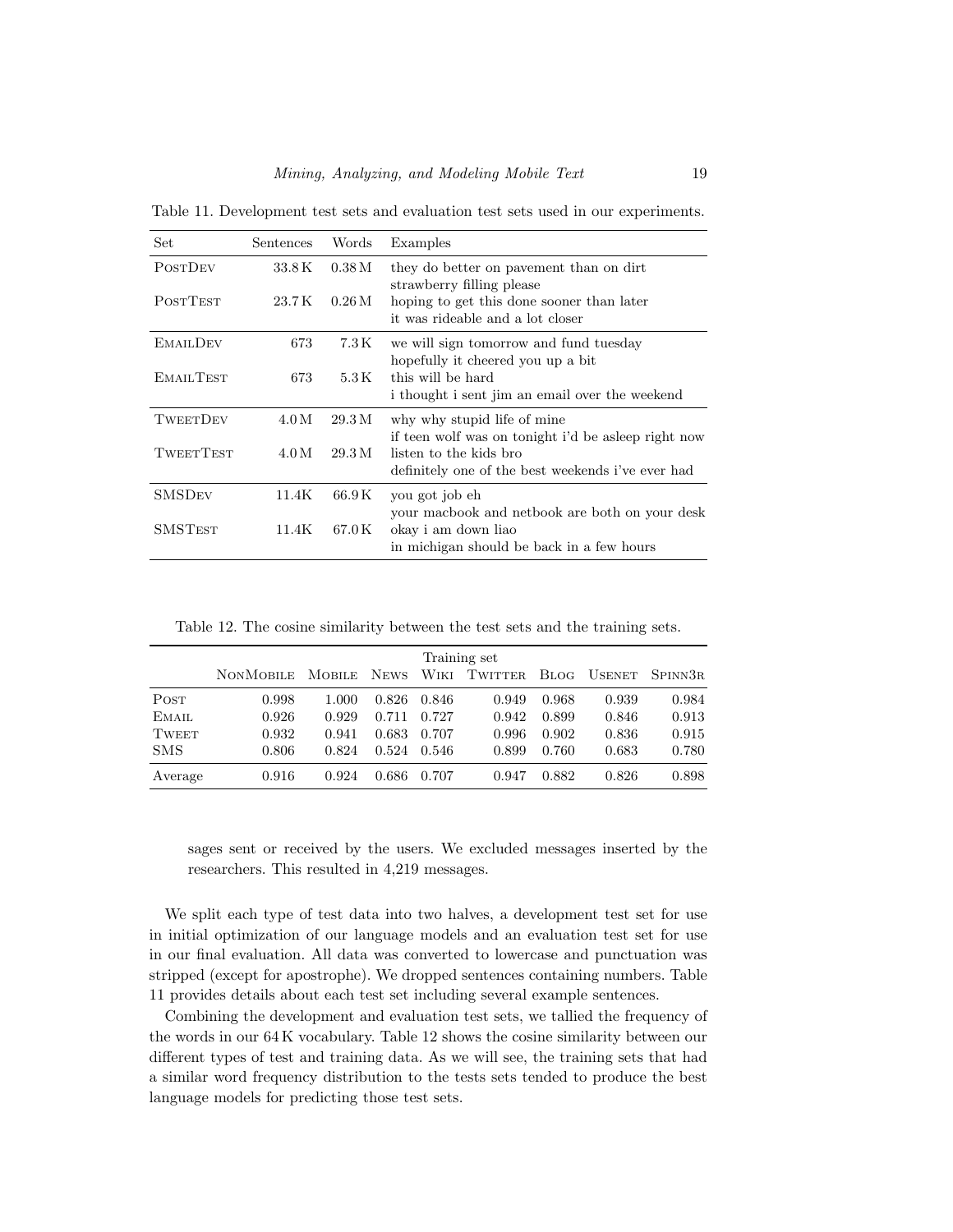#### 4.3 Language Model Training

We trained our word language models using SRILM [\(Stolcke,](#page-39-11) 2002; [Stolcke](#page-39-12) *et al.*) , [2011\)](#page-39-12). We used SRILM as it provides a rich set of features for training models, pruning models, and creating mixture models. We trained our models using interpolated modified Kneser-Ney smoothing. This smoothing method has been shown to outperform a variety of other smoothing methods (Chen & [Goodman,](#page-36-10) 1996). Our word language models used a vocabulary of the most frequent 64 K words in our forum data that also were in a list of 330 K known English words. All models were trained with an unknown word that was used in place of OOV words in the training data. In the auspices of a user interface, this allows the model to continue to make predictions even after entry of an OOV word such as a proper name.

In this section, we focus on word language models. However in Section [5,](#page-24-0) we will need character language models for use in our touchscreen typing experiments. We trained our character language models with SRILM using interpolated Witten-Bell smoothing. We used Witten-Bell smoothing as it is robust to circumstances when all  $n$ -grams of a given order occur in the training data as is typical of the small vocabulary of a character language model [\(Stolcke](#page-39-13)  $et \ al.$ , 2010). The vocabulary of our character languages models consisted of the letters A–Z, apostrophe, and a token representing the space character.

For large training sets, representing every  $n$ -gram seen in the training data can generate models that require substantial storage and memory. In some of our experiments, in order to reduce our language models to a size appropriate for mobile devices, we employed entropy pruning [\(Stolcke,](#page-39-14) 1998). In entropy pruning, first a language model is trained without dropping any n-grams. The model is then pruned to remove  $n$ -grams that do not contribute significantly to predicting the training text. During pruning of our word models, we used a Good-Turing estimated model for the history marginals as the lower-order Kneser-Ney distributions are unsuitable for this purpose [\(Chelba](#page-36-11) *et al.*, 2010).

We report the size of our language models by the number of parameters and by their compressed disk size. We took the number of parameters to be the count of all  $n$ -gram probabilities and backoff weights. The compressed disk size was the gzipped size of the ARPA text format language model.

In some of our experiments, we will combine training data from multiple sources. While we could simply concatenate the data from each source, this would make it difficult to control how much each source contributes to the final model. This is especially problematic when sources have wildly differing amounts of data. Instead, we trained models on each source independently and later merged the models to produce a mixture model via linear interpolation. In linear interpolation, models are assigned mixture weights that sum to one. We optimized mixture model weights using expectation maximization as implemented by SRILM's compute-best-mix script [\(Stolcke,](#page-39-11) 2002). We optimized the weights with respect to an equal amount of data from each of our four development test sets.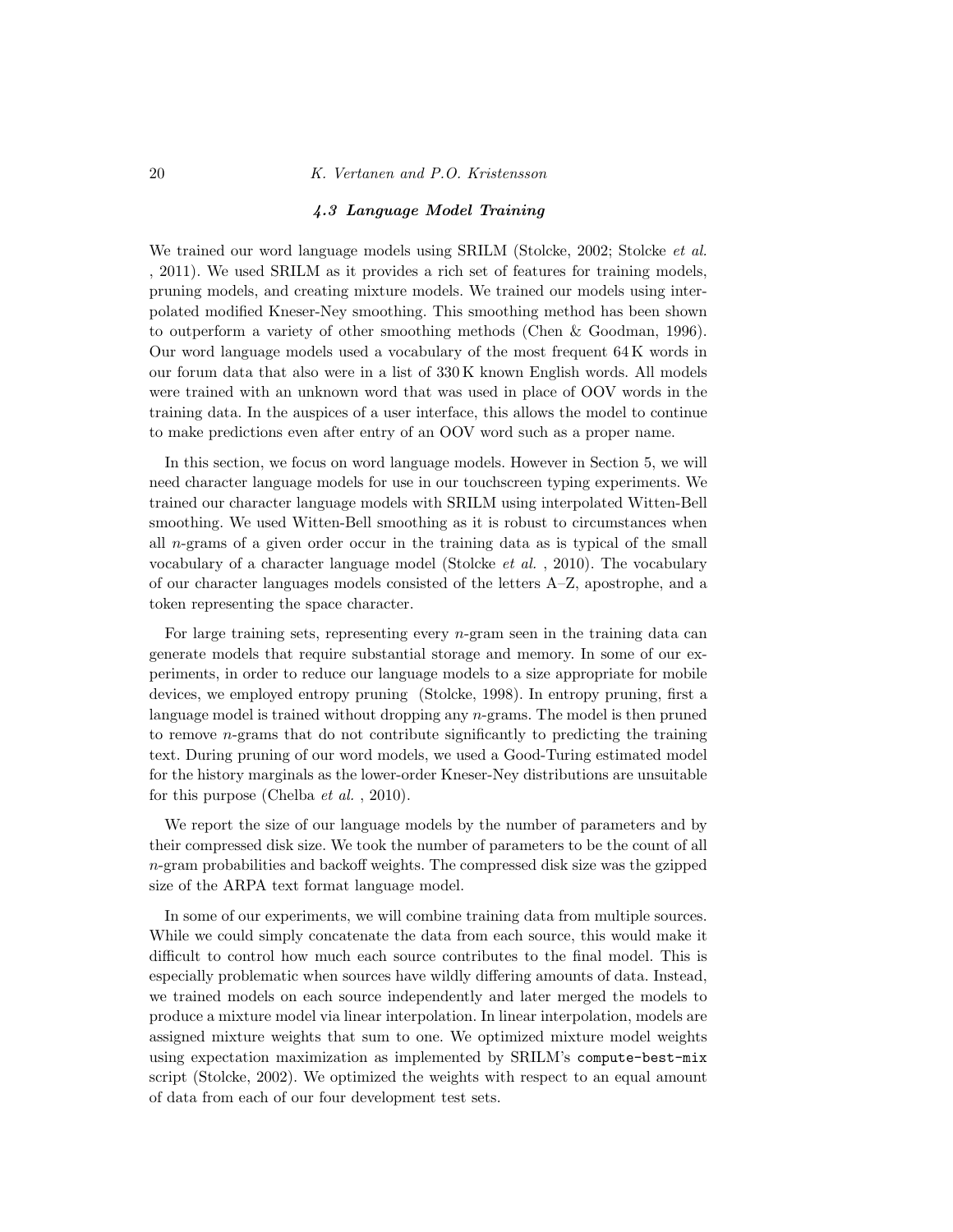

<span id="page-20-0"></span>Fig. 1. Average perplexity of ten 3-gram language models trained on increasing amounts of data from different sources. Results are the average perplexity on our four development test sets. Two standard deviation error bars were no larger than the data point symbols and have been omitted for clarity.

### 4.4 Amount of Training Data

Our first experiment explored how different training sources and the amount of data affected predictions. We trained 10 language models on randomly selected subsets of each of our training sets. We trained 3-gram (trigram) language models.

Figure [1](#page-20-0) shows the average perplexity on our four development test sets for models trained on each type of data. For all training sets, using exponentially more data resulted in sub-linear decreases in perplexity with the majority of the gains being made by 128 M words of training data.

Word-for-word, the NonMobile and Mobile training sets produced the best performing models. NonMobile out-performed models trained on substantially more data (with the exception of TWITTER when trained on eight times more data). We found NonMobile did just as well as Mobile. This provides additional evidence that our collection procedure resulted in NonMobile containing mobilelike text despite being made up of posts without a mobile device signature.

Figure [2](#page-21-0) shows performance on each test set for models trained on 8 M words. As might be expected, NonMobile and Mobile did the best on the closely matched POSTDEV. TWITTER did substantially better than other models on the closely matched TweetDev. Overall, models trained on our mobile forum data performed well on all types of mobile test data. The SMSDev test set consistently had the highest perplexity. We suspect this is due to people using abbreviations and slang when sending SMS messages. Posting a message to a forum from a mobile device may not have elicited similar language effects. Additionally, it seems data from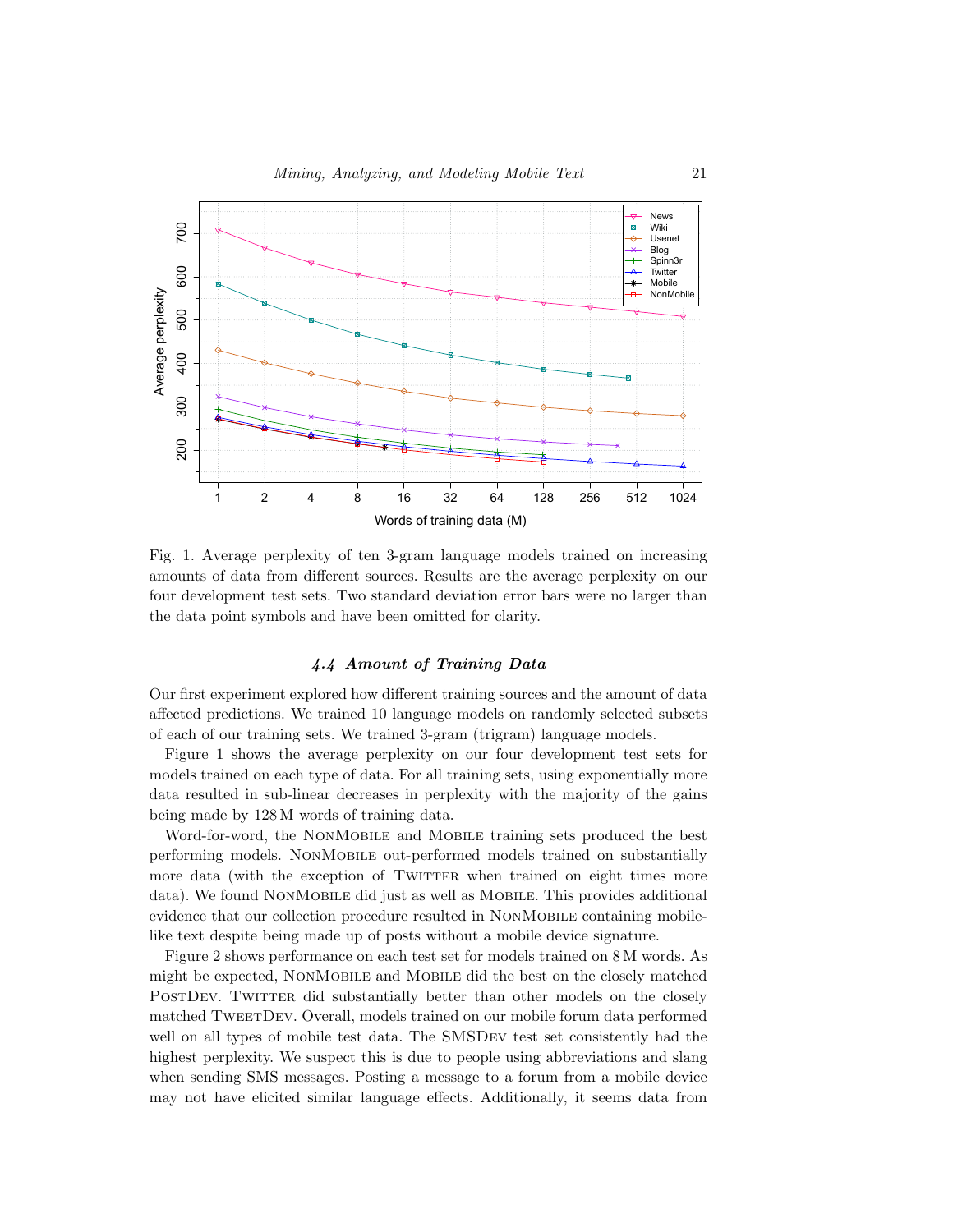

<span id="page-21-0"></span>Fig. 2. Average perplexity of 10 language models trained on 8 M words of data from different sources. Results on each development test set. Some poorly performing models appear off the top of the graph and have been omitted.

Twitter, blogs, and other forums like Spinn3r are promising training sources for modeling mobile text.

#### 4.5 Mixture Model and Model Order

Our previous best models used the NonMobile and Mobile data. Since these sets performed similarly, we combined them to form a single training set which we will refer to as Forum. The Forum training set consisted of 141 M words.

We wanted to see if further improvements were possible by adding in other data sources. We trained a mixture model (denoted as Mix) training each component on 126 M words of data from each of our four best sources: FORUM, TWITTER, SPINN3R, and BLOG. The optimal weights for a 3-gram model were: 0.33 FORUM, 0.42 TWITTER, 0.12 SPINN3R, and 0.13 BLOG.

To investigate how many words of prior context should be used, we trained 2-gram through 5-gram language models. In the case of the mixture language model, we optimized the mixture weights for each model order with respect to our development data. The weights were similar to those reported for the 3-gram model.

The MIX, TWITTER, and NEWS models were trained on 504 M total words of data. The other models were trained on smaller amounts of training data: Wiki 452 M, Blog 387 M, Forum 141 M, and Spinn3r 126 M. We computed the average perplexity on our four development test sets on the 2-gram through 5-gram language models. As shown in Figure [3,](#page-22-0) MIX outperformed the FORUM and SPINN3R models. MIX also substantially outperformed TWITTER models trained on the same amount of data. We found performance improved as model order increased, but diminished past 3-gram models. The poor performance of 2-gram models in comparison to the 3-gram models demonstrates the importance of using long-span language models in predictive text entry interfaces. For the rest of this paper, we use 3-gram models as longer orders only offered modest perplexity gains.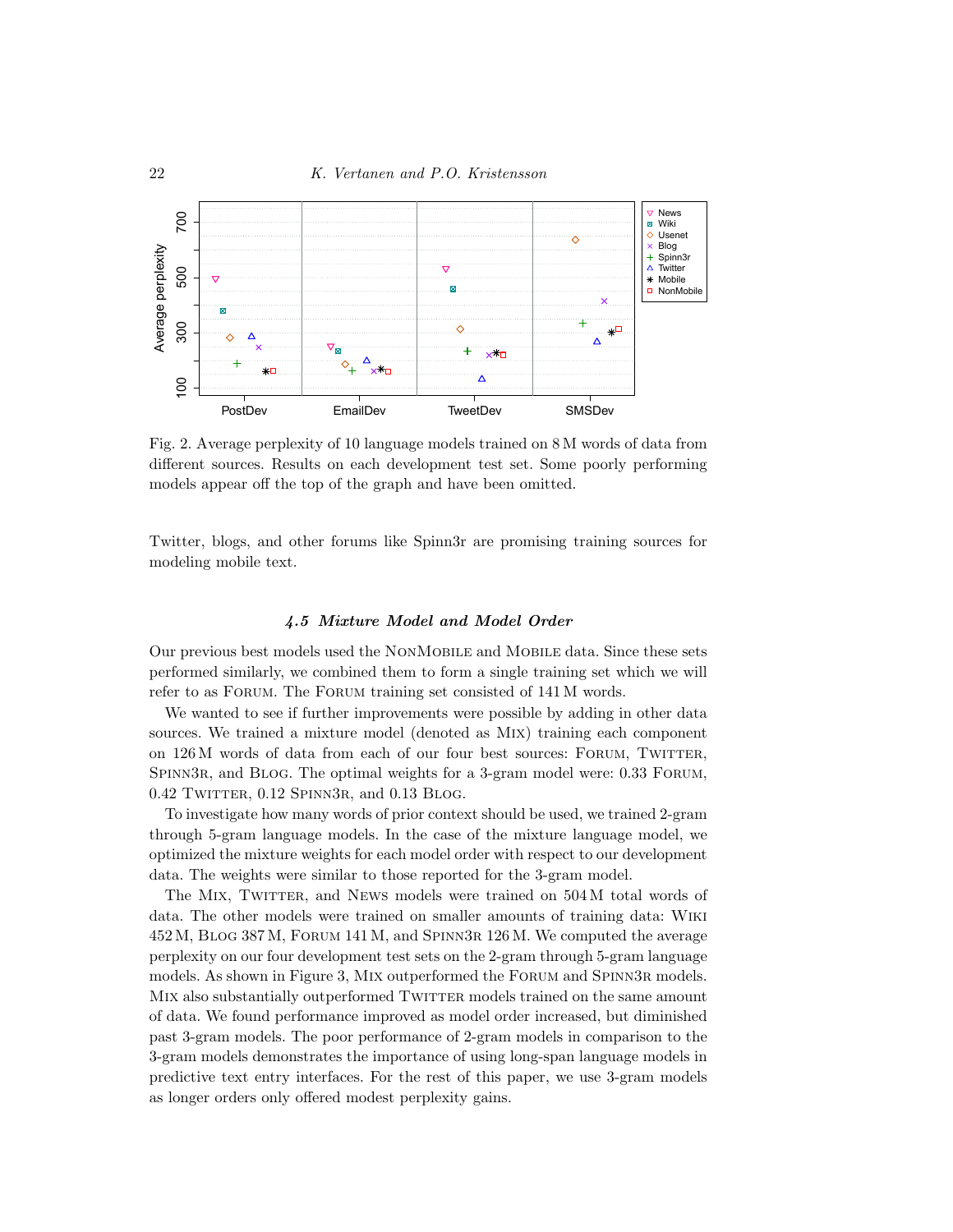

<span id="page-22-0"></span>Fig. 3. Perplexity of language models trained on different training sources and with different model orders. Results are the average on the four development test sets.



<span id="page-22-1"></span>Fig. 4. Relative change to perplexity on the four development test sets with varying amounts of automatic correction. Change computed with respect to a language model with no automatic correction.

### 4.6 Effect of Automatic Correction of Training Data

Mined web data such as our Forum set is bound to contain spelling mistakes and typos. We investigated whether using the previously described correction algorithm on the language model's training data would improve performance of the resulting model. Previously, we only accepted a correction if it reduced a sentence's perword perplexity. We modified our algorithm to accept a correction if the change in perplexity was less than some threshold. Positive thresholds allow corrections that may increase a sentence's perplexity, while negative thresholds require corrections reduce a sentence's perplexity. These experiments used the Forum training set.

We measured the perplexity of the four development sets with respect to a model trained without correction. As shown in Figure [4,](#page-22-1) automatic correction had a slight negative impact for most development sets. In particular, the SMSDEV, POSTDEV, and EMAILDEV sets saw increased perplexity with more correction. The TWEET-Dev set on the other hand saw decreased perplexity with more correction.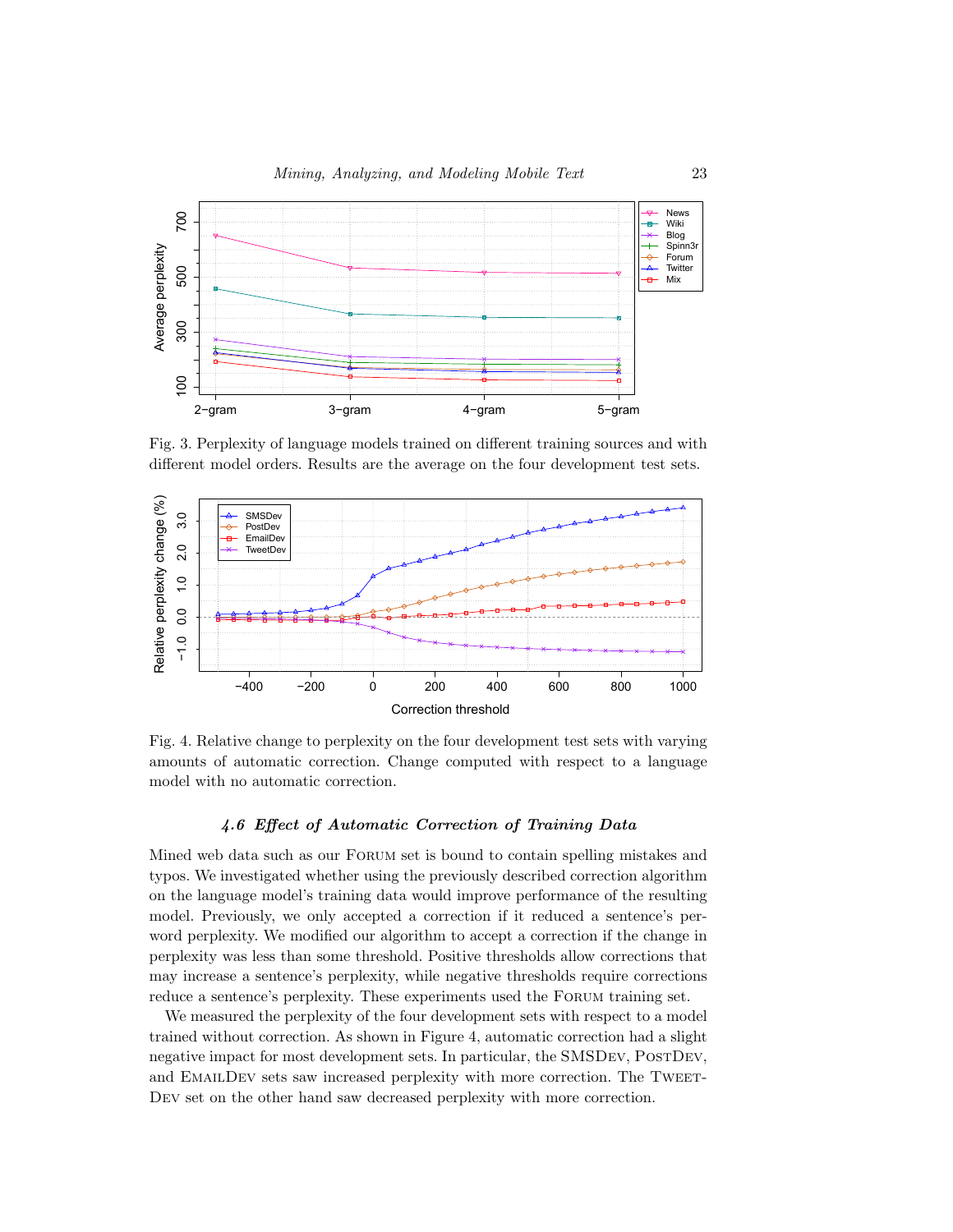

<span id="page-23-0"></span>Fig. 5. Relative perplexity change on sentences with no OOV words with increasing amounts of automatic correction of the training data.



<span id="page-23-1"></span>Fig. 6. Relative perplexity change on sentences with one or more OOV words with increasing amounts of automatic correction of the training data.

We believe the difference on the test sets is related to an interaction between automatic correction and OOV words. SMSDev had the highest OOV rate at 8.50% compared to POSTDEV 2.61%, EMAILDEV 1.26%, and TWEETDEV 0.26%. The OOV rate of the training data without correction was 2.32%. As the correction threshold was increased, the OOV rate decreased as typos such as "didnt" were replaced with "didn't". For example, with a threshold of  $-250$ ,  $51K$  corrections were made in the training data resulting in a slightly lower OOV rate of 2.26%. A more aggressive threshold of 250 resulted in 1.3 M corrections and lowered the OOV rate more substantially to 1.36%. With fewer OOV words in the training data, the resulting language models had lower probabilities for  $n$ -grams containing the unknown word. Perplexity on the subset of sentences with no OOVs saw consistent reductions in perplexity with more correction (Figure [5\)](#page-23-0), while the subset with one or more OOV words saw increased perplexity with more correction (Figure [6\)](#page-23-1).

This lower predictability of unknown words after correction of the training data is perhaps not that important in practice. In a text entry interface, these OOV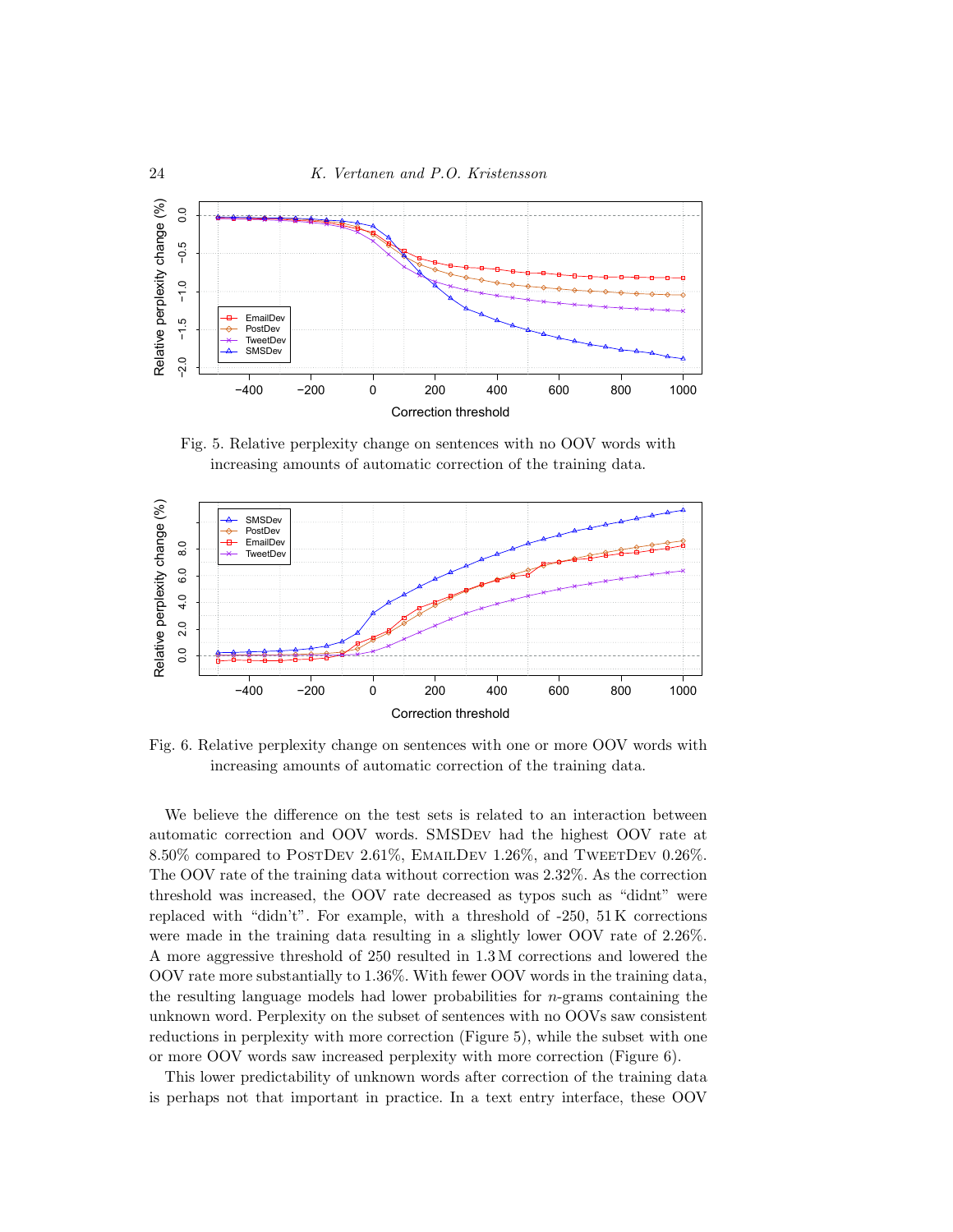

<span id="page-24-1"></span>Fig. 7. Perplexity of 3-gram language models using different amounts of pruning to reduce model size. Results are the average on the four evaluation test sets.

words are probably going to be hard to recognize anyway. Nonetheless, the overall impact of automatic correction was fairly small. Even with the largest threshold of 1000 and on the test data without OOV words, automatic correction only improved the average perplexity from 172.3 to 170.0. It is unlikely such a small perplexity difference would result in measurable improvements in a text entry interface. As such, we will continue to simply train on the original uncorrected training text.

### 4.7 Pruning to Reduce Model Size

Our 3-gram mixture model was large with 160 M parameters and a compressed disk size of 1.2 GB. This is probably too large for deployment on most current mobile devices. We entropy pruned our MIX model to create a *small* model with approximately 5 M parameters (40 MB compressed size) and a large model with approximately 50 M parameters (400 MB compressed size). For comparison, we created FORUM, NEWS, BLOG, WIKI, SPINN3R, and TWITTER models with similar numbers of parameters.

Figure [7](#page-24-1) shows the average perplexity on our four evaluation test sets for small, large, and unpruned models. Compared to unpruned models, the large models had a small 0.5% relative increase in perplexity (averaged across all models). The more heavily pruned small models had a more substantial increase of 9% relative. Using out-of-domain data was quite detrimental; News and Wiki had a perplexity several times that of Mix. Notably the small Mix model outperformed all models trained on other data sources, even much larger unpruned models.

### 5 Touchscreen Keyboard Experiments

<span id="page-24-0"></span>We previously found the specific data and training regimen was important for optimizing a language model for mobile text entry. Thus far we have used perplexity to measure the "goodness" of our models. Perplexity is a popular metric for selecting language models for use in recognition-based text entry systems, in particular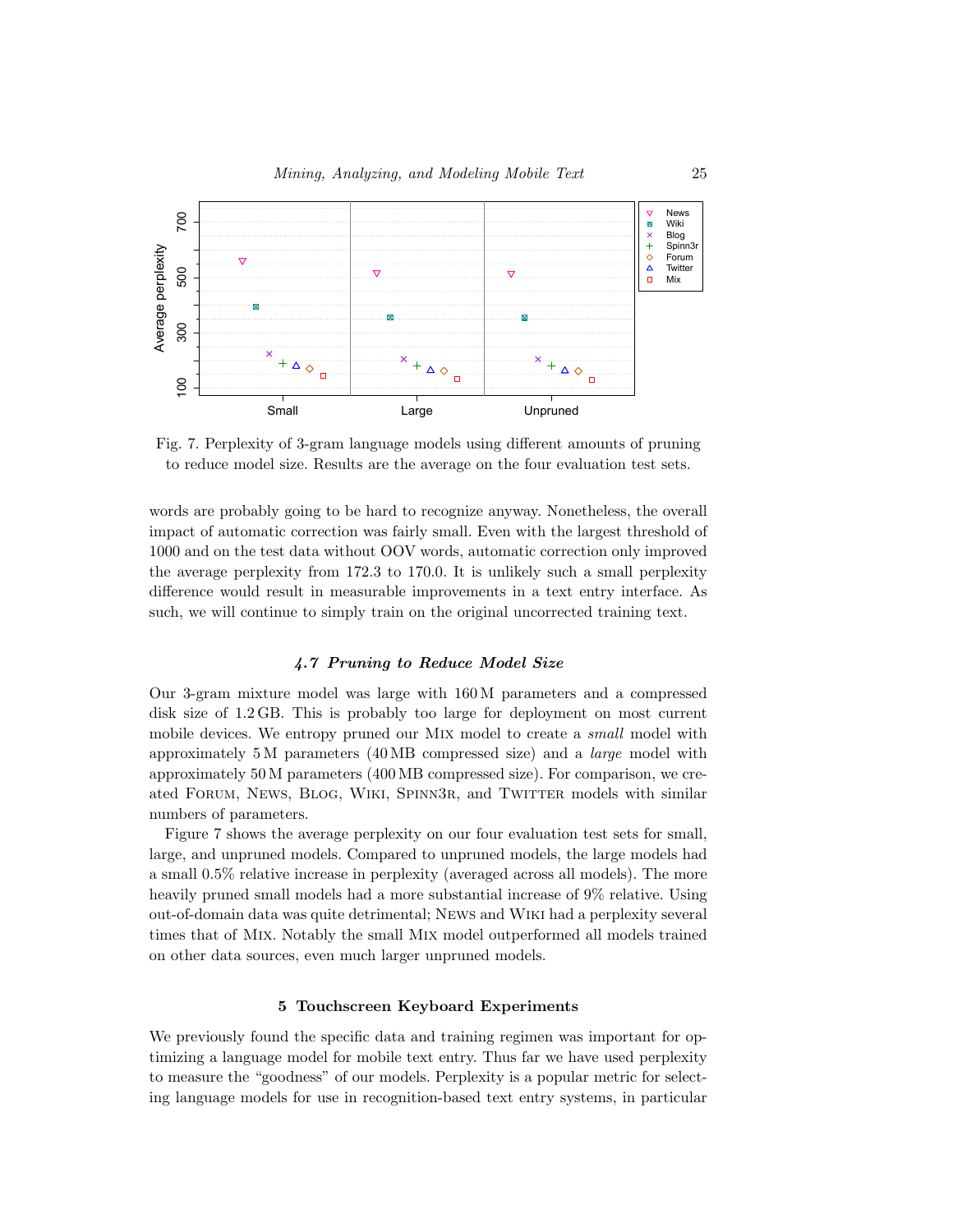speech recognition [\(Chen](#page-36-12) *et al.*, 1998). However, as demonstrated by Chen et al. [\(1998\)](#page-36-12), the usefulness of perplexity as a metric for language model evaluation may sometimes be limited. In this section, we investigate the practical impact of our perplexity improvements with respect to the current de facto mobile text input method: tapping on a touchscreen keyboard. We explore the impact with respect to the keyboard's recognition accuracy as well as to the keyboard's ability to propose correct word predictions.

#### 5.1 Touchscreen Typing Test Set

Previously, we investigated various aspects of touchscreen keyboard entry using a research decoder named VelociTap [\(Vertanen](#page-40-3) et al. , 2015). VelociTap decodes a sequence of noisy touch data using both a letter and a word language model. In Vertanen et al. [\(2015\)](#page-40-3), users entered an entire sentence prior to having their input recognized. This is similar to how keyboards from Google and Apple allow users to enter several words without any spaces. The multiple words are then recognized and separated with spaces once the user hits the spacebar key.

For our experiments here, we wanted to perform recognition after each word of input. We think this more closely matches what users are currently doing in practice on their mobile devices. Further, it allows us to investigate the impact of different language models on the accuracy of *word predictions*. Word predictions often appear at the top of a virtual keyboard and allow users to enter a word without typing every letter. But since only a limited number of word predictions can be displayed on a predictive keyboard, we wondered whether our improved language models would result in measurable improvements despite a small number of prediction slots.

We converted the sentence-at-a-time input data from Vertanen et al. [\(2015\)](#page-40-3) to word-at-a-time data. This was done by force-aligning the known reference text of a sentence with the noisy tap observations. This segmented each sentence observation sequence into separate subsequences for each word. In cases where the number of inferred words differed from the reference, we dropped the sentence. This could occur because participants may have entered the wrong number of words, or if the recognizer erroneously converted a single word of input into several words. We dropped 744 sentences due to alignment issues (9% of the data). While it is possible some of the dropped data constituted more challenging input cases, our purpose here is to compare different language models on real-world tap observations and not to precisely measure the absolute recognition error rate.

The participants in Vertanen et al. [\(2015\)](#page-40-3) entered sentences from the Enron mobile dataset (Vertanen & [Kristensson,](#page-39-0) 2011b). Participants used a single finger to tap out sentences on a iPhone 4 or Nexus 4 device with a full-sized portrait virtual keyboard (5,360 sentences). We also included data from two conditions of the last experiment that involved reduced-sized keyboards (1,828 sentences). The resulting data totaled 7,188 sentences entered by 111 participants.

To add even more challenging data, we also force-aligned the data from Vertanen et al. [\(2018\)](#page-40-4). In this study, participants typed sentences on a Sony SmartWatch 3. Input was performed one word, two words, or an entire sentence-at-a-time. This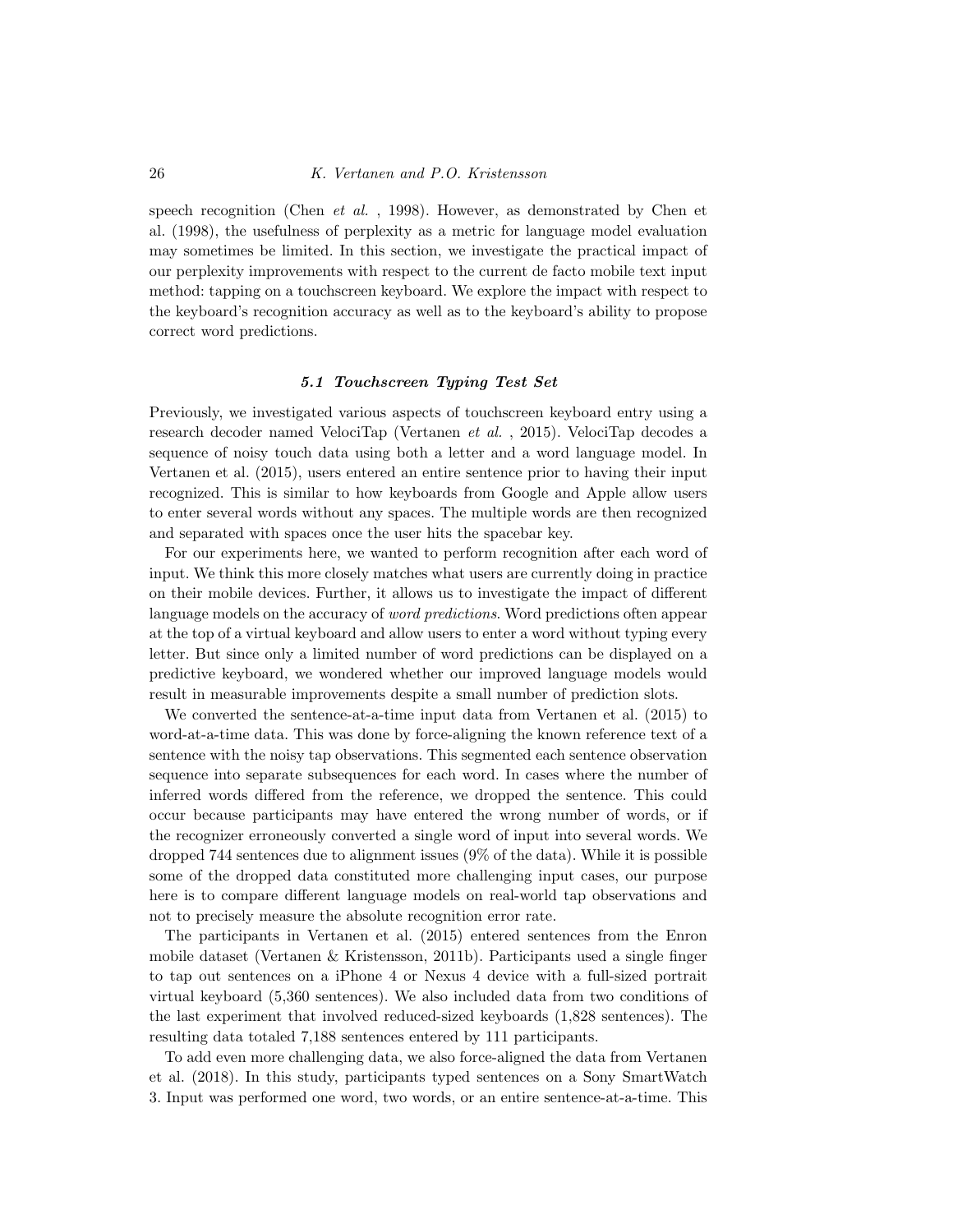data totaled 1,066 sentences entered by 24 participants. In the majority of this data, participants entered sentences from the Enron mobile dataset (830 sentences). We also included data from the composition condition (236 sentences). For purposes of measuring error rate, we obtained a reference text for each composition via a crowdsourced judging process (Vertanen & [Kristensson,](#page-39-15) 2014).

Combining the data from both studies resulted in a test set of 8,254 sentences (48 K words) entered by 135 different users. 0.20% of the words in the test set were out-of-vocabulary with respect to our 64 K vocabulary. Under the Large word and character mixture language models (to be described in Section [5.6\)](#page-29-0), the reference text of this set of 8,254 sentences had a per-word perplexity of 142.6 and a percharacter perplexity of 2.83.

#### 5.2 Decoder and Experimental Procedure

We conducted offline experiments by playing back the  $x$ - and  $y$ -locations of participants' taps and recognizing these sequences using VelociTap configured with different language models. VelociTap requires both a character and a word language language model. For the character models, we trained 12-gram language models. To reduce memory during training, we pruned singleton 11- and 12-grams. We used the same training sets previously described for the word languages models. We used interpolated Witten-Bell smoothing for the character models. All word models in this section were 3-gram language models. The number of parameters and disk size reported in this section reflect the sum for both the letter and word models.

We ran two separate types of experiments. In the *recognition only* experiments, we simulated word-at-a-time input without word predictions. In this case, we assumed we knew with certainty the boundaries between the words in a sentence's tap sequence. We performed recognition on the taps for each word. The recognition result was then added to a running result. This running result was used as left context for recognition of the next word. This simulates a user that did not correct any recognition errors.

In the word prediction experiments, we simulated adding word predictions to the keyboard. Such a keyboard proposes words that complete the current word being typed, hopefully saving a user some typing. The same noisy tap data was used as for the recognition-only experiments. We adapted our decoder to search for the most likely word predictions given the current noisy tap input thus far for a word.

After each simulated tap, we determined the most likely word predictions as follows. First, as usual, VelociTap scored the current noisy prefix tap sequence using a two-dimensional Gaussian keyboard model. It further allowed characters to be inserted or deleted via configurable insertion and deletion penalties. This yielded a set of possible recognition hypotheses for a user's currently entered prefix. These hypotheses were then extended, searching for sequences of characters leading to a word in our 64 K vocabulary. The probabilities of these hypotheses were adjusted based on each letter added using the character language model. After an ending space character was added, the probability of the complete word under the word language model was also incorporated.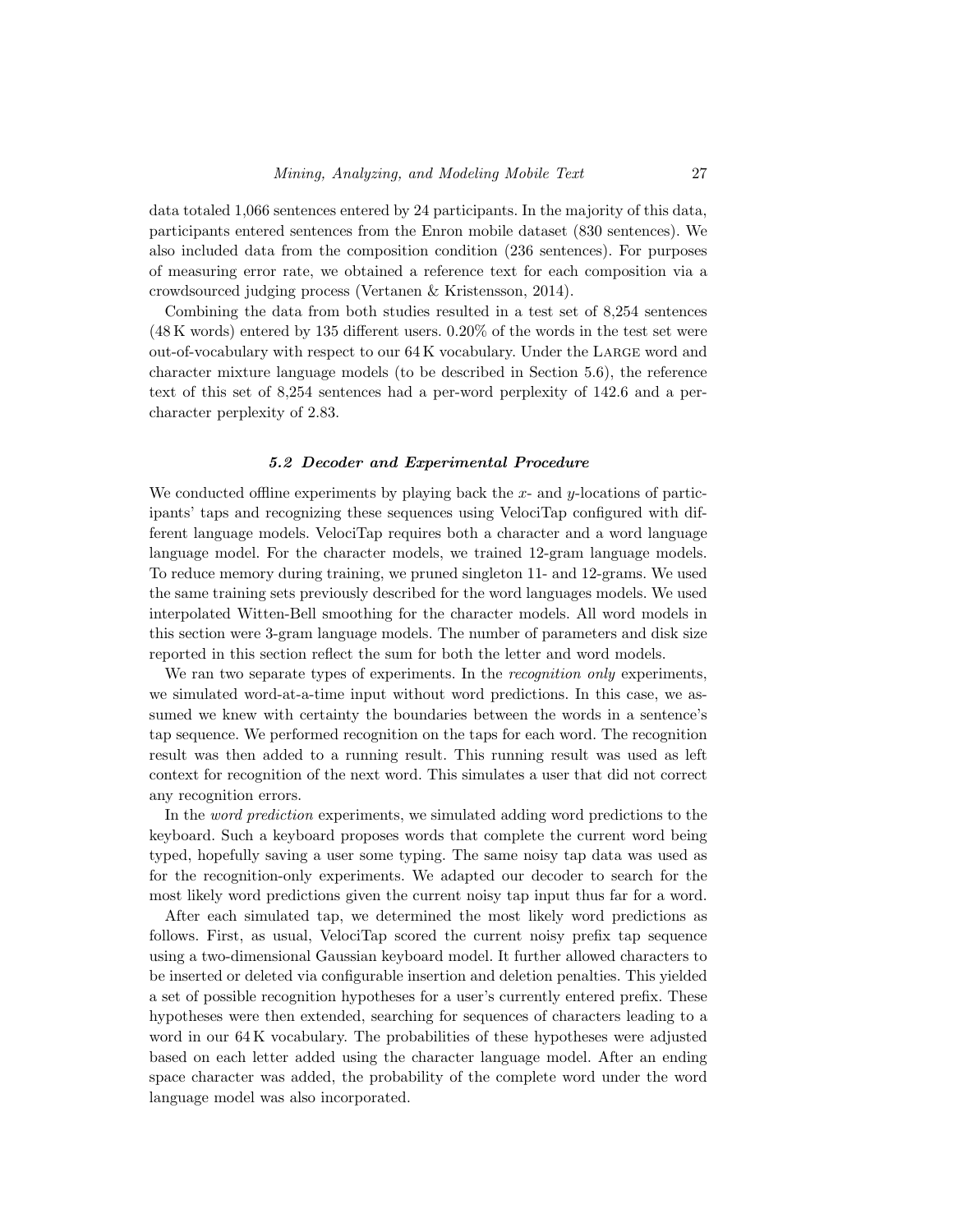We simulated a keyboard that offered up to three word predictions. Word predictions were made even before the first letter of a word was typed. If a correct prediction was made, we assumed a single keystroke completed the word and added any following space. The first prediction in a sentence used a sentence start pseudoword as left context for the language models.

The tap observations in our data are noisy since users may have tapped keys inaccurately. Thus it is possible our simulation might never propose a correct word prediction. In such cases, we added the top recognized word for purposes of the language model's left context. This simulates the keyboard having to make later predictions in a sentence based on previous incorrect text.

### 5.3 Metrics

We measured recognition accuracy using character error rate (CER). We calculated CER by first finding the number of character insertions, deletions, or substitutions required to transform the recognized text into the reference text, i.e. the Levenshtein distance [\(Levenshtein,](#page-38-12) 1966). The CER is then found by dividing this distance by the number of characters in the reference. We also measured the word error rate (WER). WER is analogous to CER but on a word basis. CER and WER are typically expressed as percentages. Note our approach weights insertions, deletions, and substitutions all the same. It is also possible to use different weights as is sometimes done when evaluating speech recognizers [\(Hunt,](#page-37-12) 1990). Further, other types of errors can be modeled such as transposition of adjacent characters as in the Damerau-Levenshtein distance metric (Brill & [Moore,](#page-36-13) 2000).

To provide a measure of the recognition performance differential of our different language models, we calculated sentence-wise bootstrap 95% confidence intervals for the mean of our reported recognition metrics [\(Bisani](#page-36-14)  $\&$  Ney, 2004). We use this approach as comparing different recognition setups on the same data violates assumptions of traditional hypothesis tests. This is a long-standing problem in speech recognition [\(Gillick](#page-37-13) & Cox, 1989; [Strik](#page-39-16) *et al.*, 2001) and machine translation [\(Koehn,](#page-37-14) 2004).

We evaluated the word predictions using Keystroke Savings (KS):

$$
KS = \left(1 - \frac{k_p}{k_a}\right) \times 100\%,
$$

where  $k_p$  is the keystrokes required with word predictions and  $k_a$  is the keystrokes required without predictions. Higher keystroke savings is better. We calculated keystroke savings on each sentence and report the average over all sentences.

As previously mentioned, in some cases, a correct word prediction may not be made. Thus for the word prediction experiments, we also reported the CER of the final result. This provides a measure of how close a user could get to their intended text by tapping letters and making optimal use of word predictions but without using other correction features (e.g. backspacing errors or selecting from a recognition  $n$ -best list).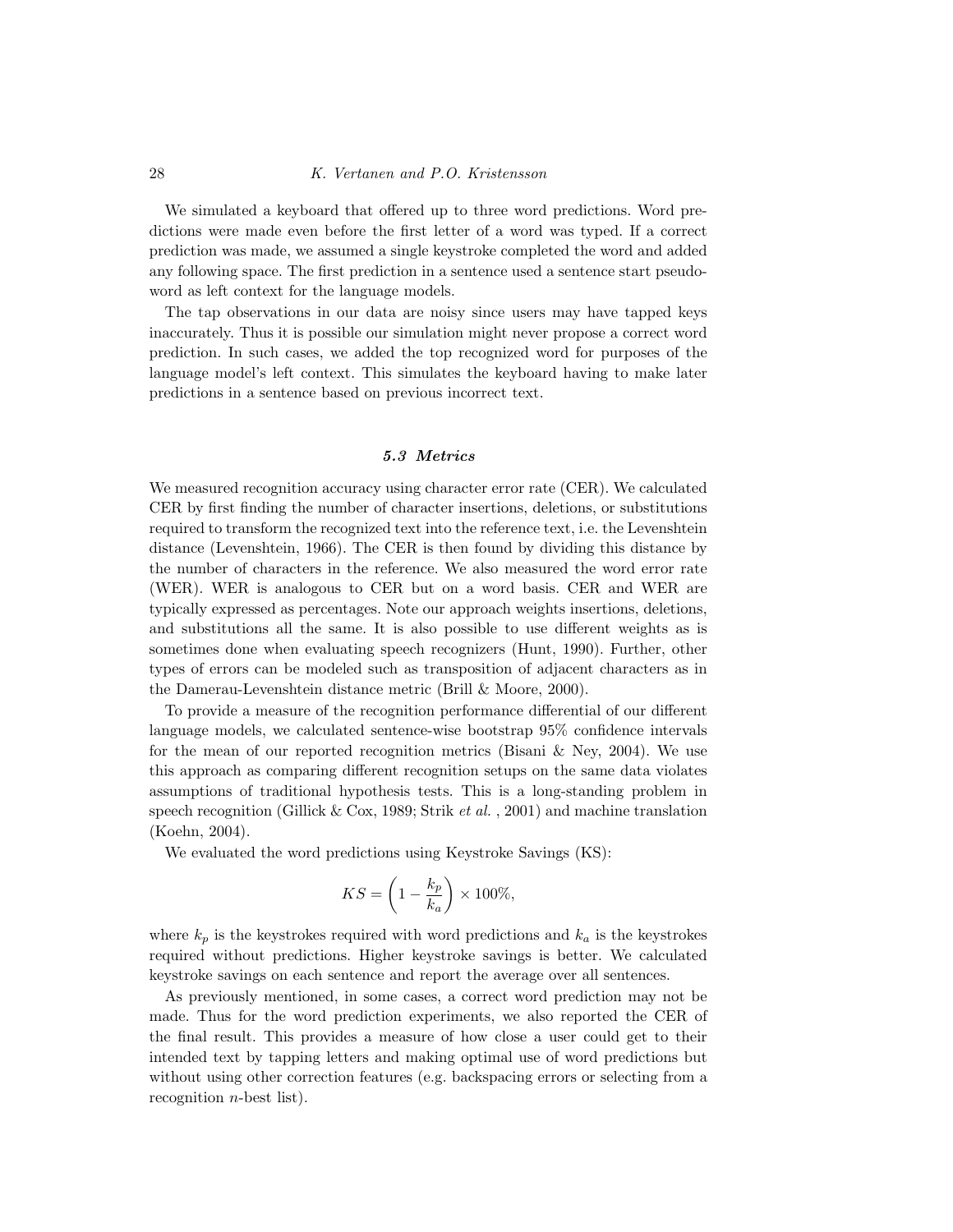<span id="page-28-0"></span>Table 13. The size and performance of models trained on 128 M words of data.  $KS =$  Keystroke Savings,  $CER =$  Character Error Rate,  $WER =$  Word Error Rate.  $\pm$  values denote sentence-wise bootstrap 95% confidence intervals.

| Model set        | Size | Params | Recognition only |               | Word prediction |                |
|------------------|------|--------|------------------|---------------|-----------------|----------------|
|                  | (GB) | M)     | CER $(\%)$       | WER $(\%)$    | KS(%)           | CER $(\%)$     |
| <b>NEWS</b>      | 2.1  | 327    | $4.56 + .20$     | $10.44 + .40$ | $39.26 \pm .31$ | $2.86 \pm .08$ |
| <b>WIKIPEDIA</b> | 2.4  | 388    | $3.59 \pm .17$   | $8.29 + .34$  | $44.59 + .29$   | $1.90 + .06$   |
| <b>TWITTER</b>   | 1.6  | 249    | $3.01 + .15$     | $7.05 + .32$  | $48.51 + .25$   | $1.41 + .05$   |
| FORUM            | 2.0  | 319    | $2.98 + .15$     | $6.77 + .31$  | $49.30 + .26$   | $1.36 + .05$   |
| Mix              | 2.2  | 314    | $2.61 + .14$     | $6.08 + .30$  | $50.19 \pm .24$ | $1.06 + .05$   |

### 5.4 Type of Training Data

We combined our NONMOBILE and MOBILE training sets to create a single training set denoted Forum. We trained word and character language models on 128 M words of training data from the NEWS, WIKIPEDIA, TWITTER, and FORUM sets. We also trained a mixture model (denoted Mix) using a total of 128 M of data using 32 M words from each of the FORUM, TWITTER, SPINN3R, and BLOG sets. All models were trained without count cutoffs and were not entropy pruned.

As shown in Table [13,](#page-28-0) the domain mismatch of the News and WIKIPEDIA training data caused significantly higher error rates. Compared to our mixture model, a model trained only on news articles saw a 75% relative increase in CER while a model trained only on Wikipedia data resulted in a 38% relative increase. In the past, such data sources were commonly used to train language model based text input methods. Our results demonstrates how suboptimal this is when used for recognizing mobile text.

Notably, the TWITTER model was nearly as accurate as the FORUM model. Further, the TWITTER model had the smallest disk footprint and a smaller number of parameters. This is an interesting finding. People building models for mobile text input should consider leveraging the huge amounts of Twitter data as a first priority. We conjecture the concise nature of tweets makes them similar in style to the text commonly written on mobile devices.

Having diversity of training data sources also appears to be important. As shown in the final row of Table [13,](#page-28-0) the MIX model that leveraged the FORUM, TWITTER, Blog, and Spinn3r data outperformed all other models by a healthy margin. By carefully selecting and combining multiple training sources, our Mix model reduced CER by 43% relative compared to the News model. Further, when used in a keyboard with word predictions, the Mix model reduced the final CER of the simulated user's text by 63% relative compared to the News model.

#### 5.5 Amount of Training Data

Next, we tested varying the amount of training data. We tested the Mix model as it performed the best in the previous experiment. We trained mixture models using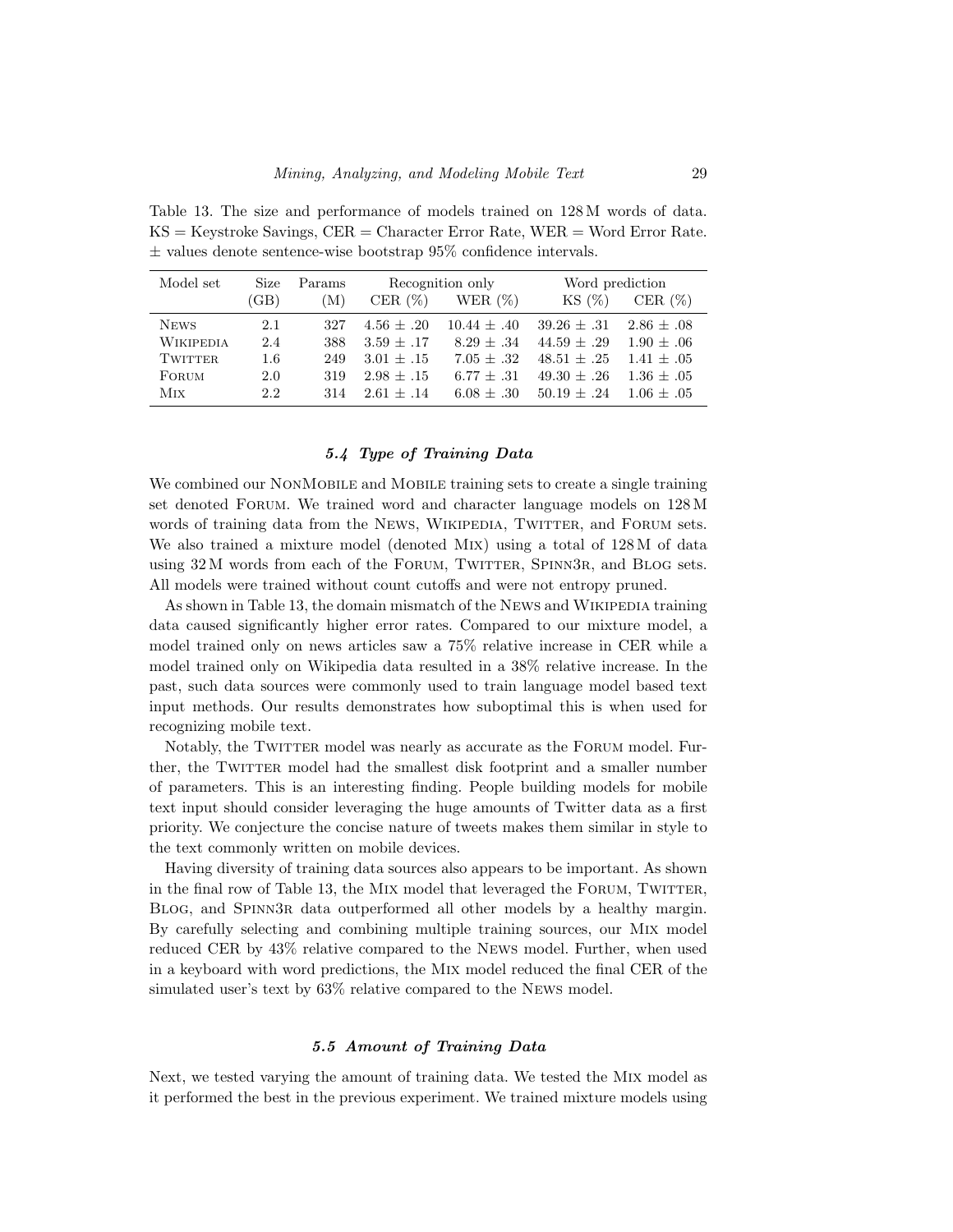<span id="page-29-1"></span>Table 14. The size and performance of mixture models varying the amount of training data.

| Training words | Size | Params | Recognition only |                | Word prediction |                |
|----------------|------|--------|------------------|----------------|-----------------|----------------|
| (M)            | (GB) | (M)    | CER $(\%)$       | WER $(\%)$     | KS(%)           | CER $(\%)$     |
| 8              | 0.3  | 48     | $2.92 \pm .14$   | $6.91 \pm .31$ | $47.93 \pm .25$ | $1.31 \pm .06$ |
| 16             | 0.5  | 77     | $2.79 + .15$     | $6.53 \pm .30$ | $48.52 \pm .25$ | $1.22 \pm .05$ |
| 32             | 0.9  | 124    | $2.72 + .14$     | $6.38 \pm .30$ | $49.18 \pm .25$ | $1.17 \pm .05$ |
| 64             | 1.4  | 198    | $2.64 \pm .14$   | $6.09 \pm .30$ | $49.67 \pm .24$ | $1.10 \pm .05$ |
| 128            | 2.2  | 314    | $2.61 + .14$     | $6.08 \pm .30$ | $50.20 \pm .25$ | $1.06 \pm .05$ |
| 256            | 3.4  | 494    | $2.59 + .14$     | $6.03 + .29$   | $50.53 + .24$   | $1.06 \pm .05$ |
| 504            | 5.3  | 765    | $2.57 \pm .14$   | $5.93 \pm .29$ | $50.78 \pm .24$ | $1.03 \pm .04$ |

<span id="page-29-2"></span>Table 15. The size and performance of pruned mixture models.

| Model set    | Size | Params       | Recognition only              |                       | Word prediction                                          |                     |
|--------------|------|--------------|-------------------------------|-----------------------|----------------------------------------------------------|---------------------|
|              | (MB) | (M)          |                               | CER $(\%)$ WER $(\%)$ |                                                          | $KS(\%)$ CER $(\%)$ |
| TINY         | -8   | $\mathbf{1}$ | $2.94 \pm .14$ 6.95 $\pm .30$ |                       | $44.12 \pm .23$ $1.30 \pm .05$                           |                     |
| <b>SMALL</b> | 80   | 11           | $2.62 + .14$ 6.06 + .29       |                       | $48.87 \pm .24$ 1.10 $\pm .04$                           |                     |
| LARGE        | 800  | 107          |                               |                       | $2.53 + 0.14$ $5.90 + 0.29$ $50.50 + 0.24$ $1.00 + 0.04$ |                     |

2 M to 126 M words of data from each of the mixture model's four training sources. This resulted in models trained on a total of 8 M to 504 M words.

As shown in Table [14,](#page-29-1) the more data that was used for training, the more accurate the model. However, gains diminished as training data reached hundreds of millions of words. Comparing Table [13](#page-28-0) and [14,](#page-29-1) it is apparent that the type and diversity of training data is more critical than the total amount of training data. Even the smallest mixture model trained on only 8 M total words had a lower CER compared to a TWITTER model trained on 128 M words.

### 5.6 Model Pruning

<span id="page-29-0"></span>The best-performing models thus far are probably too big for use on a mobile device. While recognition can be performed in the cloud, for privacy and latency reasons, recognition on-device may be preferred. We entropy pruned the character and word mixture models trained on 504 M words of data. We chose pruning thresholds to yield three compressed disk sizes. We created Tiny models (approximately 4 MB each), SMALL models (approximately 40 MB each), and LARGE models (approximately 400 MB each). These sizes were chosen to roughly correspond to feasible sizes for deployment on a smartwatch, a mobile phone, and a desktop computer.

As shown in Table [15,](#page-29-2) the more heavily pruned models were less accurate. But it is remarkable how much the models could be pruned while still retaining acceptable accuracy. Even the Tiny models had a CER below 3% when recognizing noisy word-at-time touchscreen input. The Tiny models had a lower CER and WER than the unpruned TWITTER models despite being 195 times smaller. However, the keystroke savings of the Tiny models was much lower than almost all other models.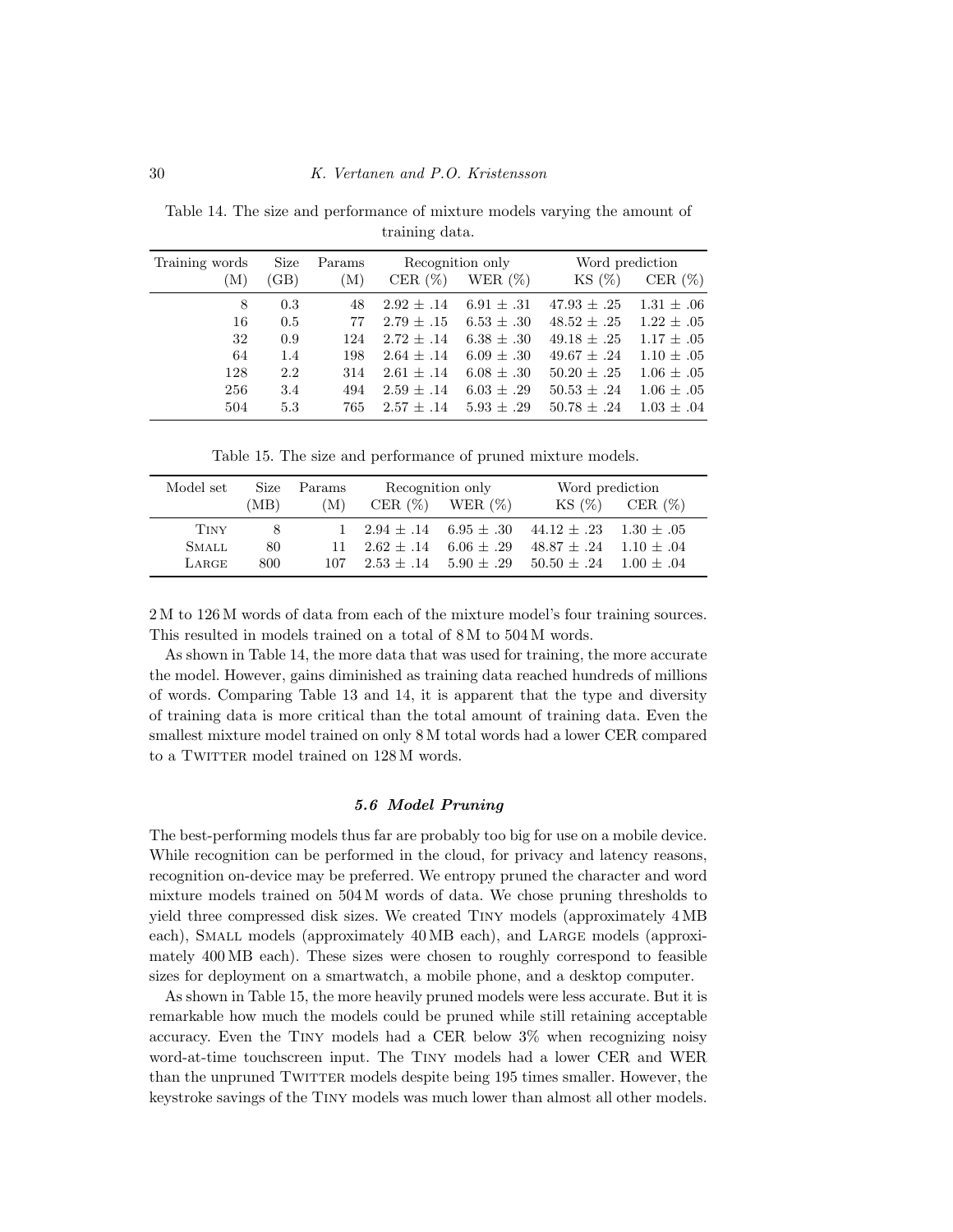| Prediction slots            | Word prediction<br>$KS(\%)$ CER $(\%)$ |  |  |
|-----------------------------|----------------------------------------|--|--|
|                             | $37.01 \pm .27$ 1.75 $\pm .06$         |  |  |
| $\mathcal{D}_{\mathcal{L}}$ | $46.21 \pm .25 \quad 1.19 \pm .05$     |  |  |
| 3                           | $50.51 \pm .24$ $1.00 \pm .04$         |  |  |
| 4                           | $55.12 \pm .23$ 0.80 $\pm .04$         |  |  |
| 5                           | $53.30 \pm .23$ 0.88 $\pm .04$         |  |  |
| 6                           | $56.66 \pm .22$ 0.74 $\pm .04$         |  |  |

<span id="page-30-0"></span>Table 16. The performance of the Large pruned model set using different number of prediction slots. ± values denote sentence-wise bootstrap 95% confidence intervals.

This suggests aggressive pruning is negatively impacting the model's ability to fill in relevant words in the keyboard's three prediction slots.

The SMALL and LARGE models had a CER and WER on par with the unpruned mixture model trained on 504 M words of data. Only small improvements in accuracy were seen going from the Small to the Large models. This suggests performing recognition on a reasonably capable mobile devices can be nearly as accurate as relaying to a cloud server.

Keystroke savings of the Small and Large models were higher than Tiny, but still lower than the unpruned mixture model trained on 504 M words of data. While pruning had minimal impact on recognition CER, it once again caused word predictions to be less accurate. Overall, the pruning experiments further demonstrate the strength of training language models on a mixture of well-matched text.

### 5.7 Word Predictions

We did an additional experiment on the performance of the word predictions using just the Large pruned model set. How many prediction slots to offer is an important design decision as increasing the number of slots consumes both screen real estate and the visual attention of users. Thus far we have simulated a keyboard with three prediction slots. As shown Table [16,](#page-30-0) providing more prediction slots markedly improved keystroke savings and recognition accuracy. It appears that providing at least three prediction slots is advisable not only to save keystrokes, but also to help users avoid decoding errors resulting from inaccurate typing.

Analyzing in more detail just the keyboard with three word predictions, the system had a keystroke savings of 50.5%. It also reduced the CER to 1.0%, less than half the error rate of simulating a keyboard without word predictions. In 3% of the total words, no correct word predictions were made during the input of the entire word. In these cases, the system had to resort to using the 1-best recognition result instead. Of these cases, only 7% constituted entry of out-of-vocabulary words. Thus the primary problem appears to be making accurate in-vocabulary predictions.

For the LARGE models, 52% of word predictions were selected from the first slot, 30% from the second slot, and 19% from the third slot. 37% of predictions were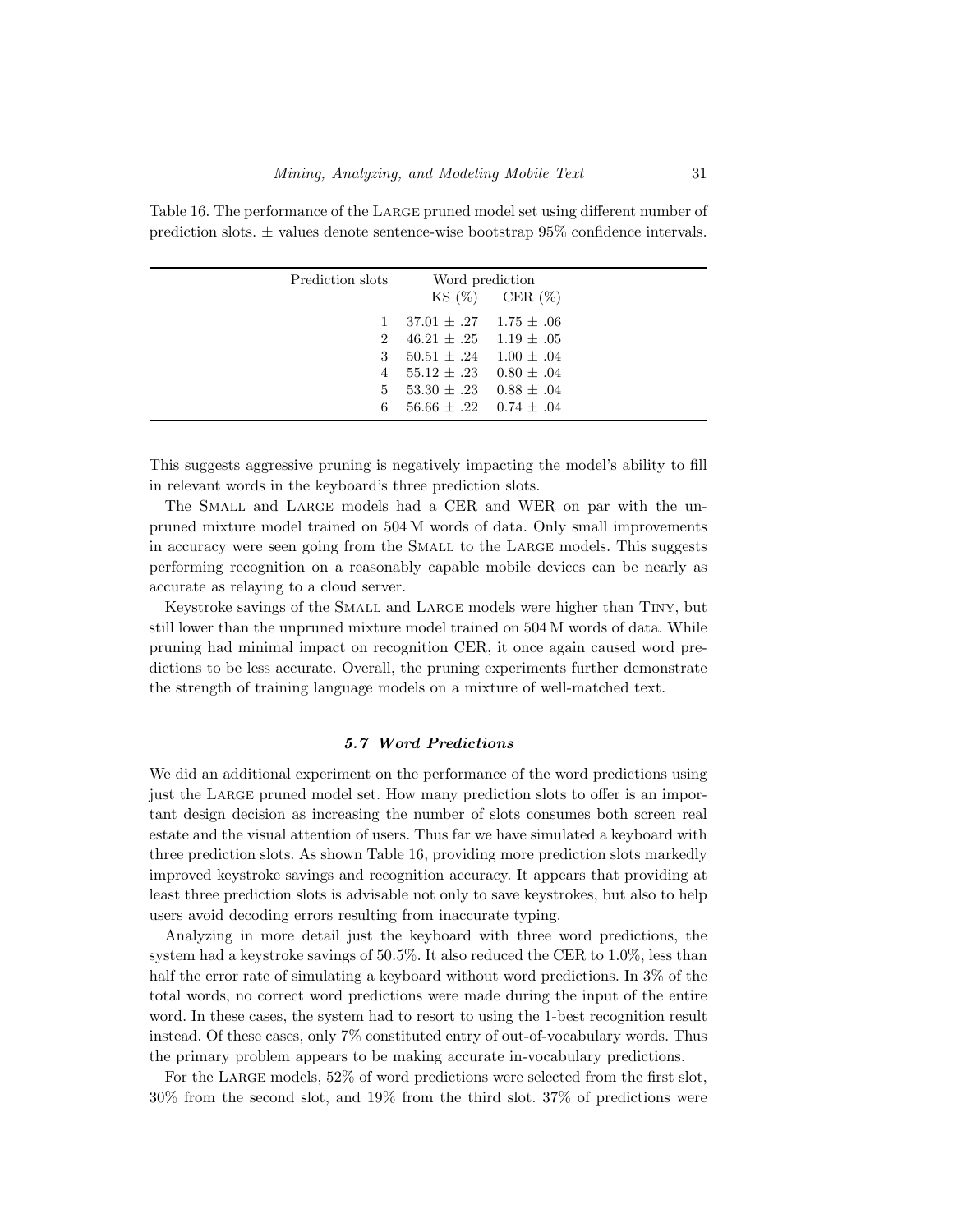made after the entry of zero characters, 31% after one character, 16% after two characters, 11% after three characters, and 5% after four or more characters.

### 6 Discussion

We have described how we collected large amounts of mobile text from the web. This allowed us to analyze differences between the text resulting from mobile and non-mobile text entry methods. It also served as training data for building highperformance language models optimized for mobile text entry. We now reflect on the six contributions to text entry research we set out to make.

#### 6.1 Contributions

Method for harvesting genuine mobile text. A long-standing problem in studying mobile text entry has been sourcing authentic text written by real users on actual mobile devices. In the past, we used an approach similar to the one in this paper by looking for the default signature put at the end of emails written by Enron employees on their Blackberry mobile devices (Vertanen & [Kristensson,](#page-39-0) [2011b\)](#page-39-0). But this past effort yielded relatively small amounts of text from one type of mobile device over a fixed period in time.

Our web mining approach allows researchers to continually collect large quantities of mobile text from a wide-variety of mobile devices. Compared to static sources of mobile text, our approach provides a continuous and dynamic window into mobile texting. For example, our approach allows a system to continually update itself to better model users' evolving mobile writing styles and topics. This could be done by periodically retraining a language model using the latest version of the mined dataset. Further, our approach allows researchers to analyze changing user behaviors such as, for example, studying how often people use emojis or hashtags.

Improved understanding of mobile text entry. By being able to analyze large amounts of data, we were able to reliably measure even small differences in text entry behavior between mobile and non-mobile use. A person using a mobile device does seem to write more concisely. We found sentences in our mobile forum data had on average 11.0 words compared to 12.4 in the non-mobile Spinn3r forum data. The mobile device itself also appears to influence behavior—phone users wrote 30 words per post compared to tablet users who wrote 40 words per post.

When investigating in detail the individual characters users wrote, we found mobile users tended to more frequently use emoticons and texting language, but used fewer commas. This demonstrates how the differing affordances offered by mobile and desktop text entry methods influence users' writing. While we had expected mobile text might exhibit an increased tendency to be in lowercase, our data did not show this. This could mean mobile text entry methods are providing good support for manual or automatic casing. It could also mean, even while mobile, users are willing to spend the effort necessary to properly capitalize their posts.

Analysis of mobile spelling and typing errors. Knowing what types of errors users frequently make while entering text on a mobile device may help us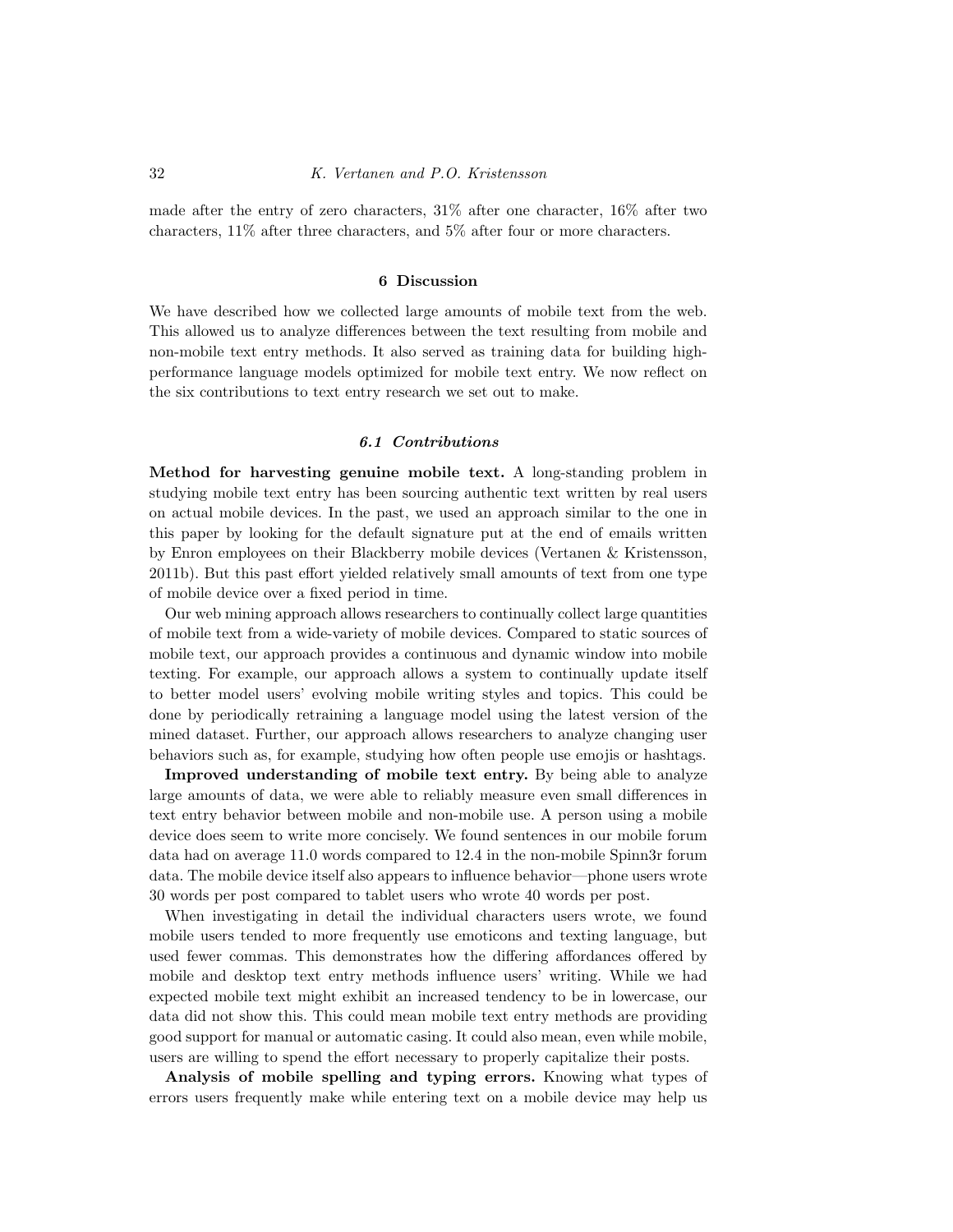design improved mobile text entry methods. We found evidence that mobile users are accidentally hitting adjacent keys and that these errors were not always being corrected. Transposition errors seemed to occur less frequently in the mobile data. This could be because mobile users are mostly entering text with a single finger, or it could be mobile text entry methods are better at correcting such errors compared to desktop keyboards.

We conjectured correcting likely errors in our mined data would result in better training data for language models. We found that our automatic correction algorithm did not reliably improve predictions on our different types of test data. In particular, it appears that while correction improved predictions for sentences without OOV words, it negatively impacted sentences with OOV words. Further, even when predictions improved, the gains were small. Thus, while our algorithm helped explore the kinds of errors in users' final text, at present we recommend simply training on the data without attempting to automatically correct likely errors.

Investigating the impact of training source on modeling mobile text. Finding training data that is well-matched to the target domain is known to strongly impact language model performance [\(Moore](#page-38-6) & Lewis, 2010; Vertanen & [Kristens](#page-39-5)son, [2011a\)](#page-39-5). We demonstrated that text mined with mobile signatures could be usefully combined in a mixture model with other sources such as Twitter to provide substantial performance gains. In particular, we showed traditional training sources, such as newswire text are suboptimal for modeling mobile text. While large amounts of newswire data is available and the data is "clean" (i.e. containing few spelling or typing mistakes), it is a poor substitute for having even relatively small amounts of well-matched data from a variety of "unclean" web-based sources.

An interesting finding was that Twitter data provided performance on par with our mined forum data. This is good news as Twitter data is relatively easy to collect and, like web forum data, constitutes a continuous and timely data source. That being said, we obtained our best results by creating a mixture model using our mined data, Twitter data, blog data, and from non-mobile forum data. Thus for robust modeling of mobile text, we recommend collecting large amounts of data from multiple well-matched but distinct data sources.

Touchscreen keyboard evaluation. Our mixture models consistently had lower perplexity on emails, forum posts, SMS messages, and tweets made on mobile devices. However, this does not necessarily guarantee practical gains if deployed in an actual mobile text entry interface. We explored whether lower perplexity translated into practical gains by using 8,254 sentences of noisy touchscreen phone and smartwatch data collected from 135 users. Our experiments confirmed that substantially more accurate recognition was possible using our mixture models. Further, our models allowed the keyboard to make more accurate word predictions. These improved word predictions allowed our simulated user to avoid many word recognition errors in the first place.

Training on large amounts of data results in language models that consume large amounts of storage and memory. However, we further demonstrated that the models could be successfully pruned to make deployment on mobile phones or even smartwatches possible. A notable finding was that while pruning tended not to im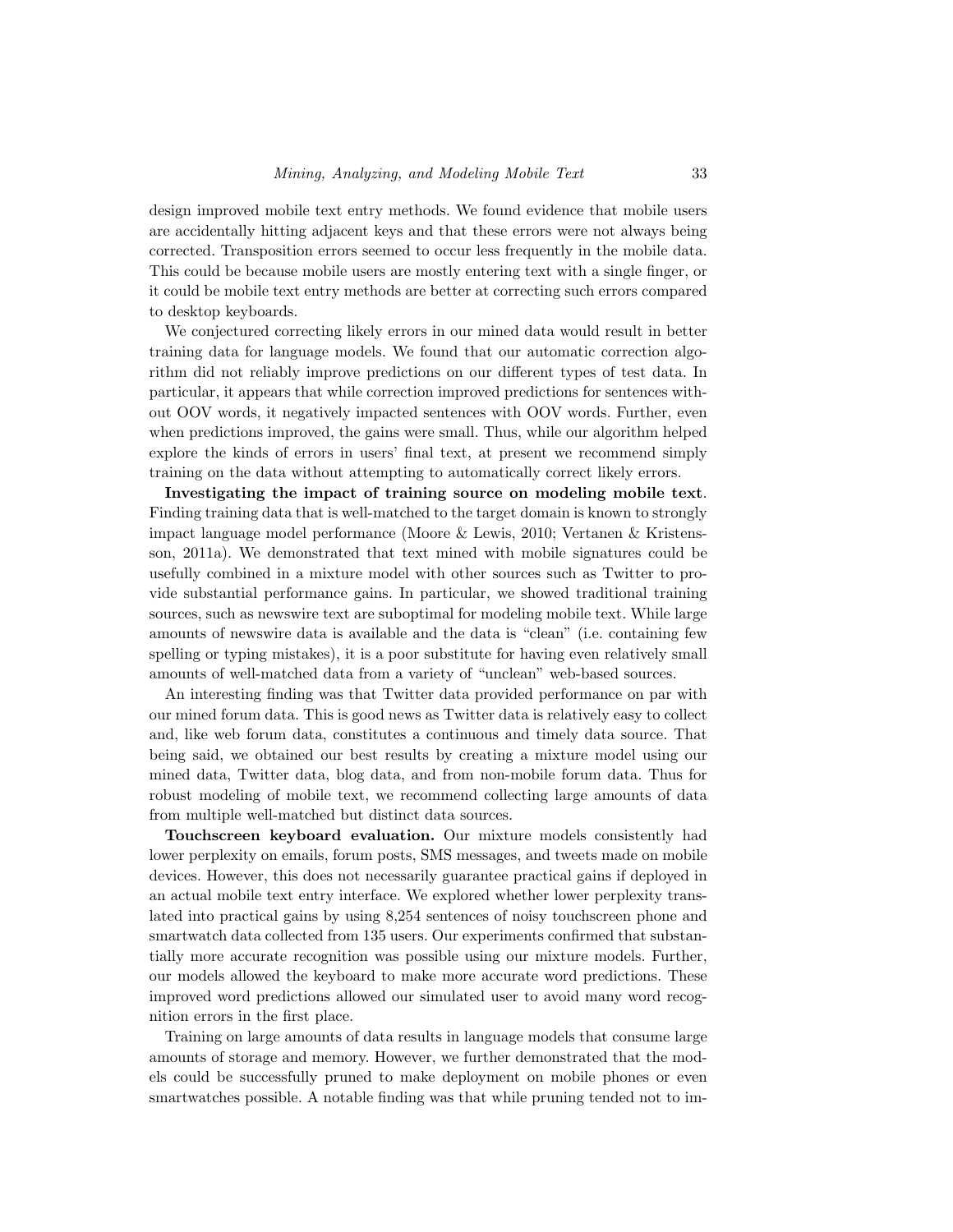pact the 1-best recognition result that much, pruning had a more damaging impact on word predictions. This suggests that the information being lost during model pruning is hindering the model's ability to predict other likely options aside from the best one. As a guideline, we therefore suggest performing less aggressive model pruning when the text entry interface features word predictions or correction of recognition errors via an n-best list.

Resources for mobile text entry research. The data collection and language model comparisons in this work represent a substantial amount of human effort, bandwidth, processing power, and storage. We have released the sentences from our mined forum posts. We think this data will stimulate further research into the differences between mobile and non-mobile text. Further, we think many researchers can benefit from leveraging our language models when building their own novel text entry or natural language processing systems. As such, we have made a range of pretrained language models available. We recommend using the pruned character and word language models from Table [15.](#page-29-2) The language models are provided in standard ARPA format. They can easily be incorporated into Java programs via BerkeleyLM (Pauls & [Klein,](#page-38-13) 2011) or C++ and Python programs via KenLM [\(Heafield,](#page-37-15) 2011).

#### 6.2 Limitations and Future Work

Our approach relies on the continued use of these forum mobile apps by users and that these apps continue to advertise via a default signature identifying the mobile device. At the time of writing, a Google search of "Sent from my iPhone using Tapatalk" returned 9.9 M results with many of the top results having been written recently. Thus, at least at present, our approach is an effective and relatively easy data collection methodology for genuine mobile text.

Processing large amounts of harvested data is challenging. There are numerous choices along the way, such as how many pages to use from a site, the threshold for identifying English, the in-vocabulary word list, etc. It would be impractical to exhaustively test each choice in isolation, or worse, the interaction between choices in concert. After each choice, substantial further processing is needed before a model emerges that could be used to measure performance. Our goal was to show a sensible set of choices yields models useful for probabilistic text entry. Honing the procedure we leave to future work.

While our mobile text collection is unique in its size and diversity, it is not perfect. While we are confident in the classification of data into mobile sets based on the device signature (users have little reason to fake a signature), we cannot tell the exact input method used. For example, users may have entered text using an onscreen keyboard, a gesture keyboard, speech recognition, or a Bluetooth keyboard.

Further our data undoubtedly contains auto-corrected versions of users' input. These are all limitations of analyzing real-world data in the large rather than data from a much smaller logging study or lab experiment. Our analysis reveals how large numbers of users enter text in the real world, on their own mobile device, using the software/hardware input methods available to them. At the granularity of mobile device type, our results are still informative, for instance, a tablet user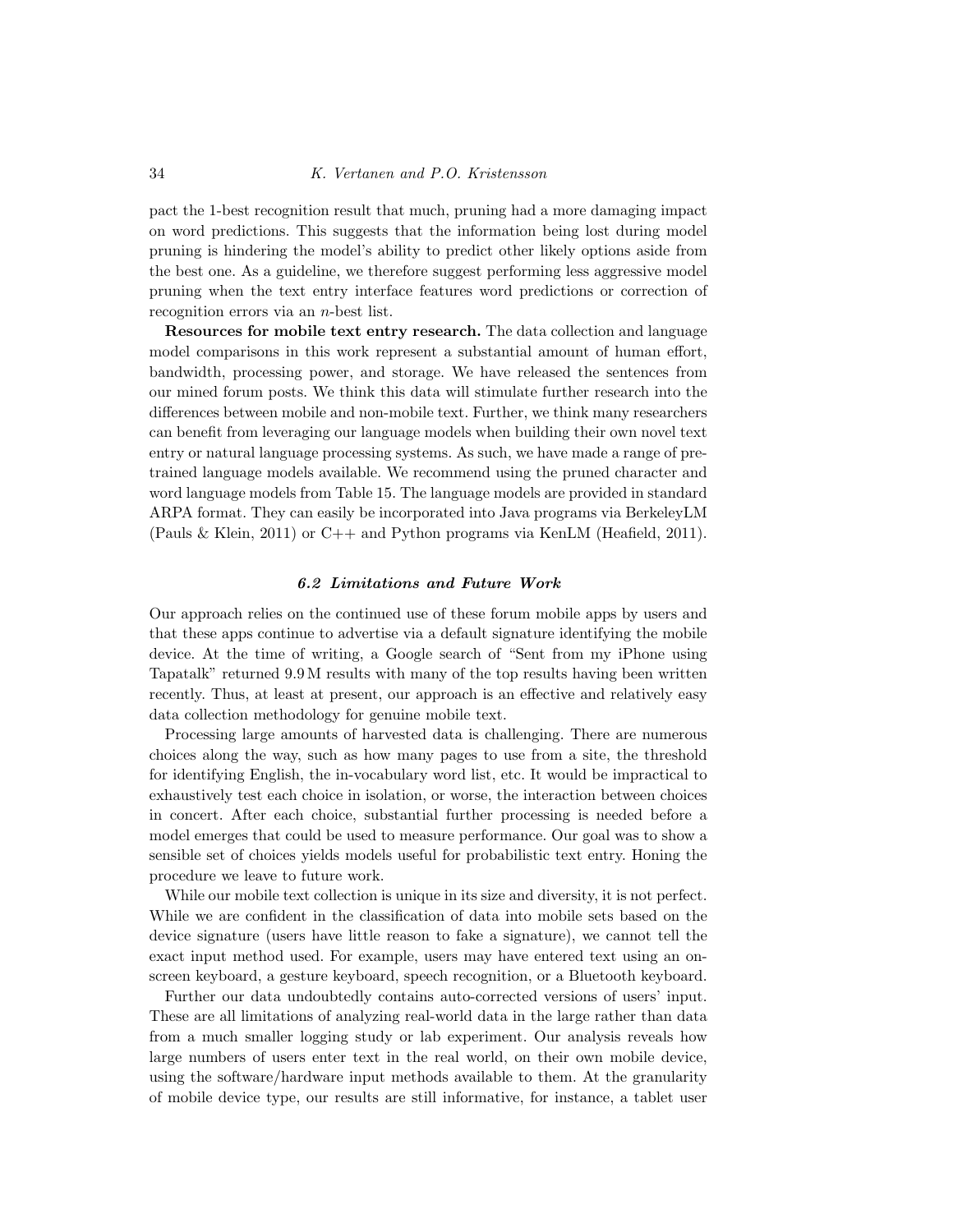tends to write longer posts than a phone user. Whatever the input method, our data provides solid recognition gains on authentic mobile test data.

Related, we did not collect non-mobile data that could be conclusively verified as such. This is because non-mobile data lacks an identifying signature ("Sent from my desktop"). Text intended for private communication, such as text messages or private emails, were not captured by our web mining approach. Also due to the public nature of forums, text content such as email addresses was likely underrepresented. Besides email addresses, we speculate other types of content may also be underrepresented, e.g. forum users may refer to each other by forum handle or first name rather than by full name. Further, forums are a public discussion venue focused on a particular topic while text messaging and email are often private exchanges being just two people. Thus our data likely does not well model everyday discussions such as those that occur between family members or significant others. Our mining approach was based on finding forums where members were using a mobile forum app. Such users may be more technology literate than the average user of text messaging or email. This could lead to a greater proficiency at mobile text entry resulting in differences versus the population in general.

We focused on classic  $n$ -gram models which have long-dominated language modeling research [\(Rosenfeld,](#page-39-17) 2000). Recently, recurrent neural network language models (RNNLMs) have been shown to provide state-of-the-art performance on a variety of tasks [\(Mikolov](#page-38-14) et al. , 2010; [Kombrink](#page-37-16) et al. , 2011; De [Mulder](#page-36-15) et al. , 2015; [Devlin](#page-36-16) et al., 2014; Yao et al., [2013\)](#page-40-5). Our focus here was on the advantage of well-matched training data, something that would likely benefit RNNLMs as well. Further, RNNLMs are often mixed with  $n$ -gram models to further improve perfor-mance [\(Mikolov](#page-38-14) et al., 2010; [Mikolov](#page-38-15) et al., 2011). Our best performing n-gram model was a mixture model created by linearly interpolating models trained separately on each of our diverse training sets. The interpolation weights were optimized with respect to development data. A single RNNLM may be able to learn to balance the importance of the different text domains implicitly in its hidden layers. This would simplify the training process, but we conjecture training on diverse text would likely remain important. This should be validated in future work.

Our experiments show clearly the advantage of carefully curating the data used to train a language model for use in a recognition-based text entry interface. However our experiments assumed a static model that was independent of a particular user. In the real world, adapting on a user's prior entries may improve performance [\(Fowler](#page-37-8) et al. , 2015). It would be interesting to see how language model adaptation affects performance in concert with how the initial training data is sourced.

Our web mining approach should be seen as a complementary methodology to logging. Logging users' behavior in experiments enables researchers to collect small sets of mobile text data with timing and other information. In contrast, the approach we have presented enables researchers to collect large sets of mobile text data, but without such additional fine-grained information. We believe both approaches are useful for text entry research and we hope the text entry community will benefit by analyzing the many sentences available on the web that were written by mobile users "in the wild". While we focused on English, it would be interesting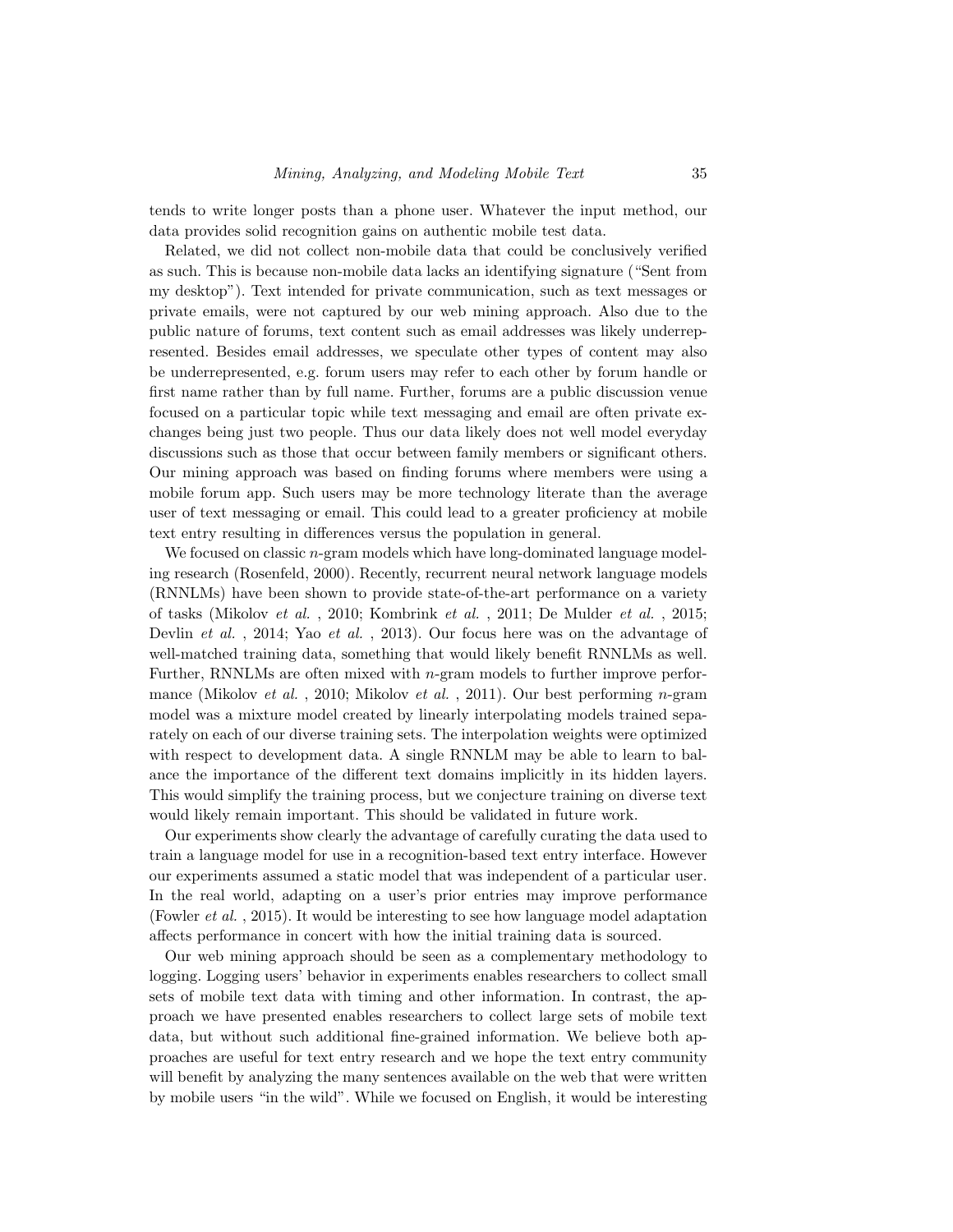to explore how mobile text entry is similar or different in other languages. Our mining and analysis approaches should be easily adaptable to others languages provided the languages have sufficient online forum data with identifying signatures.

### 7 Conclusions

We have presented a method for mining the web for text entered on mobile devices. Using crawling, parsing, and searching techniques, we located millions of words that could be reliably identified as having originated from a list of 300 mobile devices. By analyzing data on a per device basis, we compared text characteristics of text written using different device types, such as touchscreen phones, phones with physical keyboards, and tablet devices.

We designed an algorithm for detecting eight classes of spelling and typing errors. This allowed us to compare the relative prevalence of different types of errors on data typed on different kinds of mobile devices. Using our web-mined data, we trained long-span language models and showed that a mixture model trained on our mined data, Twitter, blog, and forum data predicted mobile text better than commonly used baseline models created from newswire or Wikipedia text.

Our current collection of mobile forum text was among the best data we have found for building high-quality language models for mobile text entry. What is even better is that there is a persistently growing amount of mobile text data on the web that could be mined and incorporated to provide further improvements. Twitter data was competitive with mobile forum data. This is a helpful finding as Twitter data is easy to collect, large in scale, and continually growing.

We obtained the best performance by incorporating data from four different web sources in a mixture language model. We demonstrated that careful attention to the training data source translated into actual performance benefits for a state-ofthe-art touchscreen keyboard. To stimulate further work, we have made our mined data and a range of language models available to other researchers<sup>[5](#page-35-1)</sup>.

### 8 Acknowledgements

This material is based upon work supported by the National Science Foundation under Grant No. IIS-1750193. P.O.K. was supported in part by EPSRC grant EP/N014278/1.

#### References

<span id="page-35-0"></span>Baldwin, Tyler, & Chai, Joyce. 2012. Autonomous Self-Assessment of Autocorrections: Exploring Text Message Dialogues. Pages 710–719 of: Proceedings of the 2012 Conference of the North American Chapter of the Association for Computational Linguistics: Human Language Technologies. Montréal, Canada: Association for Computational Linguistics.

<span id="page-35-1"></span> $5$  <https://digitalcommons.mtu.edu/mobiletext/>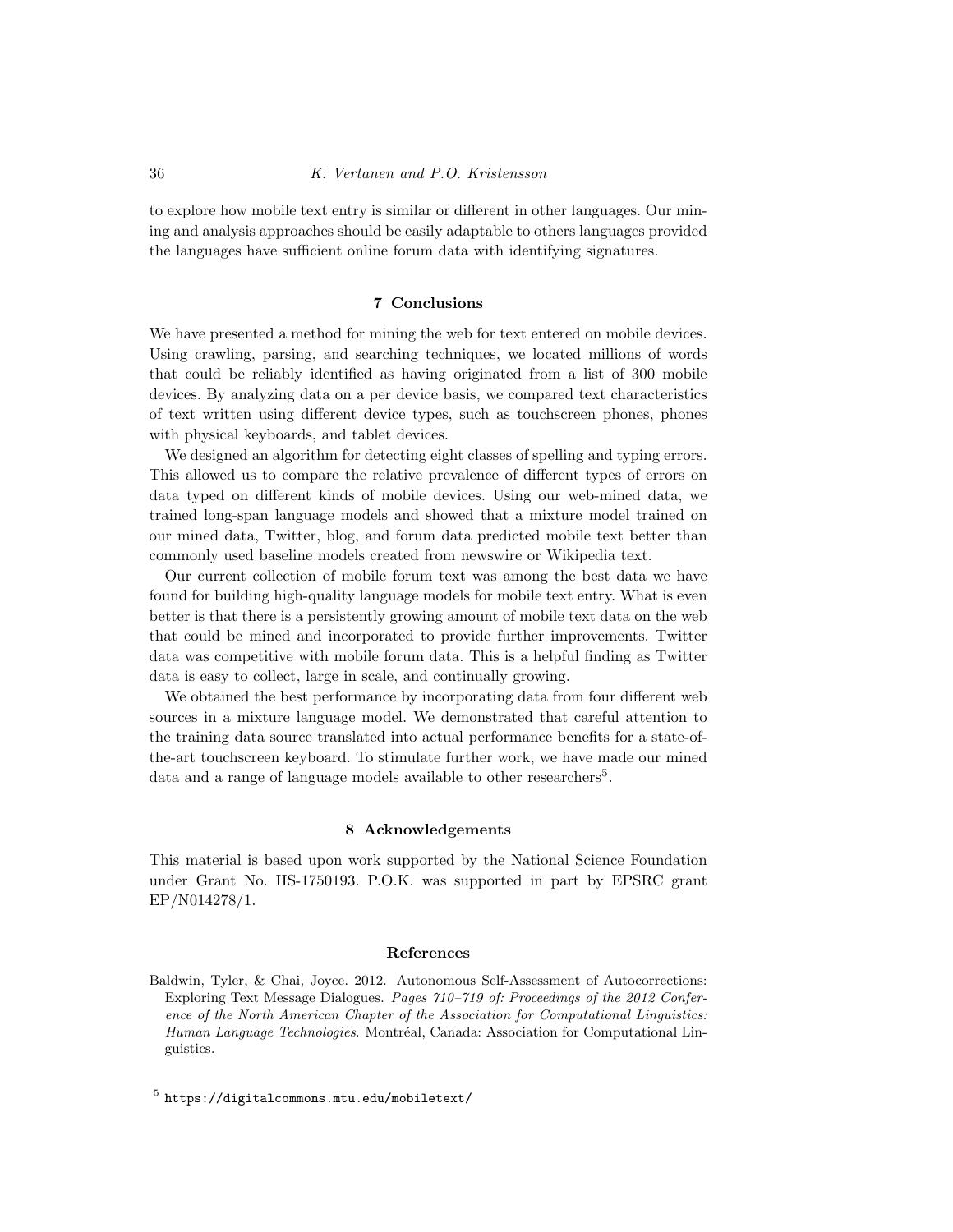- <span id="page-36-6"></span>Bell, Peter, Yamamoto, Hitoshi, Swietojanski, Pawel, Wu, Youzheng, McInnes, Fergus, Hori, Chiori, & Renals, Steve. 2013. A Lecture Transcription System Combining Neural Network Acoustic and Language Models. Pages 3087–3091 of: Proceedings of INTER-SPEECH.
- <span id="page-36-14"></span>Bisani, M., & Ney, H. 2004. Bootstrap Estimates for Confidence Intervals in ASR Performance Evaluation. Pages 409–411 of: Proceedings of the IEEE Conference on Acoustics, Speech, and Signal Processing. ICASSP '04.
- <span id="page-36-13"></span>Brill, Eric, & Moore, Robert C. 2000. An Improved Error Model for Noisy Channel Spelling Correction. Pages 286-293 of: Proceedings of the 38th Annual Meeting on Association for Computational Linguistics. ACL '00. Stroudsburg, PA, USA: Association for Computational Linguistics.
- <span id="page-36-3"></span>Brody, Samuel, & Diakopoulos, Nicholas. 2011. Cooooooooooooooollllllllllllll!!!!!!!!!!!!!! Using Word Lengthening to Detect Sentiment in Microblogs. Pages 562–570 of: Proceedings of the 2011 Conference on Empirical Methods in Natural Language Processing. Edinburgh, Scotland, UK: Association for Computational Linguistics.
- <span id="page-36-1"></span>Bulyko, Ivan, Ostendorf, Mari, Siu, Manhung, Ng, Tim, Stolcke, Andreas, & Çetin, Ozgür. 2007. Web Resources for Language Modeling in Conversational Speech Recognition.  $ACM$  Trans. Speech Lang. Process.,  $5(1)$ , 1:1-1:25.
- <span id="page-36-7"></span>Burton, Kevin, Java, Akshay, & Soboroff, Ian. 2009. The ICWSM 2009 Spinn3r Dataset. In: Proceedings of the 3rd Annual Conference on Weblogs and Social Media. ICWSM '09. Palo Alto, California, USA: AAAI.
- <span id="page-36-8"></span>Carey, John. 1980. Paralanguage in Computer Mediated Communication. Pages 67–69 of: Proceedings of the 18th Annual Meeting on Association for Computational Linguistics. ACL '80. Stroudsburg, PA, USA: Association for Computational Linguistics.
- <span id="page-36-11"></span>Chelba, Ciprian, Brants, Thorsten, Neveitt, Will, & Xu, Peng. 2010. Study on Interaction between Entropy Pruning and Kneser-Ney Smoothing. Pages 2242–2245 of: Proceedings of INTERSPEECH.
- <span id="page-36-5"></span>Chen, Boxing, Kuhn, Roland, Foster, George, Cherry, Colin, & Huang, Fei. 2016. Bilingual Methods for Adaptive Training Data Selection for Machine Translation. Pages 93–103 of: Proceedings of the Association for Machine Translation in the Americas. AMTA '16.
- <span id="page-36-10"></span>Chen, Stanley F., & Goodman, Joshua. 1996. An Empirical Study of Smoothing Techniques for Language Modeling. Pages 310–318 of: Proceedings of the 34th annual meeting on Association for Computational Linguistics. ACL '96. Morristown, NJ, USA: Association for Computational Linguistics.
- <span id="page-36-12"></span>Chen, Stanley F, Beeferman, Douglas, & Rosenfeld, Ronald. 1998. Evaluation Metrics for Language Models. Pages 275–280 of: Proceedings of the DARPA Broadcast News Transcription and Understanding Workshop.
- <span id="page-36-0"></span>Chen, Tao, & Kan, Min-Yen. 2013. Creating a Live, Public Short Message Service Corpus: The NUS SMS Corpus. Language Resources and Evaluation, 47(2), 299–335.
- <span id="page-36-9"></span>Cooper, William E. 1983. Cognitive Aspects of Skilled Typewriting. Springer.
- <span id="page-36-2"></span>Creutz, Mathias, Virpioja, Sami, & Kovaleva, Anna. 2009. Web Augmentation of Language Models for Continuous Speech Recognition of SMS Text Messages. Pages 157–165 of: Proceedings of the 12th Conference of the European Chapter of the Association for Computational Linguistics. EACL '09. Stroudsburg, PA, USA: Association for Computational Linguistics.
- <span id="page-36-4"></span>Darragh, John J., Witten, Ian H., & James, Mark L. 1990. The Reactive Keyboard: A Predictive Typing Aid. Computer, 23(11), 41-49.
- <span id="page-36-15"></span>De Mulder, Wim, Bethard, Steven, & Moens, Marie-Francine. 2015. A Survey on the Application of Recurrent Neural Networks to Statistical Language Modeling. Computer Speech & Language,  $30(1)$ , 61–98.
- <span id="page-36-16"></span>Devlin, Jacob, Zbib, Rabih, Huang, Zhongqiang, Lamar, Thomas, Schwartz, Richard M, & Makhoul, John. 2014. Fast and Robust Neural Network Joint Models for Statistical Machine Translation. Pages 1370–1380 of: Proceedings of the Conference on Computational Linguistics. ACL '14. Baltimore, USA: Association for Computational Linguistics.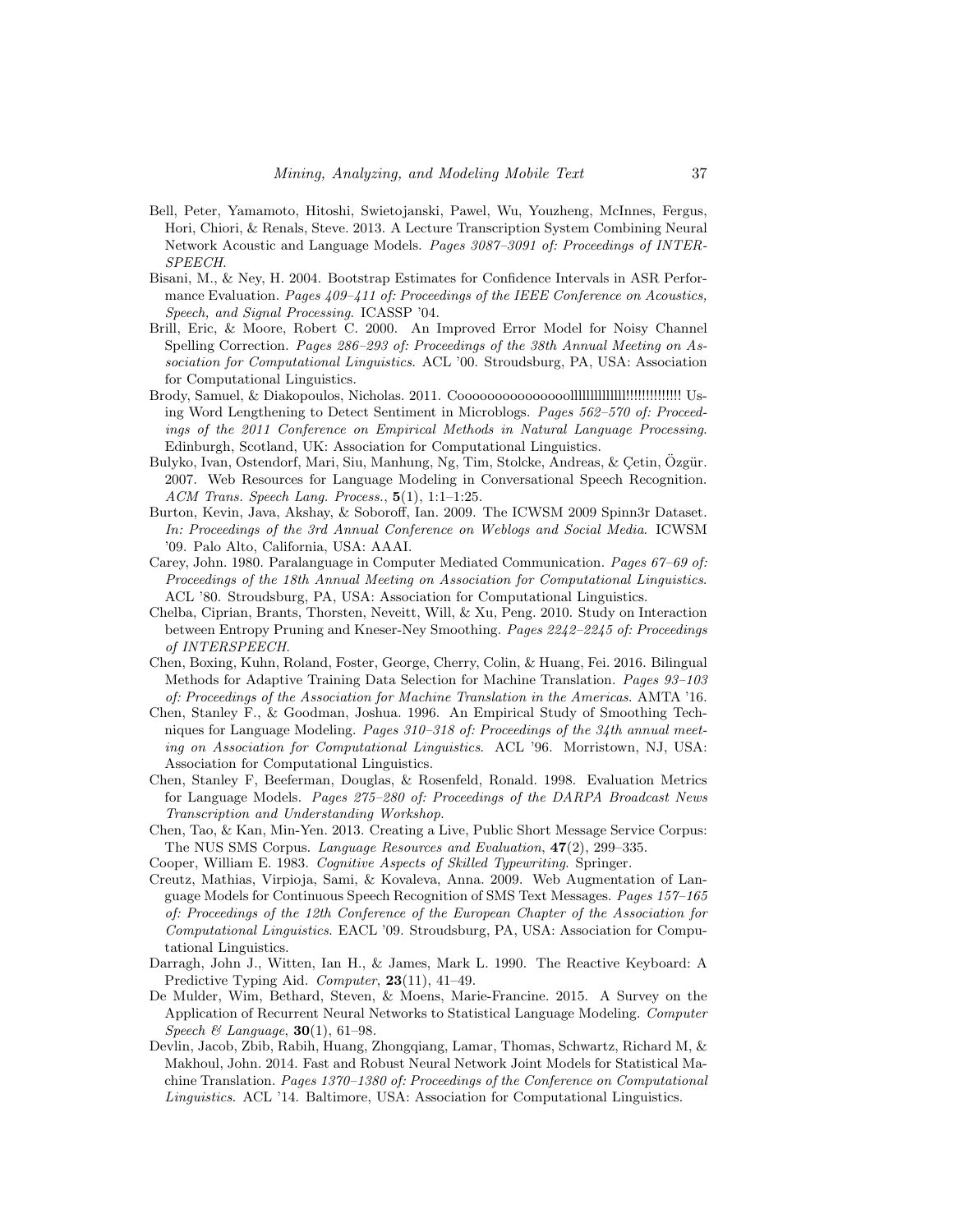- <span id="page-37-8"></span>Fowler, Andrew, Partridge, Kurt, Chelba, Ciprian, Bi, Xiaojun, Ouyang, Tom, & Zhai, Shumin. 2015. Effects of Language Modeling and Its Personalization on Touchscreen Typing Performance. Pages 649–658 of: Proceedings of the SIGCHI Conference on Human Factors in Computing Systems. CHI '15. New York, NY, USA: ACM.
- <span id="page-37-4"></span>Fu, Bin, Lin, Jialiu, Li, Lei, Faloutsos, Christos, Hong, Jason, & Sadeh, Norman. 2013. Why People Hate Your App: Making Sense of User Feedback in a Mobile App Store. Pages 1276–1284 of: Proceedings of the 19th ACM SIGKDD International Conference on Knowledge Discovery and Data Mining. KDD '13. New York, NY, USA: ACM.
- <span id="page-37-7"></span>Gao, Jianfeng, Goodman, Joshua, Li, Mingjing, & Lee, Kai-Fu. 2002. Toward a Unified Approach to Statistical Language Modeling for Chinese. ACM Transactions on Asian Language Information Processing (TALIP), 1(1), 3–33.
- <span id="page-37-13"></span>Gillick, Laurence, & Cox, Stephen J. 1989. Some Statistical Issues in the Comparison of Speech Recognition Algorithms. Pages 532–535 of: Proceedings of the IEEE Conference on Acoustics, Speech, and Signal Processing. ICASSP '89.
- <span id="page-37-6"></span>Goodman, Joshua, Venolia, Gina, Steury, Keith, & Parker, Chauncey. 2002. Language Modeling for Soft Keyboards. Pages 419–424 of: Proceedings of the Eighteenth National Conference on Artificial Intelligence. Menlo Park, CA, USA: American Association for Artificial Intelligence.
- <span id="page-37-2"></span>Grinter, Rebecca, & Eldridge, Margery. 2003. Wan2Tlk?: Everyday Text Messaging. Pages 441–448 of: Proceedings of the SIGCHI Conference on Human Factors in Computing Systems. CHI '03. New York, NY, USA: ACM.
- <span id="page-37-10"></span>Han, Bo, & Baldwin, Timothy. 2011. Lexical Normalisation of Short Text Messages: Makn Sens a #Twitter. Pages 368–378 of: Proceedings of the 49th Annual Meeting of the Association for Computational Linguistics: Human Language Technologies - Volume 1. HLT '11. Stroudsburg, PA, USA: Association for Computational Linguistics.
- <span id="page-37-11"></span>Hayes, Andrew F., & Krippendorff, Klaus. 2007. Answering the Call for a Standard Reliability Measure for Coding Data. Communication Methods and Measures, 1(1), 77–89.
- <span id="page-37-15"></span>Heafield, Kenneth. 2011. KenLM: Faster and Smaller Language Model Queries. Pages 187–197 of: Proceedings of the EMNLP 2011 Sixth Workshop on Statistical Machine Translation.
- <span id="page-37-12"></span>Hunt, Melvyn J. 1990. Figures of Merit for Assessing Connected-word Recognisers. Speech Communication, 9(4), 329–336.
- <span id="page-37-9"></span>Kalman, Yoram M, & Gergle, Darren. 2009. Letter and punctuation mark repeats as cues in computer-mediated communication. In: 95th annual meeting of the National Communication Association in Chicago, IL.
- <span id="page-37-1"></span>Kamvar, Maryam, & Baluja, Shumeet. 2007. Deciphering Trends in Mobile Search. IEEE Computer, 40(8), 58–62.
- <span id="page-37-3"></span>Klimt, Bryan, & Yang, Yiming. 2004. The Enron Corpus: A New Dataset for Email Classification Research. Pages 217–226 of: Proceedings of the European Conference on Machine Learning.
- <span id="page-37-14"></span>Koehn, Philipp. 2004. Statistical Significance Tests for Machine Translation Evaluation. Pages 388–395 of: Proceedings of the 2004 Conference on Empirical Methods in Natural Language Processing. Barcelona, Spain: Association for Computational Linguistics.
- <span id="page-37-16"></span>Kombrink, Stefan, Mikolov, Tomas, Karafiát, Martin, & Burget, Lukas. 2011. Recurrent Neural Network Based Language Modeling in Meeting Recognition. Pages 2877–2880 of: Proceedings of INTERSPEECH, vol. 11.
- <span id="page-37-0"></span>Kristensson, Per Ola, & Vertanen, Keith. 2012. Performance Comparisons of Phrase Sets and Presentation Styles for Text Entry Evaluations. Pages 29–32 of: Proceedings of the 2012 ACM International Conference on Intelligent User Interfaces. IUI '12. New York, NY, USA: ACM.
- <span id="page-37-5"></span>Kukich, Karen. 1992. Techniques for Automatically Correcting Words in Text. ACM Computing Surveys, 24(4), 377–439.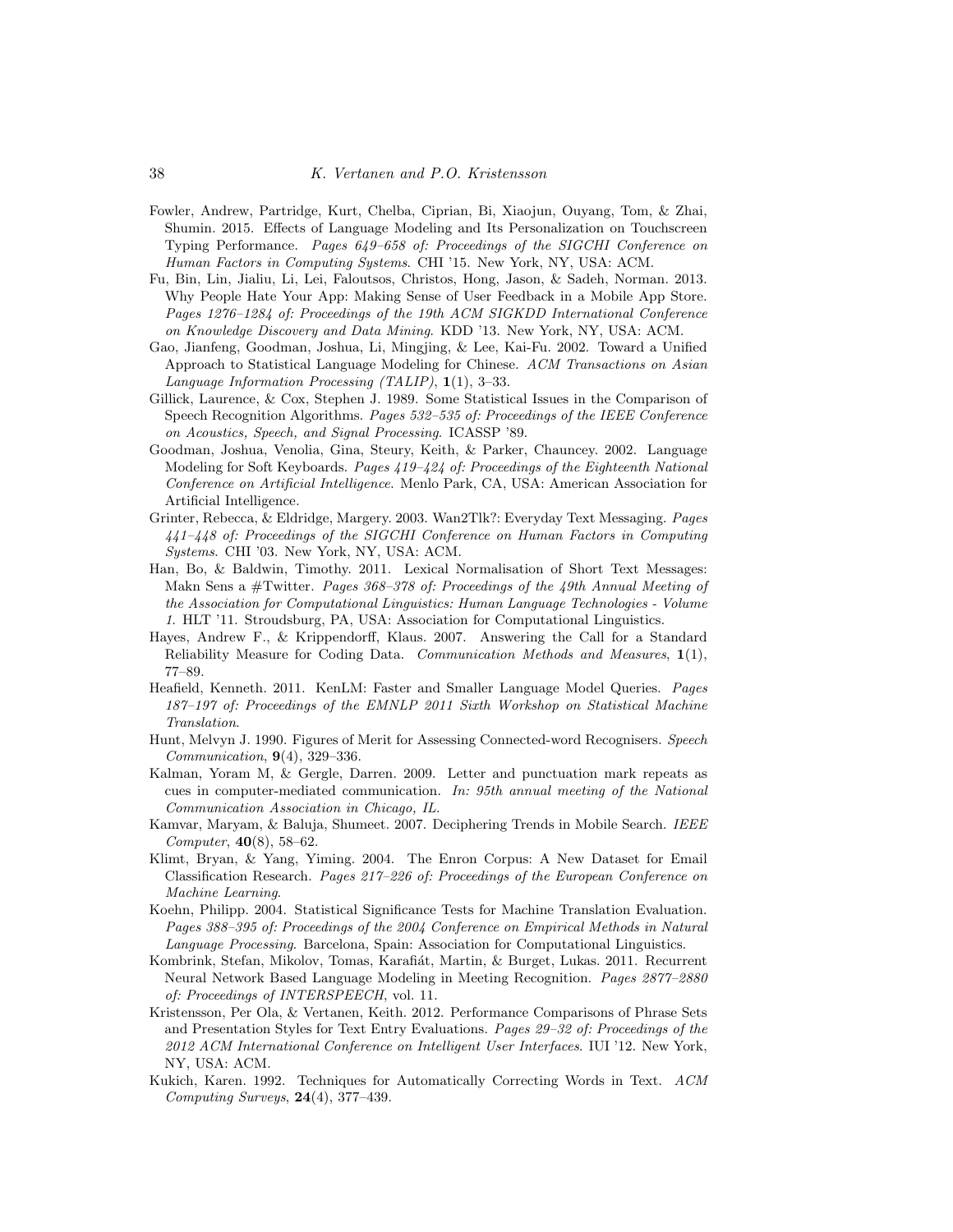- <span id="page-38-12"></span>Levenshtein, Vladimir I. 1966. Binary Codes Capable of Correcting Deletions, Insertions, and Reversals. Pages 707–710 of: Soviet Physics Doklady, vol. 10.
- <span id="page-38-4"></span>Ling, Rich. 2005. The Sociolinguistics of SMS: An Analysis of SMS Use by a Random Sample of Norwegians. Pages 335–349 of: Mobile communications. Springer.
- <span id="page-38-10"></span>Ling, Rich. 2007. The Length of Text Messages and the Use of Predictive Texting: Who Uses It and How Much Do They Have to Say? TESOL, College of Arts and Sciences, American University.
- <span id="page-38-7"></span>Lui, Marco, & Baldwin, Timothy. 2012. [langid.py](https://langid.py): An Off-the-shelf Language Identification Tool. Pages 25–30 of: Proceedings of the ACL 2012 System Demonstrations. ACL '12. Stroudsburg, PA, USA: Association for Computational Linguistics.
- <span id="page-38-3"></span>Maalej, W., & Nabil, H. 2015. Bug Report, Feature Request, or Simply Praise? On Automatically Classifying App Reviews. Pages 116–125 of: Proceedings of the 2015 IEEE 23rd International Requirements Engineering Conference (RE).
- <span id="page-38-14"></span>Mikolov, Tomas, Karafiát, Martin, Burget, Lukás, Cernocký, Jan, & Khudanpur, Sanjeev. 2010. Recurrent Neural Network Based Language Model. Pages 1045–1048 of: Proceedings of INTERSPEECH.
- <span id="page-38-15"></span>Mikolov, Tomas, Deoras, Anoop, Kombrink, Stefan, Burget, Lukas, & Cernock`y, Jan. 2011. Empirical Evaluation and Combination of Advanced Language Modeling Techniques. Pages 605–608 of: Proceedings of INTERSPEECH.
- <span id="page-38-6"></span>Moore, Robert C., & Lewis, William. 2010. Intelligent Selection of Language Model Training Data. Pages 220–224 of: Proceedings of the ACL 2010 Conference Short Papers. ACLShort '10. Stroudsburg, PA, USA: Association for Computational Linguistics.
- <span id="page-38-2"></span>Munro, Robert. 2011. Subword and Spatiotemporal Models for Identifying Actionable Information in Haitian Kreyol. Pages 68–77 of: Proceedings of the Fifteenth Conference on Computational Natural Language Learning. CoNLL '11. Stroudsburg, PA, USA: Association for Computational Linguistics.
- <span id="page-38-1"></span>Munro, Robert, & Manning, Christopher D. 2010. Subword Variation in Text Message Classification. Pages 510–518 of: Human Language Technologies: The 2010 Annual Conference of the North American Chapter of the Association for Computational Linguistics. Association for Computational Linguistics.
- <span id="page-38-5"></span>Munro, Robert, & Manning, Christopher D. 2012. Short Message Communications: Users, Topics, and In-language Processing. In: Proceedings of the 2nd ACM Symposium on Computing for Development. ACM.
- <span id="page-38-9"></span>Neviarouskaya, Alena, Prendinger, Helmut, & Ishizuka, Mitsuru. 2007. Textual Affect Sensing for Sociable and Expressive Online Communication. Pages 218–229 of: Proceedings of the 2nd International Conference on Affective Computing and Intelligent Interaction. ACII '07. Berlin, Heidelberg: Springer-Verlag.
- <span id="page-38-11"></span>O'Day, Daniel R., & Calix, Ricardo. 2013. Text Message Corpus: Applying Natural Language Processing to Mobile Device Forensics. Pages 1–6 of: Proceedings of the 2013 IEEE International Conference on Multimedia and Expo Workshops. ICMEW '13.
- <span id="page-38-0"></span>Paek, Tim, & Hsu, Bo-June (Paul). 2011. Sampling Representative Phrase Sets for Text Entry Experiments: A Procedure and Public Resource. Pages 2477–2480 of: Proceedings of the SIGCHI Conference on Human Factors in Computing Systems. CHI '11. New York, NY, USA: ACM.
- <span id="page-38-13"></span>Pauls, Adam, & Klein, Dan. 2011. Faster and Smaller N-gram Language Models. Pages 258–267 of: Proceedings of the 49th Annual Meeting of the Association for Computational Linguistics: Human Language Technologies - Volume 1. HLT '11. Stroudsburg, PA, USA: Association for Computational Linguistics.
- <span id="page-38-8"></span>Read, Jonathon. 2005. Using Emoticons to Reduce Dependency in Machine Learning Techniques for Sentiment Classification. Pages 43–48 of: Proceedings of the ACL Student Research Workshop. ACLstudent '05. Stroudsburg, PA, USA: Association for Computational Linguistics.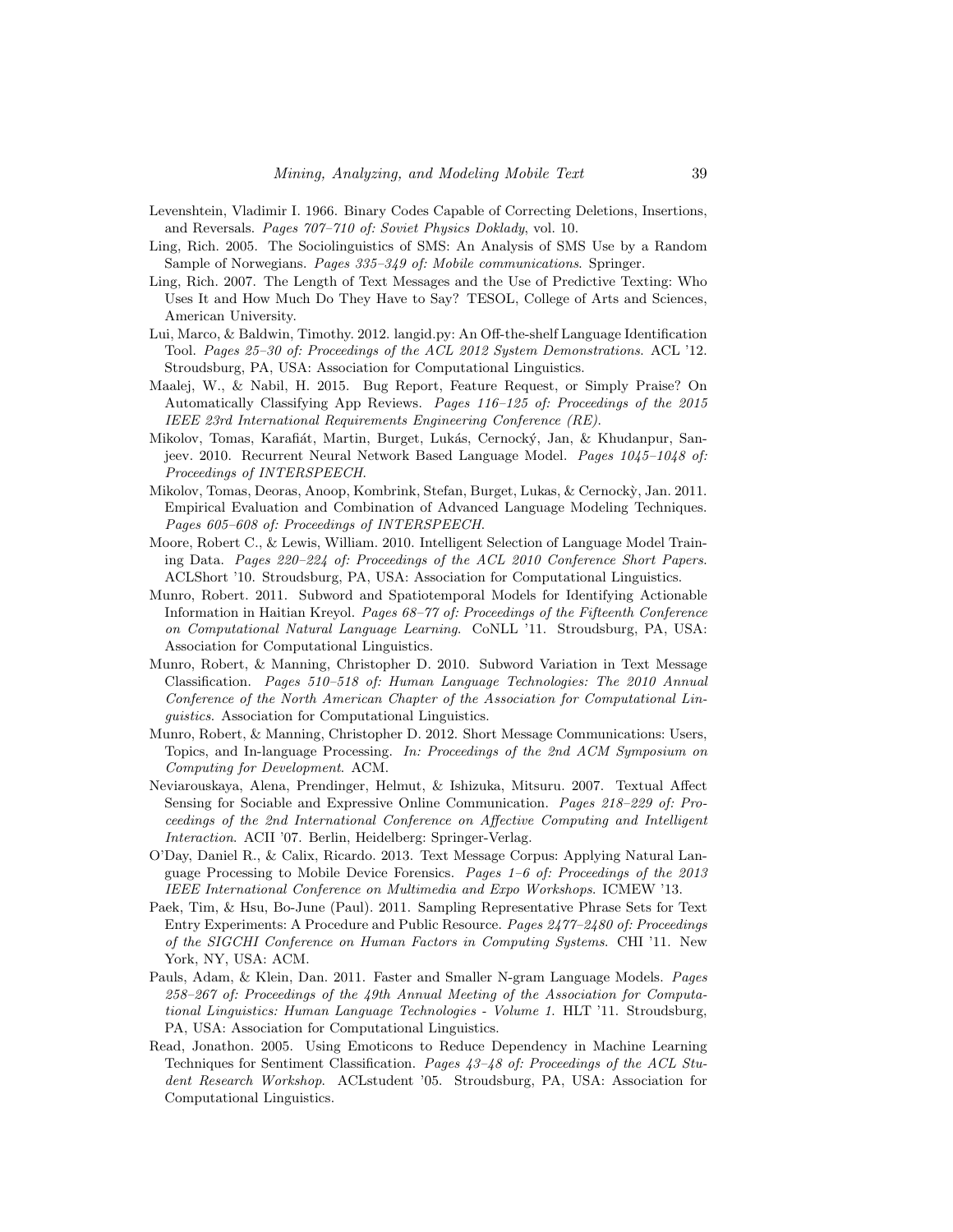- <span id="page-39-2"></span>Renals, Steve. 2010. Recognition and Understanding of Meetings. Pages 1–9 of: Human Language Technologies: The 2010 Annual Conference of the North American Chapter of the Association for Computational Linguistics. HLT '10. Stroudsburg, PA, USA: Association for Computational Linguistics.
- <span id="page-39-7"></span>Riordan, Monica A, & Kreuz, Roger J. 2010. Cues in Computer-mediated Communication: A corpus Analysis. Computers in Human Behavior, 26(6), 1806–1817.
- <span id="page-39-17"></span>Rosenfeld, Ronald. 2000. Two Decades Of Statistical Language Modeling: Where Do We Go From Here? Pages 1270–1278 of: Proceedings of the IEEE, vol. 88.
- <span id="page-39-6"></span>Rough, Daniel, Vertanen, Keith, & Kristensson, Per Ola. 2014. An Evaluation of Dasher with a High-Performance Language Model as a Gaze Communication Method. *Pages* 169–176 of: Proceedings of the 2014 International Working Conference on Advanced Visual Interfaces. AVI '14. New York, NY, USA: ACM.
- <span id="page-39-9"></span>Schnoebelen, Tyler. 2012. Do You Smile with Your Nose? Stylistic Variation in Twitter Emoticons. University of Pennsylvania Working Papers in Linguistics, 18(2), 14.
- <span id="page-39-10"></span>Shaoul, Cyrus, & Westbury, Chris. 2009. A USENET Corpus (2005-2009). [http://www.](http://www.psych.ualberta.ca/~westburylab/downloads/usenetcorpus.download.html) [psych.ualberta.ca/~westburylab/downloads/usenetcorpus.download.html](http://www.psych.ualberta.ca/~westburylab/downloads/usenetcorpus.download.html). University of Alberta, Edmonton, AB.
- <span id="page-39-14"></span>Stolcke, Andreas. 1998. Entropy-based Pruning of Backoff Language Models. Pages 270– 274 of: Proceedings of DARPA Broadcast News Transcription and Understanding Workshop.
- <span id="page-39-11"></span>Stolcke, Andreas. 2002. SRILM – An Extensible Language Modeling Toolkit. Pages 901– 904 of: Proceedings of INTERSPEECH.
- <span id="page-39-13"></span>Stolcke, Andreas, Yuret, Deniz, & Madnani, Nitin. 2010. SRILM-FAQ - Frequently Asked Questions About SRI LM Tools. [http://www.speech.sri.com/projects/srilm/](http://www.speech.sri.com/projects/srilm/manpages/srilm-faq.7.html) [manpages/srilm-faq.7.html](http://www.speech.sri.com/projects/srilm/manpages/srilm-faq.7.html).
- <span id="page-39-12"></span>Stolcke, Andreas, Zheng, Jing, Wang, Wen, & Abrash, Victor. 2011. SRILM at Sixteen: Update and Outlook. In: Proceedings of IEEE Automatic Speech Recognition and Understanding Workshop. ASRU '11, vol. 5.
- <span id="page-39-16"></span>Strik, Helmer, Cucchiarini, Catia, & Kessens, Judith M. 2001. Comparing the Performance of Two CSRs: How to Determine the Significance Level of the Differences. Pages 2091– 2094 of: Proceedings of INTERSPEECH.
- <span id="page-39-3"></span>Tagg, Caroline. 2009. A Corpus Linguistics Study of SMS Text Messaging. Ph.D. thesis, University of Birmingham, Birmingham, UK.
- <span id="page-39-8"></span>Thelwall, Mike, Buckley, Kevan, Paltoglou, Georgios, Cai, Di, & Kappas, Arvid. 2010. Sentiment strength detection in short informal text. Journal of the American Society for Information Science and Technology,  $61(12)$ ,  $2544-2558$ .
- <span id="page-39-4"></span>Tong, Xiang, & Evans, David A. 1996. A Statistical Approach to Automatic OCR Error Correction in Context. Pages 88–100 of: Proceedings of the Fourth Workshop on Very Large Corpora.
- <span id="page-39-1"></span>Vasa, Rajesh, Hoon, Leonard, Mouzakis, Kon, & Noguchi, Akihiro. 2012. A Preliminary Analysis of Mobile App User Reviews. Pages 241–244 of: Proceedings of the 24th Australian Computer-Human Interaction Conference. OzCHI '12. New York, NY, USA: ACM.
- <span id="page-39-5"></span>Vertanen, Keith, & Kristensson, Per Ola. 2011a. The Imagination of Crowds: Conversational AAC Language Modeling using Crowdsourcing and Large Data Sources. Pages 700–711 of: Proceedings of the 2011 Conference on Empirical Methods in Natural Language Processing. Edinburgh, Scotland, UK: Association for Computational Linguistics.
- <span id="page-39-0"></span>Vertanen, Keith, & Kristensson, Per Ola. 2011b. A Versatile Dataset for Text Entry Evaluations Based on Genuine Mobile Emails. Pages 295–298 of: Proceedings of the 13th International Conference on Human Computer Interaction with Mobile Devices and Services. MobileHCI '11. New York, NY, USA: ACM.
- <span id="page-39-15"></span>Vertanen, Keith, & Kristensson, Per Ola. 2014. Complementing Text Entry Evaluations with a Composition Task. ACM Transactions on Computer-Human Interaction,  $21(2)$ , 8:1–8:33.